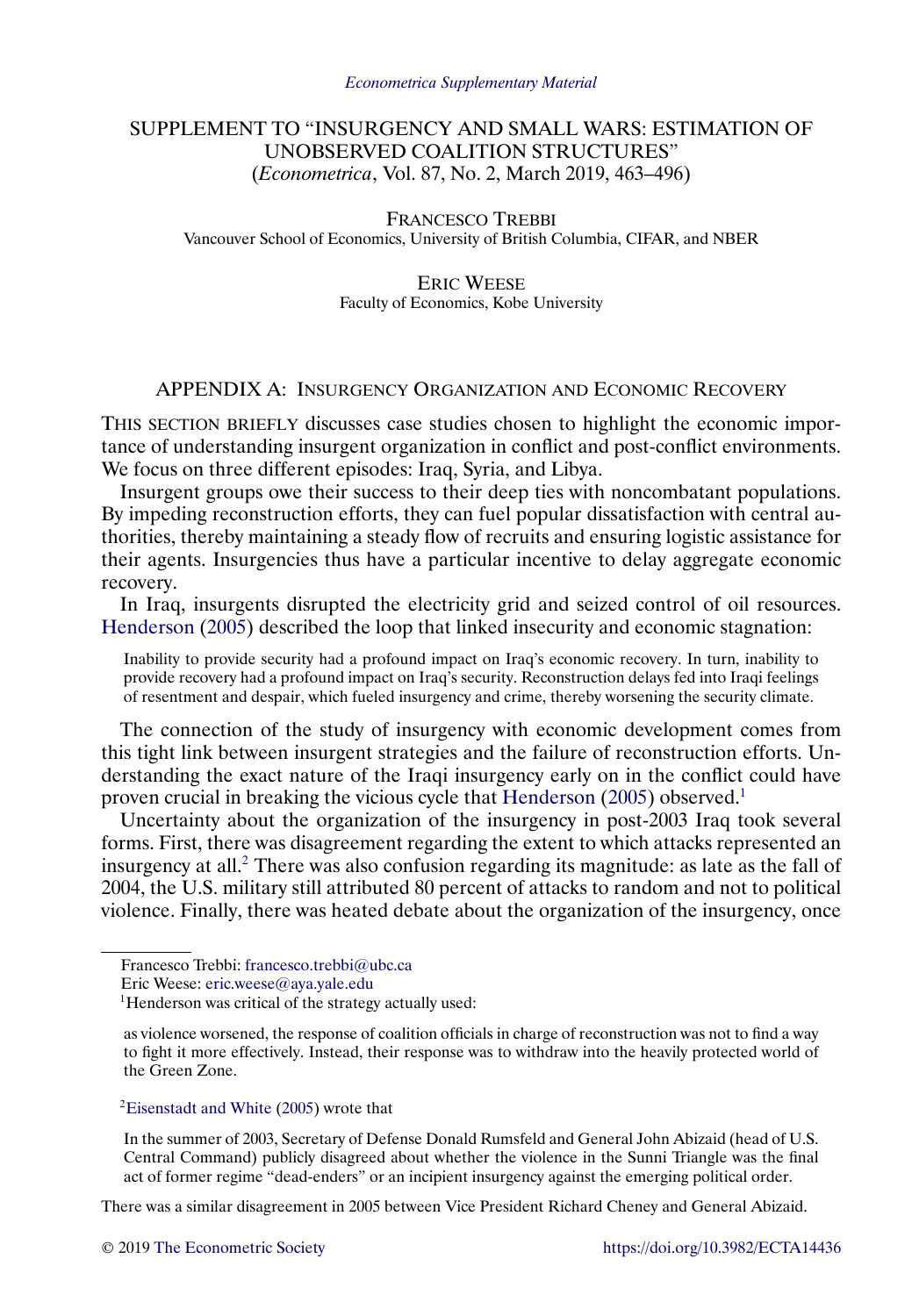<span id="page-1-0"></span>it was clear that one existed.<sup>3</sup> Further complexity in the Iraqi case stemmed from signs of evolution over time, as the New York Times reported: "the insurgency was now organized regionally, and that evidence pointed to some planning across regional boundaries" [\(Schmitt and Shanker](#page-32-0) [\(2004\)](#page-32-0)).

The difficulty, and the importance, of understanding the structure of insurgencies is not limited to Iraq. Consider newspaper reports on recent Western efforts in Syria:

Sixteen months into the uprising in Syria, the United States is struggling to develop a clear understanding of opposition forces inside the country, according to U.S. officials who said that intelligence gaps have impeded efforts to support the ouster of Syrian President Bashar al-Assad. [\(Miller and Warrick](#page-32-0) [\(2012\)](#page-32-0))

Beginning with a series of pro-democracy protests in 2011, the situation in Syria quickly escalated into a full-blown civil war that has cost 250,000 lives and displaced almost 11 million Syrian citizens to the beginning of 2016. In the backdrop of an ethnically and religiously divided population, this conflict quickly displayed a high degree of complexity in the heterogeneity of parties involved [\(Smith](#page-33-0) [\(2012\)](#page-33-0)), including the Syrian state army loyal to Bashar al-Assad, Sunni Syrian rebels, the Islamic State, Jabhat al-Nusra, Kurdish forces, and Hezbollah. Lack of understanding of the structure of the insurgency in Syria has been one of the strongest deterrents to military and humanitarian involvement of Western powers in this conflict [\(Jenkins and Michael](#page-32-0) [\(2014\)](#page-32-0)) and slowed down relief efforts.

Western countries were willing to lend support and provide prompt international aid to moderate Sunni organizations, but the difficulty lay in identifying these rebels and their true organizational linkages. The impossibility of separating the secular moderates from the religious extremists among the Sunni opponents of the Alawite-led government resulted in international paralysis. This led to further economic and social deterioration, radicalization, and escalation of the conflict. Syria is now a nearly failed state, fought over by Assad loyalists, the Islamic State, and the al-Qaeda affiliated Nusra front. Numerous attempts at a political solution by the Arab League and the United Nations have failed.

Another relevant case is Libya post-Colonel Gaddafi. This event would require in itself a fully accurate discussion, but as above for Iraq and Syria, we try to provide a basic picture from the perspective of the analysis of multi-group conflicts. After 2011 and the violent overthrowing of the Gaddafi regime, Libya gradually descended into full-blown factional violence with Islamic State factions jockeying for control of oil-rich areas together with two main armed groups: the Tobruk government (elected democratically but in a deeply unstable political environment) and the Muslim Brotherhood-supported General National Congress. To further complicate the picture, other ethnic-based groups, like the Touareg, have also laid claim to certain parts of the former Libyan state. Repeated failures to achieve stable Unity governments and substantial ambiguity in the set of alliances struck among the various groups have severely hindered the pacification response led by the United Nations in the region. While the United Nations and the European Union have been holding off decisive intervention, the east/west divide in the country has been increasingly exacerbating.

<sup>&</sup>lt;sup>3</sup>The New York Times quoted senior U.S. intelligence sources stating that

It's not just one group of insurgents rallying under one cause. It's multiple groups with different causes loosely tied together by the threads of anti-U.S. sentiment, some sort of Iraqi nationalism, Muslim-Arab unity or greed. [\(Schmitt and Shanker](#page-32-0) [\(2004\)](#page-32-0))

The lack of familiarity with this type of enemy appeared evident: "What makes it more difficult is that you're dealing with an insurgency without a single face" [\(Schmitt and Shanker](#page-32-0) [\(2004\)](#page-32-0)).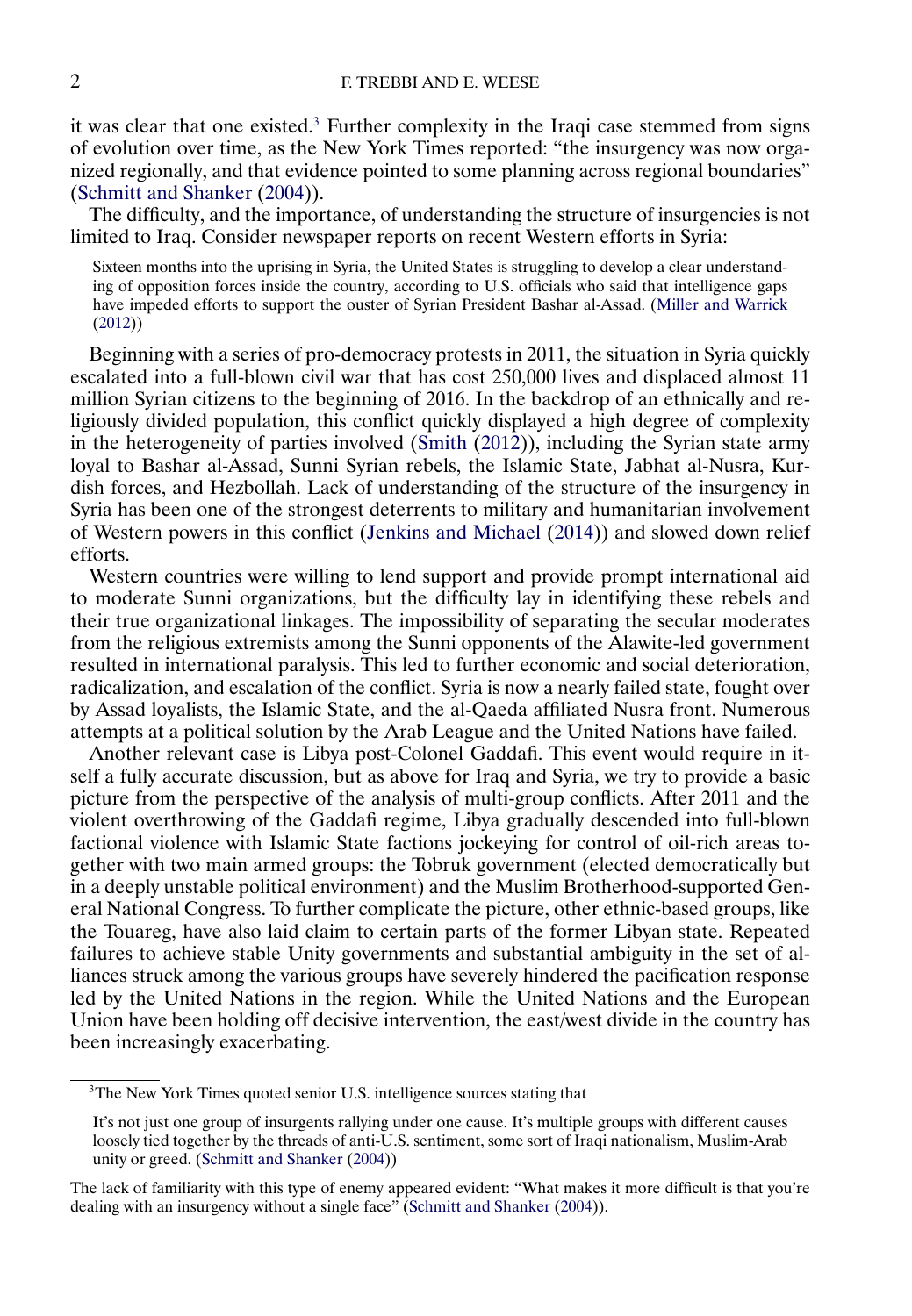## <span id="page-2-0"></span>APPENDIX B: SIMULTANEOUS ATTACKS: THEORETICAL FRAMEWORK AND QUALITATIVE SOURCES

An insurgent group typically operates from an asymmetric position and does not usually aim for military victory over its adversary [\(Kilcullen](#page-32-0) [\(2009\)](#page-32-0)). Baloch separatists need only convince the Pakistani government to allow an independent Balochistan, not necessarily topple the government. A group that appears strong, however, will have greater negotiating power vis-à-vis its opponent. It will also have more success in recruitment and fundraising, as the noncombatant population is more likely to side with a strong group. Launching simultaneous attacks is a signal of strength, because such an attack requires coordination.

The basic idea for our theoretical framework is provided by [Shapiro](#page-33-0) [\(2013\)](#page-33-0): insurgent groups face a trade-off between their degree of internal control and the safety of their members, because the mere act of communicating makes members more vulnerable to detection by government forces. Suppose that some particularly effective insurgent groups have managed to develop and maintain secure communication channels, while other groups are plagued by government moles and eavesdroppers. Insurgents benefit from the support of the civilian population for recruitment and fundraising, and civilians are more interested in supporting well-organized and effective groups than failing ones. In cases such as Afghanistan, insurgents also benefit from convincing foreign civilians of their strength, as these foreign civilians then pressure their governments to withdraw troops from an "unwinnable" conflict. Civilians do not know exactly how strong the insurgents are, and insurgents thus wish to somehow signal that their organization is strong and uncompromised, both to win local support and to force foreign withdrawal.

A simultaneous attack necessarily involves communication in order to coordinate the attack.4 If a weak insurgent group is vulnerable to government surveillance when it attempts to communicate, while a strong group has successfully developed communication methods that escape detection, then a simultaneous attack is costlier for the weak group due to the exposure of its members. Simultaneous attacks thus fit into the standard [Spence](#page-33-0) [\(1973\)](#page-33-0) signaling framework: such an attack is a credible signal of strength because launching it is less costly for the strong group than the weak group.5

The qualitative literature supports the idea that simultaneous attacks have a signaling motivation. For example, [Barno](#page-32-0) [\(2006\)](#page-32-0) gave a specific example of a simultaneous attack on three border checkpoints where the media were deliberately alerted to the attack and publicity appears to have been the main objective. [Deloughery](#page-32-0) [\(2013\)](#page-32-0) provided a recent review of the literature and presented systematic evidence of the advantages of simultaneous attacks for terrorist organizations in terms of psychological warfare, media coverage, and appeal in the recruitment of new fighters, incentives that operate within insurgencies as well $6$ 

In reality, insurgent groups launch a mix of simultaneous and individual stand-alone attacks. We posit that this is because there is a trade-off between the signaling value

[<sup>4</sup>Shapiro and Siegel](#page-33-0) [\(2015\)](#page-33-0) discussed how insurgent coordination is achieved through mobile phone communication and ICT.

<sup>5</sup>The cost of carrying out coordinated attacks may be lower for stronger groups through reasonable mechanisms other than a security rationale. Carrying out attacks often requires local knowledge and stronger groups may have broader recruitment networks to find operatives with the right skill set to carry out a coordinated attack, etc.

<sup>6</sup>According to [Kilcullen](#page-32-0) [\(2009\)](#page-32-0), "the insurgents treat propaganda as their main effort, coordinating physical attacks in support of a sophisticated propaganda campaign" (p. 58). See also [Arce and Sandler](#page-32-0) [\(2007\)](#page-32-0).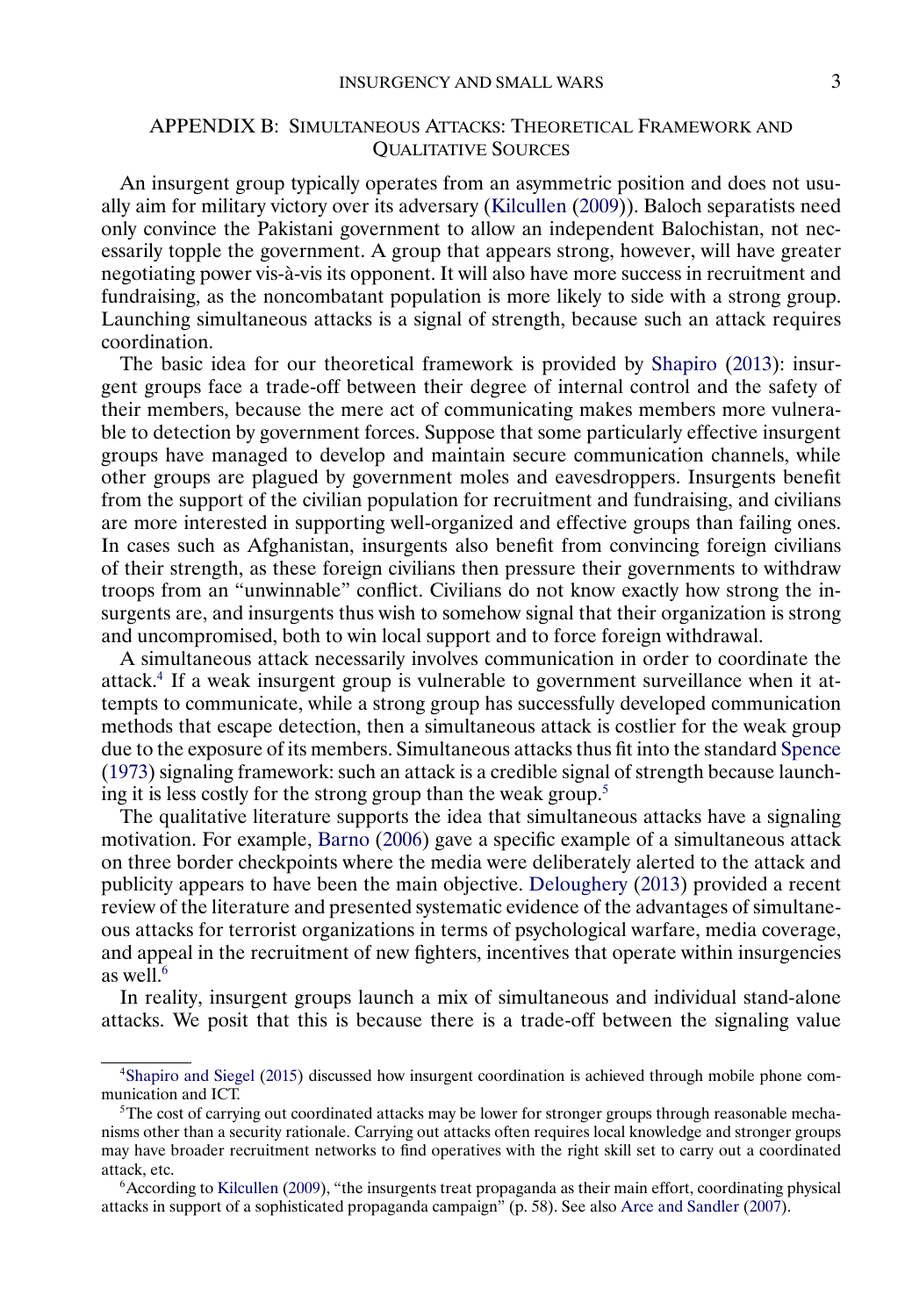<span id="page-3-0"></span>of attacking simultaneously in many districts versus the military value of attacking separately in each district at the most opportune moment for that district. In Appendix [N,](#page-24-0) we discuss this hypothesis further and support it with regression evidence. We also check implications of the signaling model just outlined above: for example, it appears that (both in Afghanistan and in a cross-country sample) insurgents are less likely to launch simultaneous attacks relative to stand-alone attacks in areas where they have a limited presence and are thus potentially more vulnerable.

Our main objective in the paper is to use the fact that insurgent groups do launch simultaneous attacks in order to identify the number of such groups and their geographic extent. We do not formalize the above signaling model of attacks—the framework is standard. Instead, in Section 2, we build an econometric model of simultaneous attacks based on the assumption that all groups launch such attacks to at least some degree.<sup>7</sup>

From a Western perspective, the 9/11 attacks in the United States are the most obvious example of the salience of such simultaneous violence, but the phenomenon is widespread. For example, in southern Thailand, insurgent movements have adopted similar tactics: "On April 28, 2004 groups of militants gathered at mosques in Yala, Pattani, and Songkhla provinces before conducting simultaneous attacks on security checkpoints, police stations and army bases" [\(Fernandes](#page-32-0) [\(2008,](#page-32-0) p. 258)). The Indian Mujahideen, responsible for the 2008 Mumbai attacks, typically carry out simultaneous attacks (Subrahmanian, Mannes, Roul, and Raghavan [\(2013,](#page-33-0) Chapter 6)). Kurdish nationalists and the Tamil Tigers are known to have adopted simultaneous attacks as a strategy. In Africa, Boko Haram in northern Nigeria has carried out coordinated attacks on multiple targets such as churches, and [Anderson](#page-32-0) [\(1974\)](#page-32-0) described coordinated attacks in Portuguese colonies. Simultaneous attacks and suicides have been a trademark of international jihadist organizations and of al-Qaeda in particular, making our approach well-suited to the Afghan insurgency case. Because the empirical covariance matrix of attacks is observed, these assumptions implying positive covariances driven by co-occurring incidents are readily verifiable and they are, in fact, supported by the data. See discussion at the end of Section 2.

#### APPENDIX C: DECOMPOSITION OF COVARIANCE MATRIX

Let  $\gamma_{ii'} = \sum_j \alpha_{ij} \alpha_{i'j}$  denote the off-diagonal entry on row i and column i' of  $\Gamma_L$ . Let  $\bar{\gamma}_{ii'}$  be the corresponding entry of the covariance matrix in the observed sample. Unfortunately, no empirical counterpart to  $\Gamma_L$  is observed, and thus one will have to be created by modifying the diagonal of the observed covariance matrix  $\Gamma$ .

To create a  $\hat{\Gamma}_L$  from  $\bar{\Gamma}$ , a diagonal matrix  $\hat{\Gamma}_D$  will be subtracted from the latter to produce the former. An intuitive method for doing this is "trace minimization," discussed at least as early as [Ledermann](#page-32-0) [\(1940\)](#page-32-0). First, note that  $\overline{\Gamma}$  is a (sample) covariance matrix, and is thus positive semi-definite.  $\hat{\Gamma}_L$  should also correspond to a covariance matrix, and thus should also be positive semi-definite. Consider the optimization problem

$$
\min_{\hat{\Gamma}_D} \text{Tr}(\hat{\Gamma}_L)
$$
  
s.t.  $\hat{\Gamma}_L = \bar{\Gamma} - \hat{\Gamma}_D$ ,  $\hat{\Gamma}_D$  diagonal, (C.1)

<sup>7</sup>In the model presented below, there are disorganized individual insurgents who attack randomly, and thus even a particularly weak insurgent group would have an incentive to launch the occasional simultaneous attack, in order to distinguish themselves from these "lone wolf" actors.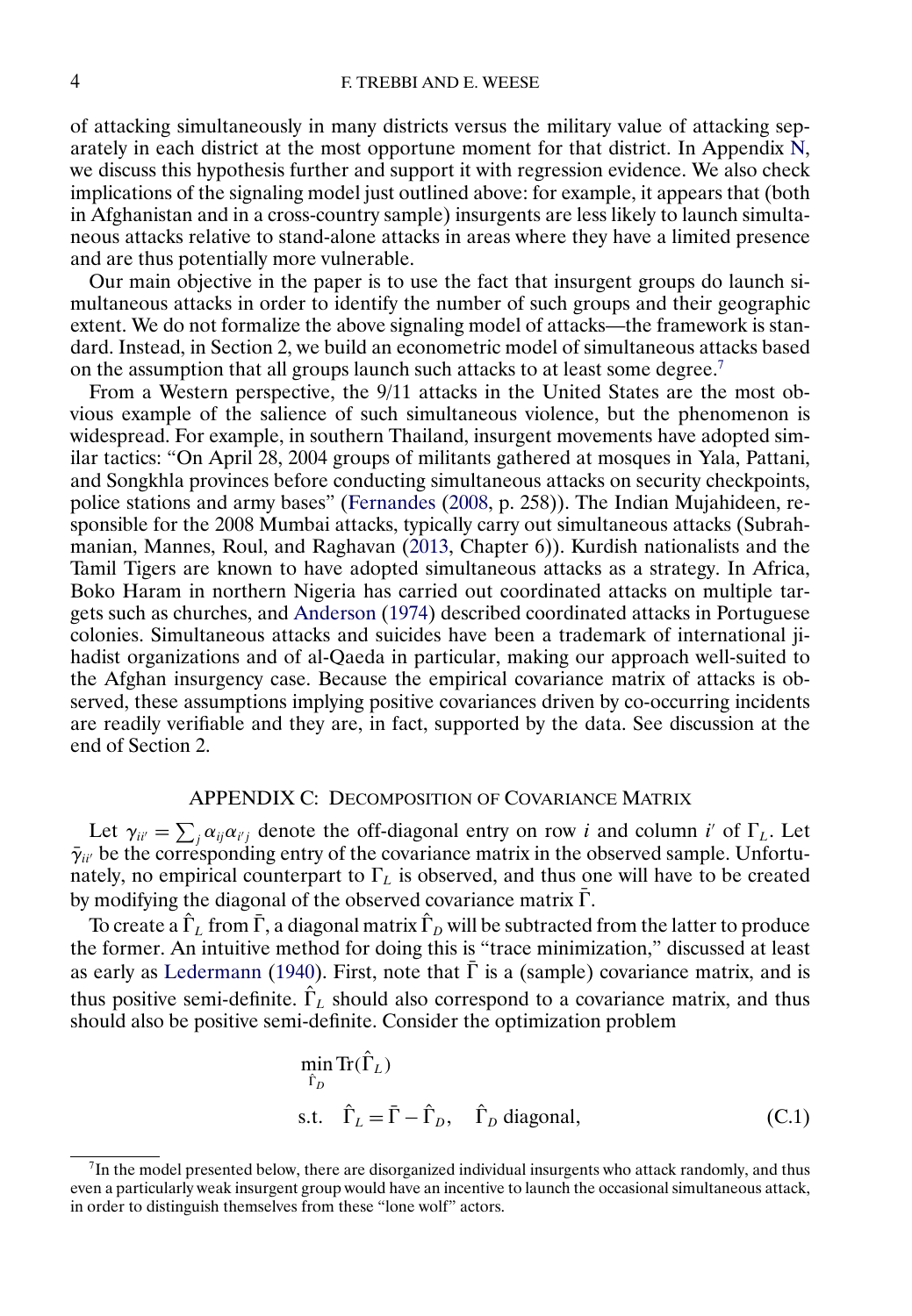$$
\hat{\Gamma}_D \succ 0, \qquad \hat{\Gamma}_L \succ 0.
$$

<span id="page-4-0"></span>Here,  $\text{Tr}(\cdot)$  denotes the sum of diagonal entries of a matrix, and  $> 0$  indicates positive semi-definiteness. The intuition for trace minimization is that the "extra" variance present in the diagonal entries of  $\Gamma$  has the form of a full rank matrix, and thus in order to recover a low-rank matrix such as  $\Gamma_L$ , as much of this as possible needs to be removed.

Saunderson, Chandrasekaran, Parrilo, and Willsky [\(2012\)](#page-32-0) showed that the intuition of Ledermann and others was correct in general. Specifically, the positive semi-definite matrix  $\Gamma_L$  can be recovered given  $\Gamma$  so long as it is sufficiently "incoherent," and this property is satisfied by most low-rank matrices. Details are provided in Appendix C.1.

If  $N = 200$ , the semi-definite program corresponding to [\(C.1\)](#page-3-0) involves  $200 \times 199 =$ 39,800 constraints: each off-diagonal entry  $\bar{\gamma}_{ii'}$  in the positive semi-definite matrix  $\bar{\Gamma}$  must be equal to the corresponding entry in  $\hat{\Gamma}_L$ . Problems of this size are feasible using modern semi-definite programming algorithms. We thus compute  $\hat{\Gamma}_L$  using [\(C.1\)](#page-3-0), and will use it as the basis for producing an estimate of insurgent group presence in the next two subsections.

#### C.1. *Recoverability of Low-Rank Matrix*

We are interested in the conditions under which the  $\hat{\Gamma}_L$  resulting from [\(C.1\)](#page-3-0) will be a consistent estimator for  $\Gamma_L$ . It is clear that there are some matrices  $\Gamma_L$  for which the proposed method will be inconsistent:

EXAMPLE C.1: Suppose that there are three districts, and two groups. Group memberships are  $\alpha_1 = (1, 0, \delta)$  and  $\alpha_2 = (0, 1, \delta)$ , and thus

$$
\Gamma_L = \begin{bmatrix} 1 & 0 & \delta \\ 0 & 1 & \delta \\ \delta & \delta & 2\delta^2 \end{bmatrix}
$$

for some small value δ. Suppose that there are disorganized insurgents such that  $\Gamma_D = I_3$ . The minimum trace heuristic of  $(C.1)$  will then give an estimate

$$
\hat{\Gamma}_L = \begin{bmatrix} \delta & 0 & \delta \\ 0 & \delta & \delta \\ \delta & \delta & 2\delta \end{bmatrix},
$$

which has lower trace than the true  $\Gamma_L$  so long as  $\delta$  is small.

It is thus important to provide conditions for the matrix  $\Gamma_L$  such that the proposed method gives a consistent estimator. [Saunderson et al.](#page-32-0) [\(2012\)](#page-32-0) gave such a characterization. First, Saunderson et al. (2012) defined a subspace  $U$  as realizable if, for any  $\Gamma_L$  having column space U, and any  $\Gamma_D$ , the minimum trace factorization algorithm of [\(C.1\)](#page-3-0) applied to  $\Gamma = \Gamma_D + \Gamma_L$  returns  $\hat{\Gamma}_L = \Gamma_L$ . Next, they defined the "coherence"  $\mu(\mathcal{U})$  of a subspace U of  $\mathbb{R}^n$  as

$$
\mu(\mathcal{U}) = \max_{i \in \{1, 2, \dots, n\}} \|P_{\mathcal{U}} e_i\|,\tag{C.2}
$$

where  $e_i$  are the standard basis vectors, and  $P_u$  is the orthogonal projection matrix onto  $U$ . They then provided the following sufficient condition: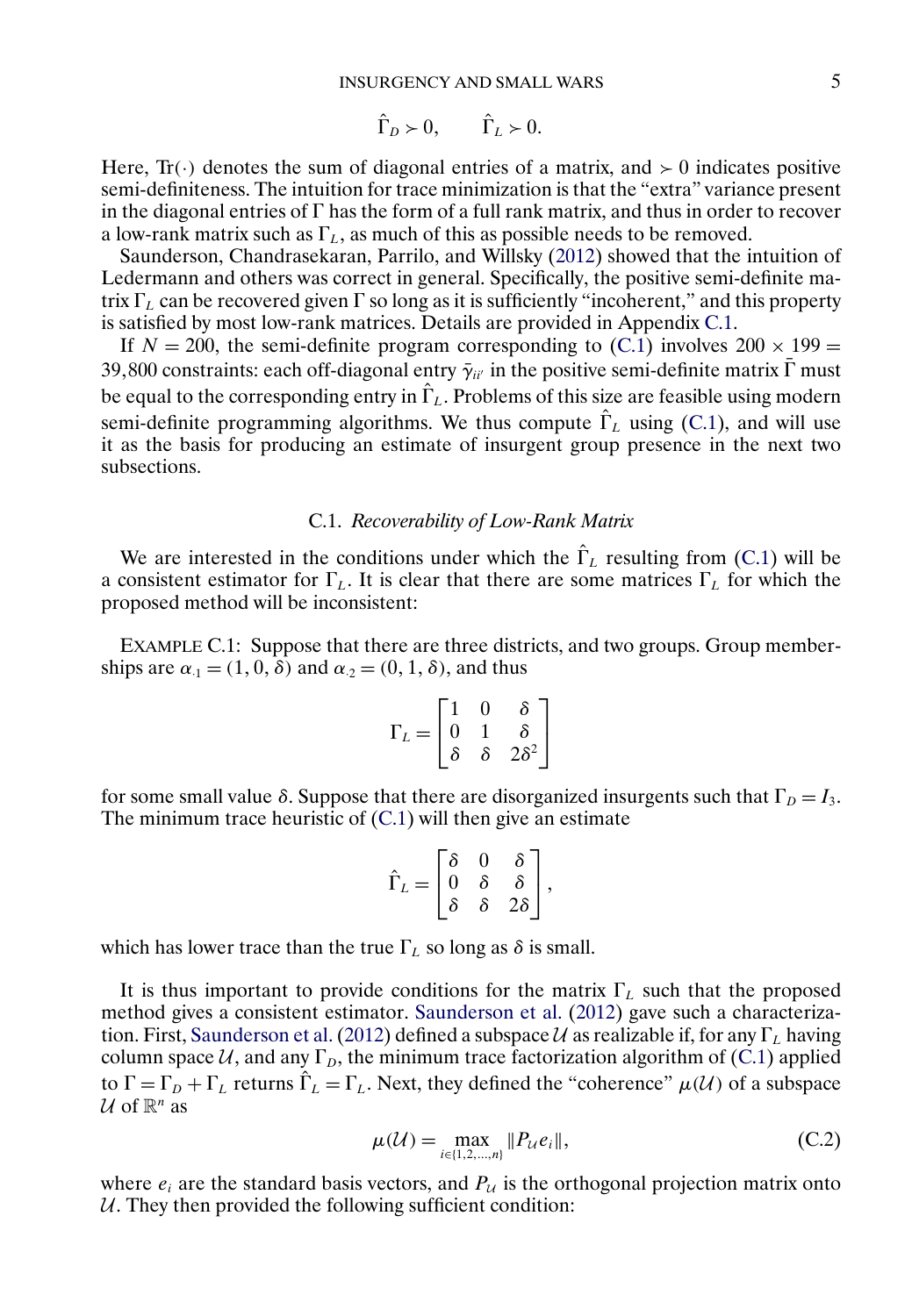<span id="page-5-0"></span>THEOREM C.1[—Saunderson et al.](#page-32-0) [\(2012\)](#page-32-0): *If U is a subspace of*  $\mathbb{R}^n$  *and*  $\mu(\mathcal{U}) < 1/2$ , *then* U *is realizable*.

From an intuitive perspective, this restriction on coherence is equivalent to nothing in the column space of  $\Gamma_L$  being too close to the standard basis vectors. In the context of estimating insurgent groups, the standard basis vectors represent groups that are only present in one district. It makes sense that groups of this sort will result in the procedure in [\(C.1\)](#page-3-0) being inconsistent: a group that is only present in one district is indistinguishable from disorganized insurgents, as they both only appear in the diagonal entries of the covariance matrix.

[Saunderson et al.](#page-32-0) [\(2012\)](#page-32-0) also provided a further result, regarding the "realizability of random subspaces." They argued that "most" subspaces of dimension less than  $n/2$  are realizable. The intuition here appears to be that a random subspace of low dimension is unlikely to include anything close to a standard basis vector. In general, then, if the number of groups is small relative to the number of districts, the heuristic given in  $(C.1)$ will provide a consistent estimator for the group structure. Cases where the estimator will not be consistent are those where one of the groups is overwhelmingly located in a single district.

## APPENDIX D: SPECTRAL CLUSTERING ESTIMATOR

Spectral clustering is based on the "graph Laplacian" matrix

$$
L = D - \Gamma_L,\tag{D.1}
$$

where D is a diagonal matrix with entries equal to the row sums of  $\Gamma_L$ . The graph Laplacian thus has off-diagonal entries equal to the negative of those of the adjacency matrix, and diagonal entries such that all rows and columns sum to zero. The graph Laplacian L has a rank of  $N - J$ , and thus has J zero eigenvalues.<sup>8</sup> Spectral clustering focuses on the number of zero eigenvalues for the associated graph Laplacian matrix  $L$ , whereas the method used in the main text produces an estimate  $\hat{J}$  of the number of insurgent groups by examining (in a very broad sense) the rank of  $\Gamma_L$ .

If  $\Gamma_L$  were known, the number of organized groups could be calculated immediately, and it would equal both the rank of  $\Gamma_L$  and the number of zero eigenvalues of L. However, the data available give the sample covariances  $\bar{\gamma}_{ii'}$  rather than the true  $\gamma_{ii'}$ , and thus a noisy  $\hat{\Gamma}_L$  must be used instead of the true  $\Gamma_L$ . The simplest option for actually implementing a spectral clustering approach is to use a modification of [Shi and Malik](#page-33-0) [\(2000\)](#page-33-0): use  $\overline{\Gamma}$  to construct  $\bar{L}$ , and then count the "zero" eigenvalues of  $\bar{L}$ .

In a finite sample, however, these eigenvalues calculated from  $\overline{L}$  are subject to finite sample variation. In particular, random variation will result in positive  $\bar{\gamma}_{ii'}$  entries in some

<sup>&</sup>lt;sup>8</sup>The number of zero eigenvalues of the graph Laplacian matrix corresponds to the number of connected components of the weighted undirected graph described by the adjacency matrix  $\Gamma_L$ . This is J, the number of blocks of  $\Gamma_L$ .

The intuition for this result is relatively straightforward. Each  $\Gamma_L^j$  block has rank 1. The corresponding block of the diagonal matrix  $D$  has full rank. Setting the entries in this diagonal matrix so that rows and columns of the graph Laplacian L sum to zero ensures that the rows (and columns) of L corresponding to each  $\Gamma_L^j$  block are linearly dependent. The  $\Gamma_L^j$  block that was subtracted, however, is only rank 1, and thus the null space of the resulting block of  $L$  must be rank 1. This is true for every block in  $L$ , and thus the null space of  $L$  has dimension  $J$ . This will also be the number of zero eigenvalues of  $L$ .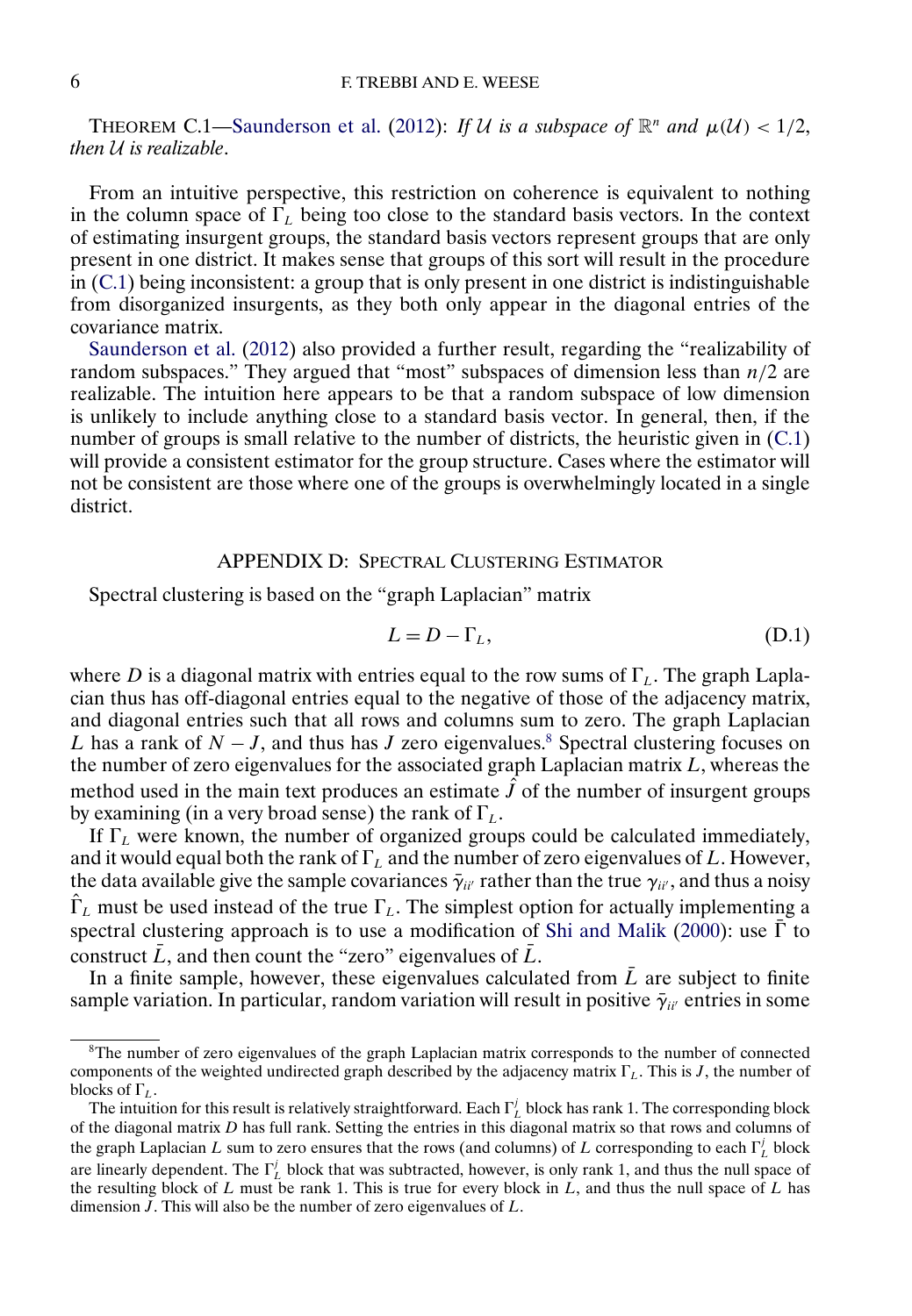<span id="page-6-0"></span>cases where the true  $\gamma_{ii'}$  is zero, and negative  $\bar{\gamma}_{ii'}$  entries in some cases where the true  $\gamma_{ii'}$ is positive. This random variation will tend to increase the rank of the  $\overline{L}$  relative to  $L$ . This problem is particularly severe for districts *i* for which there are few attacks: the data provide little information on the group structure in these districts, and if one object of interest is  $J$ , the total number of groups, the inclusion of these particularly noisy districts could result in a substantial amount of additional noise in the estimate  $\hat{J}$ .

A similar problem affects the approach presented in the main text, which is based on using the largest eigenvalues (or other components) of  $\hat{\Gamma}_L$ . Finite sample variation will also affect these eigenvalues. The question thus arises whether it is better to use  $\hat{\Gamma}_L$  directly, or instead use the corresponding graph Laplacian matrix L. Direct use of  $\hat{\Gamma}_L$  requires confidence that the trace minimization algorithm in [\(C.1\)](#page-3-0) will work well in finite samples, while use of  $L$  avoids this issue because the diagonal entries in question are subtracted away and thus are irrelevant. On the other hand, using  $L$  requires labeling some eigenvalues as "zero" eigenvalues, despite the fact that, due to random noise, all eigenvalues will probably be nonzero.9 A particular concern here is that the eigenvalues in question are the smallest out of  $N$  eigenvalues. Monte Carlo exercises (available upon request) suggest that the approach based on using  $\hat{\Gamma}_L$  directly has better finite sample performance. We thus use this approach in our analysis, as described in the main text. Below, we briefly discuss how the alternative approach (based on the smallest eigenvalues of the graph Laplacian) might be applied.

A heuristic method is available based on "eigengaps" similar to those used by [Ng, Jor](#page-32-0)[dan, and Weiss](#page-32-0) [\(2002\)](#page-32-0). Sort the eigenvalues  $\lambda$  of L in increasing order, such that  $\lambda_1$  is the smallest and  $\lambda_N$  the largest.<sup>10</sup> The difference  $\lambda_{k+1} - \lambda_k$  is defined as the kth eigengap. [Ng, Jordan, and Weiss](#page-32-0) [\(2002\)](#page-32-0) argued that a large eigengap indicates that perturbation of the eigenvectors of  $L$  would not change the clusters produced by spectral clustering. [von Luxburg](#page-33-0) [\(2007\)](#page-33-0) thus suggested that the right choice for  $\hat{J}$  is a number such that  $\lambda_k$  is "small" for  $k \leq \hat{j}$ , and the  $\tilde{j}$ th eigengap is large.<sup>11</sup> The intuition here is that if there truly are  $\hat{J}$  eigenvalues that are zero, then these appear to be nonzero in the finite sample only due to random variation. In contrast, the  $\hat{J}$  + 1th and larger eigenvalues would be strictly positive even if the true L were used. An examination of the  $\hat{J}$ th eigengap thus provides a heuristic test of whether the choice of  $\hat{J}$  was reliable, or whether small changes due to random variation might result in a different number of zero eigenvalues.

Using this approach, the estimated  $\hat{J}$  corresponds to an eigenvalue such that  $\lambda_k$  is "small" for all  $k \leq \hat{J}$ . The presence of high eigengaps for very high values of k is not relevant for the eigengap procedure, so long as  $\bar{J}_{\text{max}}$  is lower than these values. [von Luxburg](#page-33-0)

<sup>9</sup>Eigenvalues that would be zero asymptotically will not be zero in a finite sample, because some of the entries that are zero in  $\Gamma_L$  will be positive in the calculated  $\hat{\Gamma}_L$ . When using a covariance matrix that includes this finite sample variation, it is thus necessary to account for the fact that eigenvalues that are zero in the population may not be zero in the sample.

 $10A$  first step to dealing with the problem of finite sample is to exclude districts with very few attacks from estimation: for the analysis of the Afghan data, we used data only for those districts in which there were three or more attacks (other cutoffs yielded similar results). This approach does not fully solve the underlying issue, however. For simplicity, the notation here assumes that no districts are excluded on this basis and thus there are still N districts, and N eigenvalues.

 $11$ The underlying difficulty here is determining what exactly constitutes a "zero" eigenvalue, when there is finite sample variation. The presence of a large eigengap would thus provide some confirmation that an appropriate definition of "zero" has been chosen.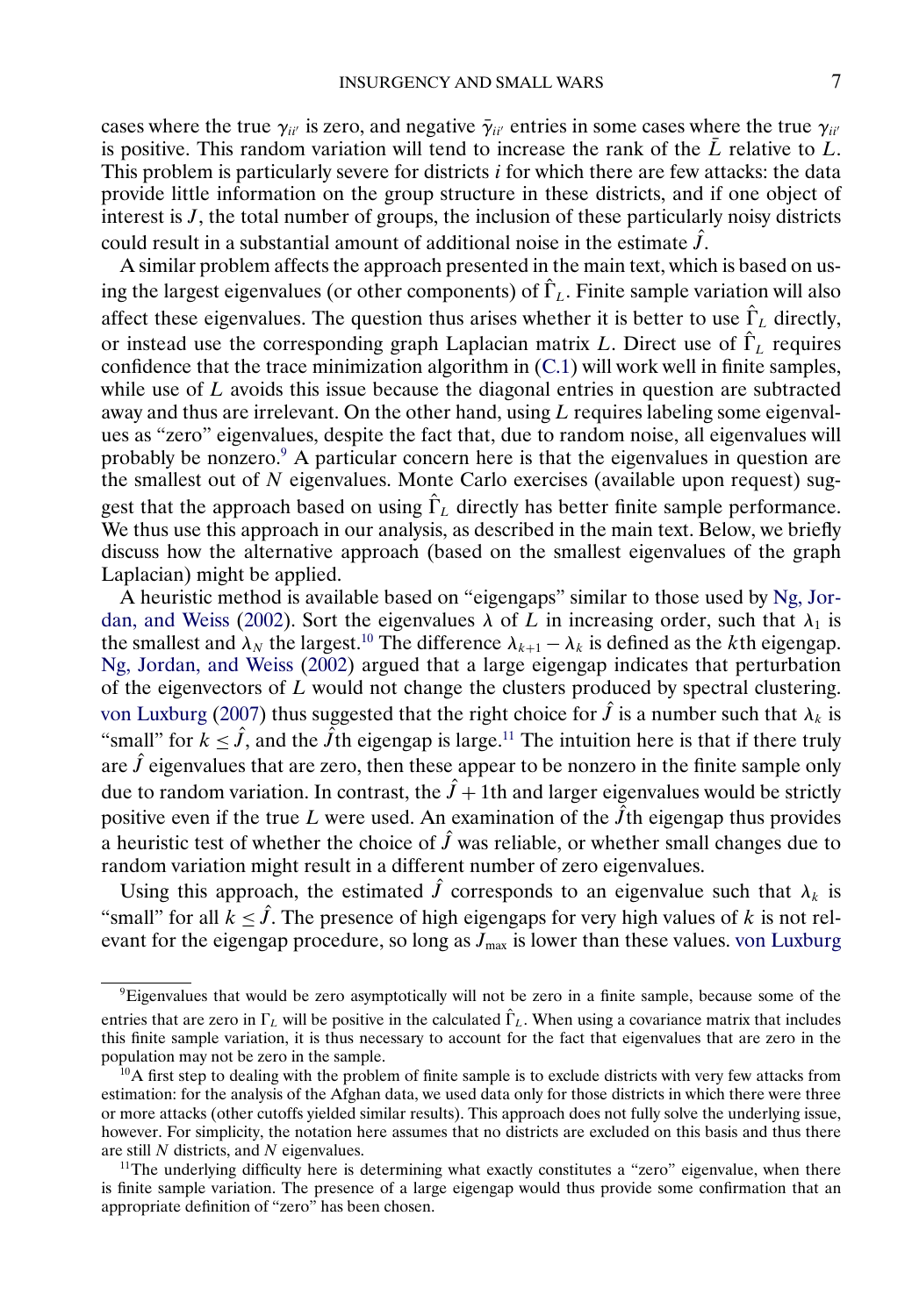<span id="page-7-0"></span>[\(2007\)](#page-33-0) suggested that the cutoff between "small" and "large" should not be larger than the minimum degree in the graph. This is trivially met by  $\hat{J} = 1$ , but would be violated by any much larger estimate. Although the "eigengap" approach is intended to be heuristic rather than formal, it is possible to compare the first eigengap to simulated data where there is no group structure. Compared to data where the attacks in each district have been reassigned to a random date, the first eigengap in the actual Afghanistan attack data is larger, and this difference is statistically significant at the 95% level.

More formal tests could also be constructed. Each off-diagonal  $\bar{\gamma}_{ii'}$  entry will converge to  $\gamma_{ii'}$  as the number of time periods grows, and the  $\bar{\Gamma}_L$  matrix will converge to  $\Gamma_L$ . Thus,  $\bar{L}$ will converge to L. Asymptotically, the correct number of the sample eigenvalues of  $\bar{L}$  will approach zero. Thus, from a theoretical perspective, a test statistic similar to that given in [Yao, Zheng, and Bai](#page-33-0) [\(2015\)](#page-33-0) could be used to determine the number of zero eigenvalues. This test statistic appears to have originated from [Anderson](#page-32-0) [\(1963\)](#page-32-0), and a simplified version appears to be appropriate in this case: the eigenvalues that are converging to version appears to be appropriate in this case: the eigenvalues that are converging to<br>zero are doing so at a  $\sqrt{T}$  rate, and thus for the K smallest eigenvalues, the test statistic  $\overline{T}\sum_{k=1}^K \lambda_k$  or  $T\sum_{k=1}^K \lambda_k^2$  could be used.<sup>12</sup>

Unfortunately, the asymptotic distribution of these test statistics is not clear, and it is also not obvious that a subsampling bootstrap approach would yield the correct distribution either. Simulations suggest that there are certain cases where the correct number of groups will only be obtained with high probability when a very large number of time periods are observed. Specifically, consider the case where  $\alpha_{ij}$  is positive but very close to zero for some i and j. That is, there are members of group j in district i, but there are very few of them. In this case,  $\gamma_{ii'}$  will be very close to zero for all the other i' that contain members of group  $j$ . It is thus difficult to distinguish between  $i$  containing its own separate group, and  $i$  being a part of group  $j$ . This suggests that a formal test following this approach might be difficult to implement.

# APPENDIX E: COVARIANCE MATRIX WITH DIFFERING VALUES OF  $\sigma^2$

In the main text, we assume that  $\sigma$  is constant for all districts, and we then normalize it to  $\sigma^2 = 1$ . Now suppose instead that some districts are easier to coordinate than others. Continue to assume that  $Var(\epsilon_j) = 1$  for all groups j, but suppose that the signal to group *j* in district *i* is  $\tilde{\epsilon}_{ij} = \tilde{\sigma}_i \epsilon_j$ , where  $\tilde{\sigma}_i$  is a district-specific indicator of how much coordination will be occurring in this district. In this case, we will have

$$
\Gamma_{L} = \begin{bmatrix}\n\tilde{\sigma}_{1} \tilde{\sigma}_{1} \sum_{j} \alpha_{1j} \alpha_{1j} & \tilde{\sigma}_{1} \tilde{\sigma}_{2} \sum_{j} \alpha_{1j} \alpha_{2j} \\
\tilde{\sigma}_{2} \tilde{\sigma}_{1} \sum_{j} \alpha_{2j} \alpha_{1j} & \tilde{\sigma}_{2} \tilde{\sigma}_{2} \sum_{j} \alpha_{2j} \alpha_{2j} \\
\dots & \tilde{\sigma}_{i} \tilde{\sigma}_{i} \sum_{j} \alpha_{ij} \alpha_{ij} \\
\tilde{\sigma}_{1} \tilde{\sigma}_{i} \sum_{j} \alpha_{ij} \alpha_{1j} & \dots & \tilde{\sigma}_{i} \tilde{\sigma}_{i} \sum_{j} \alpha_{ij} \alpha_{i'j} \\
\dots & \dots & \dots & \dots\n\end{bmatrix}.
$$
\n(E.1)

<sup>&</sup>lt;sup>12</sup>The asymptotic argument is made with a fixed number of districts, N, and a growing number of time periods, T.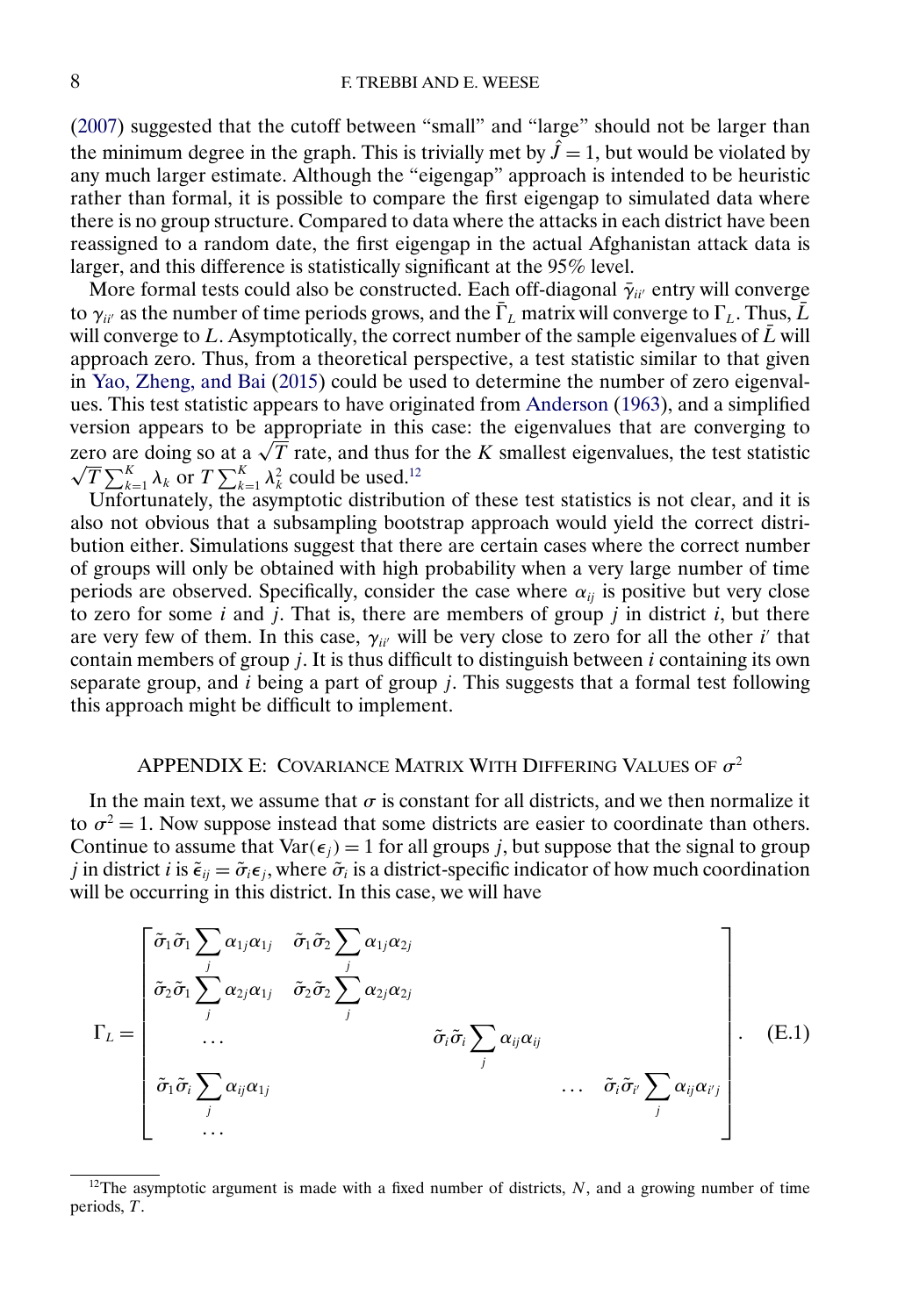The transformation to a correlation matrix in this case will be

$$
\Gamma_L^{\text{cor}} = D \bigg( \tilde{\sigma}^2 \sum_j \alpha_{,j} \alpha_{,j} \bigg)^{-1/2} \Gamma_L D \bigg( \tilde{\sigma}^2 \sum_j \alpha_{,j} \alpha_{,j} \bigg)^{-1/2},
$$

where  $D(\cdot)$  indicates a diagonal matrix with the specified entries on the diagonal. The resulting  $\Gamma_L$  does not contain any  $\tilde{\sigma}$  terms, and is thus identical to the  $\Gamma_L$  used in the main text. We thus see that district-specific differences in coordination do not affect the analysis.

Now consider the case where  $\sigma$  differs across groups instead of across districts. That is,  $Var(\epsilon_j) = \sigma_j$ . In the case where groups do not overlap, there is only one group per district, and thus the situation is identical to the above where  $\tilde{\sigma}$  varied by district. In the case where groups do overlap, however, the transformation to  $\Gamma_L^{\text{cor}}$  would no longer eliminate the  $\sigma$ terms. Thus, if we assume that  $\sigma^2 = 1$  for all groups when this is not in fact the case, our estimator for  $\{\alpha_{ij}\}\$  will be inconsistent. To see what will happen here, let  $\tilde{\alpha}_{ij} = \sigma_j \alpha_{ij}$ . The covariance matrix will have the form

$$
\Gamma_{L} = \sigma^{2} \begin{bmatrix}\n\sum_{j} \tilde{\alpha}_{1j} \tilde{\alpha}_{1j} & \sum_{j} \tilde{\alpha}_{1j} \tilde{\alpha}_{2j} \\
\sum_{j} \tilde{\alpha}_{2j} \tilde{\alpha}_{1j} & \sum_{j} \tilde{\alpha}_{2j} \tilde{\alpha}_{2j} \\
\vdots & \vdots & \ddots \\
\sum_{j} \tilde{\alpha}_{ij} \tilde{\alpha}_{1j} & & \cdots & \sum_{j} \tilde{\alpha}_{ij} \tilde{\alpha}_{i'j} \\
\vdots & \vdots & \ddots & \ddots & \sum_{j} \tilde{\alpha}_{ij} \tilde{\alpha}_{i'j}\n\end{bmatrix},
$$
\n(E.2)

which is exactly the same as (2.1), except with  $\tilde{\alpha}_{ii}$  replacing  $\alpha_{ii}$ . Thus, our estimates  $\hat{\alpha}_{ii}$ will be consistent for  $\tilde{\alpha}_{ii}$ . This would affect the estimates shown in Figures 6 and 8. If there is a group with low  $\sigma_i$  that thus launches almost no simultaneous attacks, this group would show up only in very light colors in these maps. This would not necessarily present a problem, since it would still be obvious where in the country such a group was operating. The only issue that would arise is that specific districts where there was overlap with other groups would seem to be dominated by those other groups, when the reality is that those other groups are simply engaging in more coordinated attacks.

If, in reality,  $\sigma$  differs based on pairs of districts, and so is actually  $\sigma_{ii'}$ , then the situation becomes more difficult. In the extreme case, insurgents in each district would coordinate with those in all adjacent districts but never with those that are further away. In this case, there is no plausible clustering of districts into groups, because each district exhibits the same similarity with all of its neighbors. The idea of clustering is that the underlying structure can be simplified into cluster memberships. In the extreme case, this is ineffective, and thus our model is inappropriate.

A less extreme version of this would be that there is a group structure, but insurgents in the same group are more likely to coordinate with districts that are geographically close to them rather than districts that are further away. In this case, clustering the data could return meaningful results. The clustering algorithm would have to be carefully selected, however, to not incorrectly split a group just because there was some internal variation regarding which districts were coordinating with which other districts.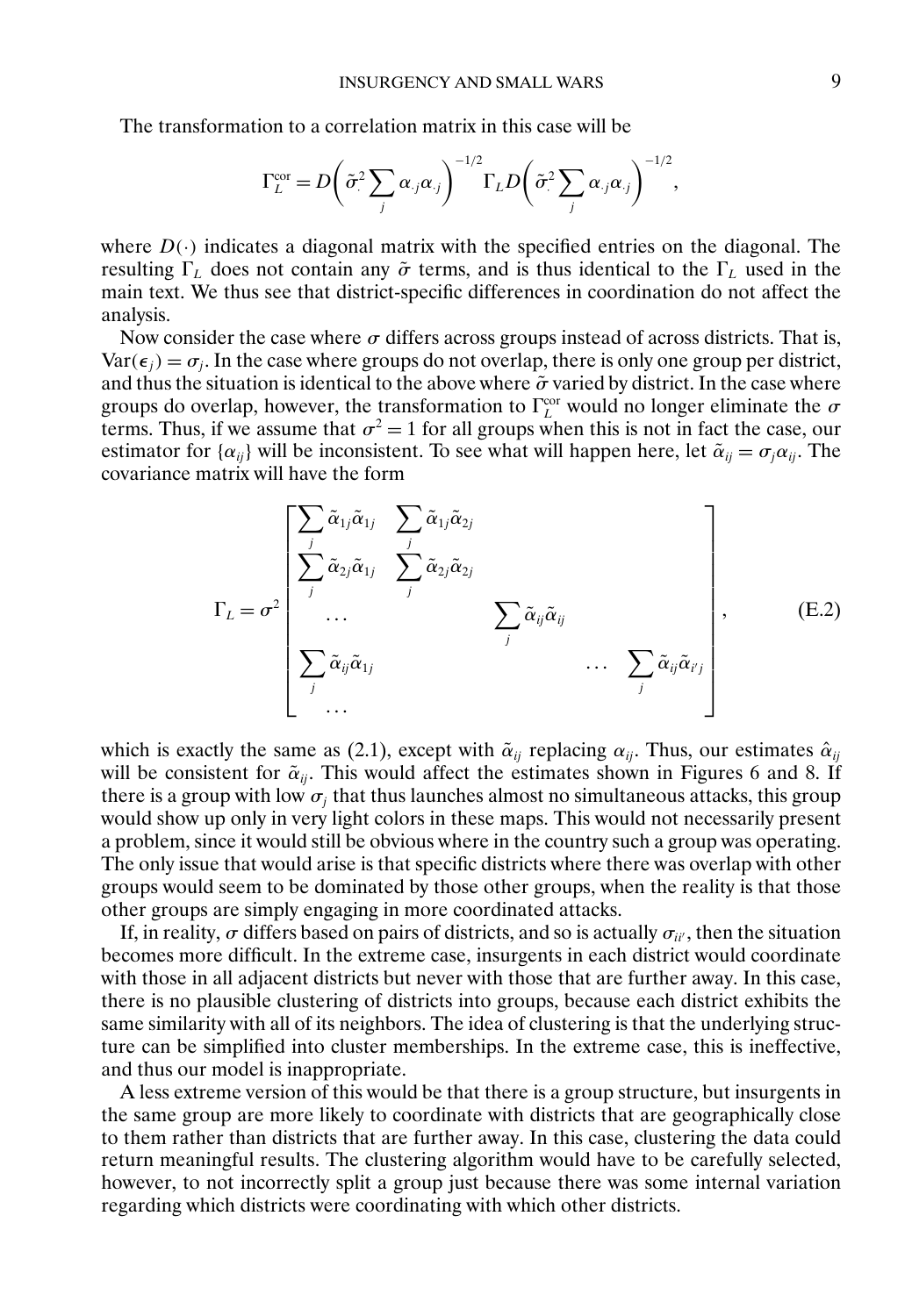<span id="page-9-0"></span>For example, suppose that districts are evenly spaced along a one-dimensional line, and within the same insurgent group there will only be coordination between districts that are within a distance  $d$  of each other. In this case, the covariance matrix does not consist of blocks as in Equation (2.2). Instead, replacing each block will be a band, where the entries outside of the band are 0 because these district pairs, while in the same group, are too far away to coordinate. We thus have what we might call a diagonal matrix instead of a block-diagonal matrix.

This situation would not be handled correctly by the approach we use in this paper, because we would incorrectly split a group based on the fact that it has this internal structure. It seems as though some sort of improved method should be able to cluster districts correctly here, because there is no correlation between districts in different groups but some positive correlation between at least some districts in the same group, and there are enough of these positive correlations to connect the entire group. One method that could potentially resolve this problem would be to use variant of correlation clustering [\(Bansal,](#page-32-0) [Blum, and Chawla](#page-32-0) [\(2004\)](#page-32-0)). We leave this for future work.

# APPENDIX F: CLUSTERING DETAILS AND ESTIMATE FOR  $\alpha$

As a first step, the correlation matrix  $\hat{\Gamma}_L^{\text{cor}}$  is readily obtained by imposing diagonal elements equal to 1 and appropriately rescaling rows and columns of the covariance matrix  $\hat{\Gamma}_L$  by the square root of the corresponding diagonal entry of  $\hat{\Gamma}_L$ .

For many  $k$ -means algorithms, however, a distance matrix rather than a correlation matrix is needed. Such a distance matrix can easily be constructed using cosine distances:  $1 - \gamma_{ii'}^{\text{cor}}$  is the cosine distance between *i* and *i'*, where  $\gamma_{ii'}^{\text{cor}}$  is the off-diagonal entry of  $\Gamma_L^{\text{cor}}$ corresponding to districts  $i$  and  $i'$ .<sup>13</sup> The cosine distance between two districts with the same group present will be zero asymptotically, while it will be 1 when the districts have different groups present.

For the particular data that we will be considering, a weighted clustering approach appears to be called for because a district with very low  $\alpha_{ii}$  for the group j that is present will have very noisy off-diagonal entries. We do not explore optimal weights, instead using ad hoc weights corresponding to the square root of the diagonal entries of  $\hat{\Gamma}_L$ . [Krishna](#page-32-0) [and Narasimha](#page-32-0) [\(1999\)](#page-32-0) provided a weighted  $k$ -means algorithm, based on genetic optimization; we use the Hornik, Feinerer, Kober, and Buchta [\(2012\)](#page-32-0) implementation of this algorithm. Using unweighted clustering instead does not substantially change any of the results discussed below. Suppose that each organized group that is present has members in a large number of districts, and that no single district has a particularly large  $\alpha_{ij}$ . Let  $I_j$ be the set of districts that have members of organized group  $j$ . Then, since an assumption of the model was that the organized groups do not overlap, an estimate of  $\alpha_{ij}$  for  $i \in I_j$  can be produced via the following approximation, using  $\bar{\Gamma}^j$ , the relevant block of the original  $\bar{\Gamma}$ <sup>14</sup>

Specifically, note that a sum across the off-diagonal entries of a row of  $\bar{\Gamma}$  corresponding to district *i* is  $\sum_{i'\neq i} \alpha_{ij} \alpha_{i'j}$ . If there are a large number of districts with members of *j*, then

<sup>&</sup>lt;sup>13</sup>The construction of a distance matrix is trivial because any correlation matrix is also an interpoint angle matrix, and these angles can be used directly to construct a cosine distance matrix.

<sup>&</sup>lt;sup>14</sup>A potential alternative approach to the one presented here would be to use the diagonal entries of  $\hat{\Gamma}_L$  to produce estimates of  $\{\alpha_{ii}\}$ . However, this matrix is itself the output of a semi-definite program based on  $\bar{\Gamma}$ . The approach presented below has the advantage of using the off-diagonal entries of  $\bar{\Gamma}$  directly.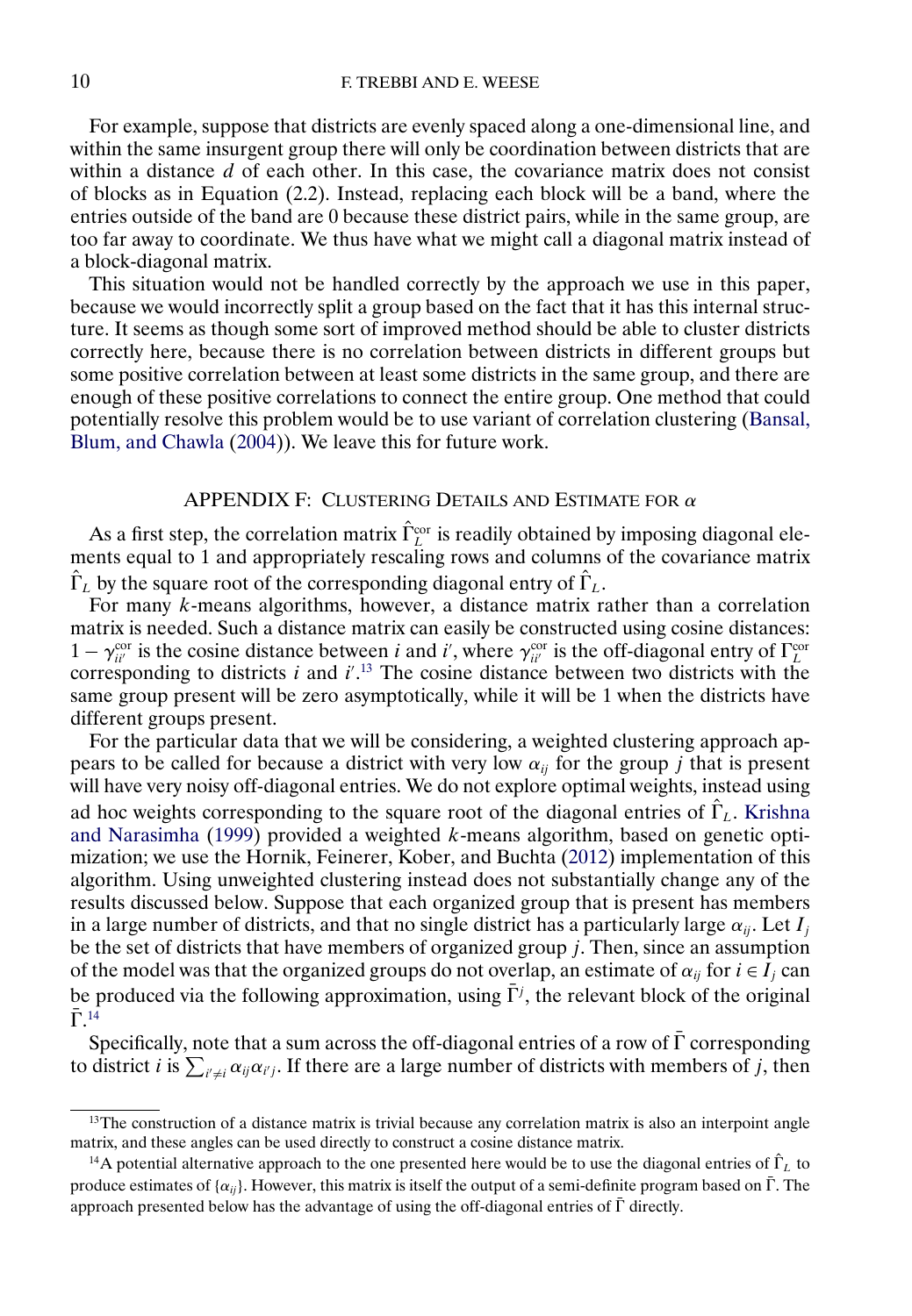it is reasonable to use the approximation

$$
\sum_{i' \neq i} \alpha_{ij} \alpha_{i'j} \simeq \sum_{i'} \alpha_{ij} \alpha_{i'j}
$$
  
=  $\alpha_{ij} \sum_{i'} \alpha_{i'j}$   
=  $\alpha_{ij} a_j$ , (F.1)

where  $a_j = \sum_{i'} \alpha_{i'j}$  is the same for any choice of district *i* within  $I_j$ . The row sums of the off-diagonal entries of each block of  $\bar{\Gamma}^j$  thus give the relative prevalence of organized group members in each district in  $I_j$ .<sup>15</sup>

#### APPENDIX G: EIGENRATIO TYPE ESTIMATORS: SIMULATIONS

To better understand the finite sample properties of eigenratio type estimators, we conduct a series of simulations. For simplicity, we do not use a model with discrete attacks, as presented in Section 2, but instead use a more standard model with normally distributed random variables. Let there be  $J = 4$  groups,  $N = 100$  districts, and  $T = 2000$ days. Let there be exactly one group in each district, with  $\alpha_{i1} \sim \text{Uniform}(0, 1)$  i.i.d. for  $i \in \{1, \ldots, 25\}$ , and no other group present in those districts. In the same fashion, only Group 2 is present in districts 26–50, only Group 3 in districts 51–75, and only Group 4 in 76–100.

Our simplified model of attacks is that in each period  $t$  for each group  $j$ , an i.i.d. draw  $\epsilon_{tj} \sim N(0, \sigma^2)$  is made. The number of attacks is then given by

$$
x_{it} = \sum_{j} \alpha_{ij} \epsilon_{tj} + u_{it}, \qquad (G.1)
$$

where  $u_{it} \sim N(0, 1)$ , i.i.d.

We then consider eigenvalues associated with the  $(N \text{ by } N)$  covariance matrix of attacks. We perform 100,000 simulations for each of  $\sigma^2 = 1$ ,  $\sigma^2 = 0.1$ ,  $\sigma^2 = 0.05$ , and  $\sigma^2 = 0$ , generating a total of 400,000 simulated sample covariance matrices.16

Figures [G.1–](#page-11-0)[G.3](#page-13-0) graphically display the results of these simulations. Figure [G.1](#page-11-0) shows the eigenvalues of the covariance matrix. We see that the group structure is immediately apparent at  $\sigma^2 = 1$ , still clear at  $\sigma^2 = 0.1$ , but somewhat unclear at  $\sigma^2 = 0.05$ . There is no group structure with  $\sigma^2 = 0$ , and thus Figure [G.1\(](#page-11-0)d) shows the distribution of eigenvalues under  $J = 0$ .

<sup>&</sup>lt;sup>15</sup>While it would be possible to use nonlinear programming or other techniques to develop an estimator with more desirable properties, the approximate estimator has at least two advantages. First, the estimator has an intuitive interpretation:  $\overline{\Gamma}$  is a covariance matrix, and the sum across the off-diagonal entries of a row of  $\overline{\Gamma}$ thus gives an indication (in a heuristic sense) of how closely linked attacks in a given district are with attacks in other districts. Second, if in the data a given district  $i$  experiences only a small number of attacks, then the off-diagonal entries  $\bar{\gamma}_{ii'}$  will be relatively small for that district, and thus i will not introduce substantial noise into estimates  $\hat{\alpha}_{i,j}$  for other districts i'. Developing an unbiased estimator that also possesses such properties appears to be a nontrivial undertaking.

<sup>&</sup>lt;sup>16</sup>Note that in the main text, the choice of  $\sigma^2 = 1$  is a normalization, because the { $\alpha_{ii}$ } are unknown, and a decrease in the choice of  $\sigma^2$  would simply result in higher  $\hat{\alpha}$  estimates. In contrast, in the simulations in this appendix, the distributions of the { $\alpha_{ii}$ } are given, and thus choosing a different value  $\sigma^2$  changes the signal to noise ratio for the attack covariance matrix.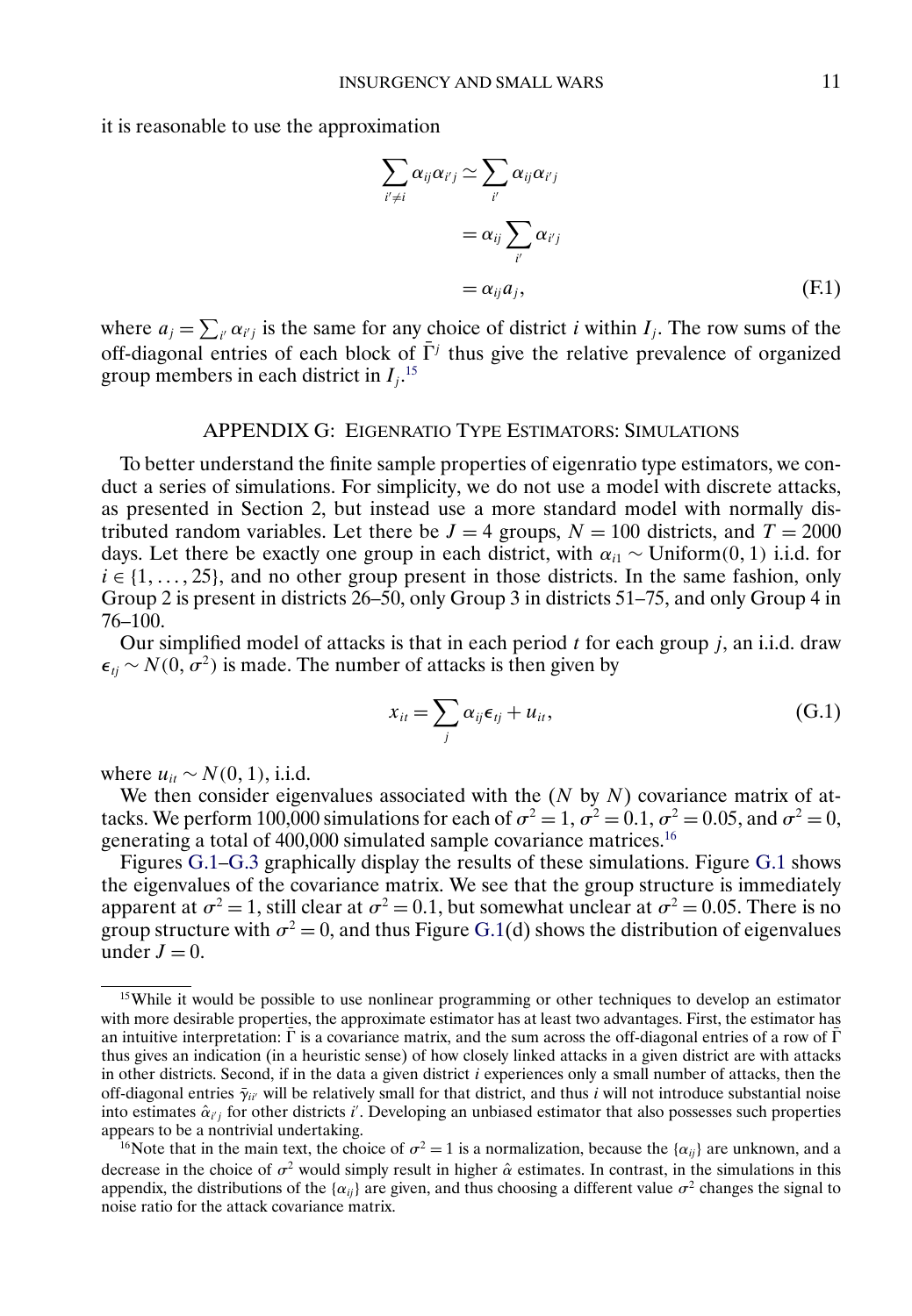<span id="page-11-0"></span>

FIGURE G.1.—Eigenvalues. Points indicate means over 100,000 simulations. Bars show interquartile range.

Figure [G.2](#page-12-0) shows eigenratios, with the leftmost eigenratio being the ratio between the largest (i.e., leftmost) and second-largest eigenvalues, and so forth. Here, on average the largest eigenratio clearly corresponds to  $J = 4$  when  $\sigma^2$  is large, but this is no longer the case with  $\sigma^2 = 0.05$ . Figure [G.2\(](#page-12-0)d) shows that the distribution of eigenvalues when  $J = 0$  leads to a somewhat peculiar distribution of eigenratios: the first few and last few eigenratios are much larger than the others. Figure [G.2\(](#page-12-0)d) thus illustrates why it is important to have some maximum number of possible groups,  $J_{\text{max}}$ . The eigenratios associated with the very smallest eigenvalues (towards the right-hand side of Figure G.1(d)) become quite large. With  $N = 100$ , and no  $J_{\text{max}}$ , choosing  $\hat{J}$  based on the largest of all the eigenratios would lead to many  $\hat{J}$  estimates of 99 groups. However, as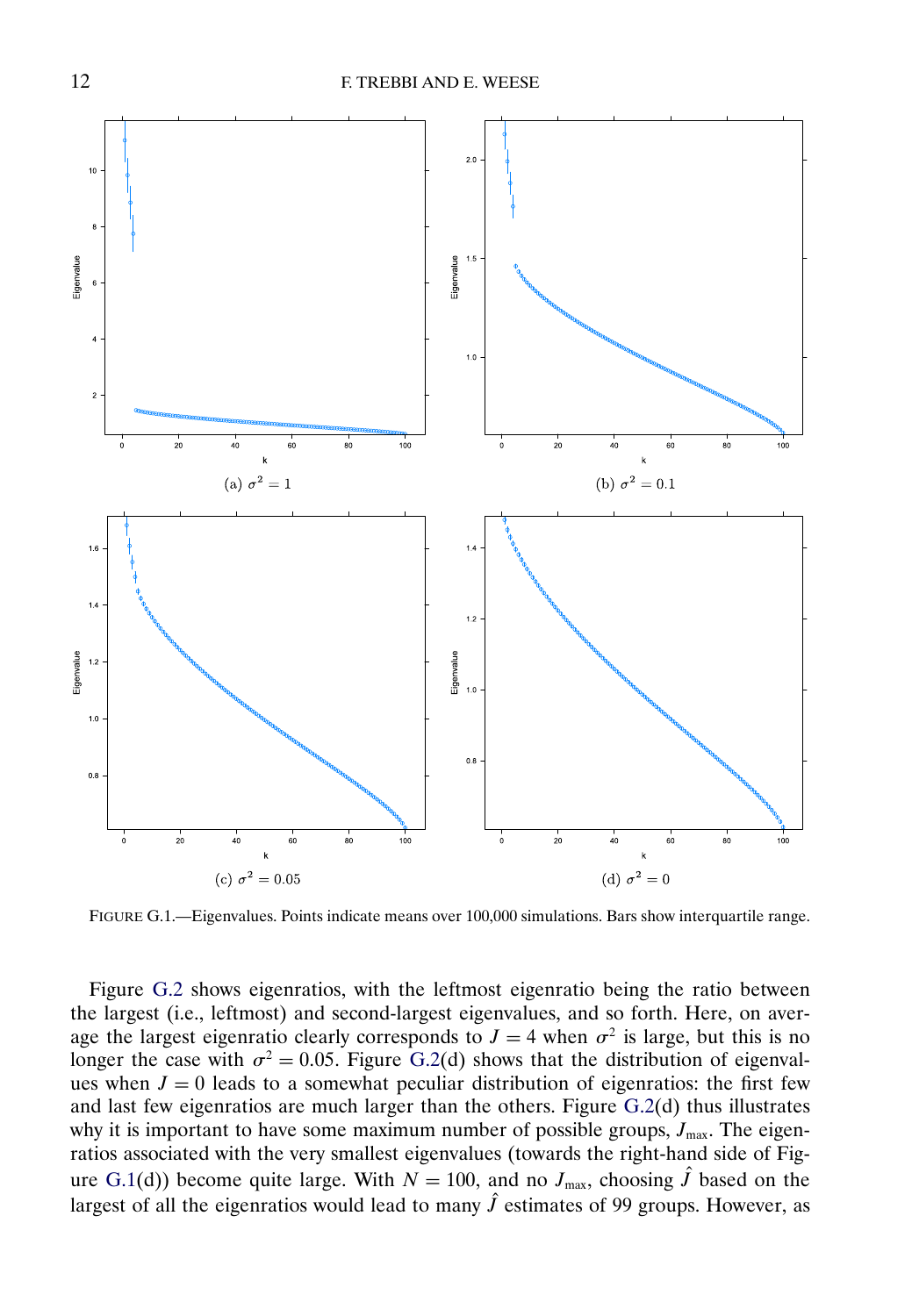<span id="page-12-0"></span>

FIGURE G.2.—Eigenratios. Points indicate means over 100,000 simulations. Bars show interquartile range.

noted in [Ahn and Horenstein](#page-32-0) [\(2013\)](#page-32-0), any intermediate choice of  $J_{\text{max}}$  is unlikely to affect the results.

Figure [G.3](#page-13-0) shows the distribution of estimates  $\hat{J}$  with  $J_{\text{max}} = 50$ . Figures [G.3\(](#page-13-0)a) and  $G.3(\bar{b})$  $G.3(\bar{b})$  show that the eigenratio approach works very well when the signal to noise ratio in the covariance matrix is relatively high. Figure  $G.3(c)$  $G.3(c)$ , however, shows that with a noisier covariance matrix, the estimated values for  $\hat{J}$  tend to be too low. Figure [G.3\(](#page-13-0)d) shows the distribution of estimates of  $\hat{J}$  when there is no group structure.

In both of Figures [G.3\(](#page-13-0)c) and G.3(d),  $\hat{J} = 1$  is the modal estimate. Figure G.3(d) shows that the median estimated  $\hat{J}$  is below the true value  $J = 4$  (the mean is above, but this is less apparent from the figure). However, Figure [G.3\(](#page-13-0)d) shows the case with no group structure at all, and thus would not change regardless of the true value of J. The bias of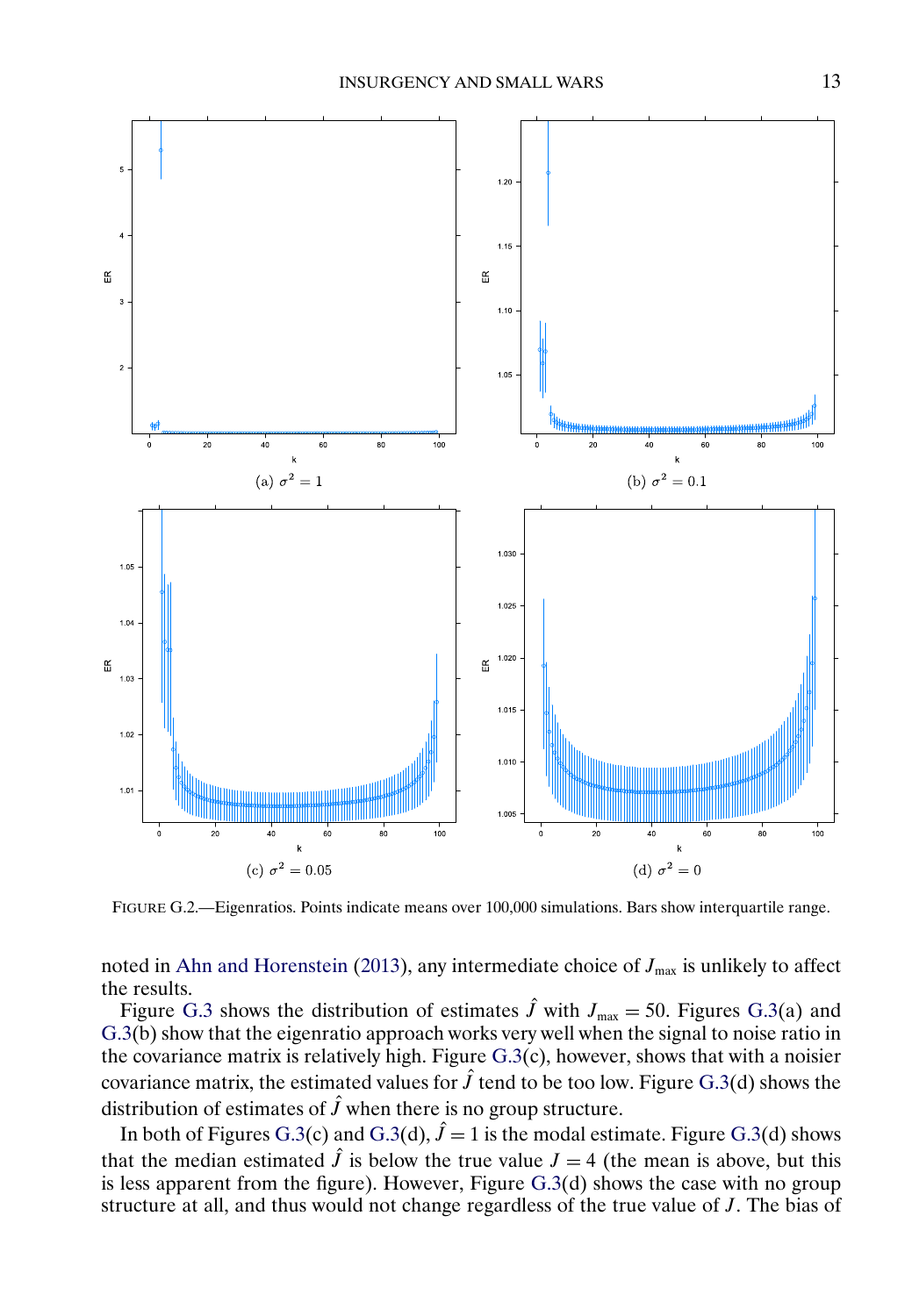<span id="page-13-0"></span>

FIGURE G.3.—Estimated number of groups  $(\hat{J})$ . Histograms of estimated number of groups, over 100,000 simulations. True value  $J = 4$  shown in red.

the estimator thus cannot be signed: this is a natural result of J and  $\hat{J}$  both being integers bounded between 0 and 50. Bias correction appears to be nontrivial.

Figure G.3(c) provides a possible explanation for why estimates of  $\hat{J} = 1$  appear so frequently in Table V. The finite sample properties of eigenratio type estimators are such that there is a tendency to estimate low values of  $\hat{J}$  in cases where the covariance matrix is noisy. This is due to the distribution of eigenvalues resulting from the noise, as shown in Figure [G.1\(](#page-11-0)d). The evidence provided in Table V should thus mainly be taken as an indication that the null hypothesis of no group structure should be rejected. Figure G.3(c)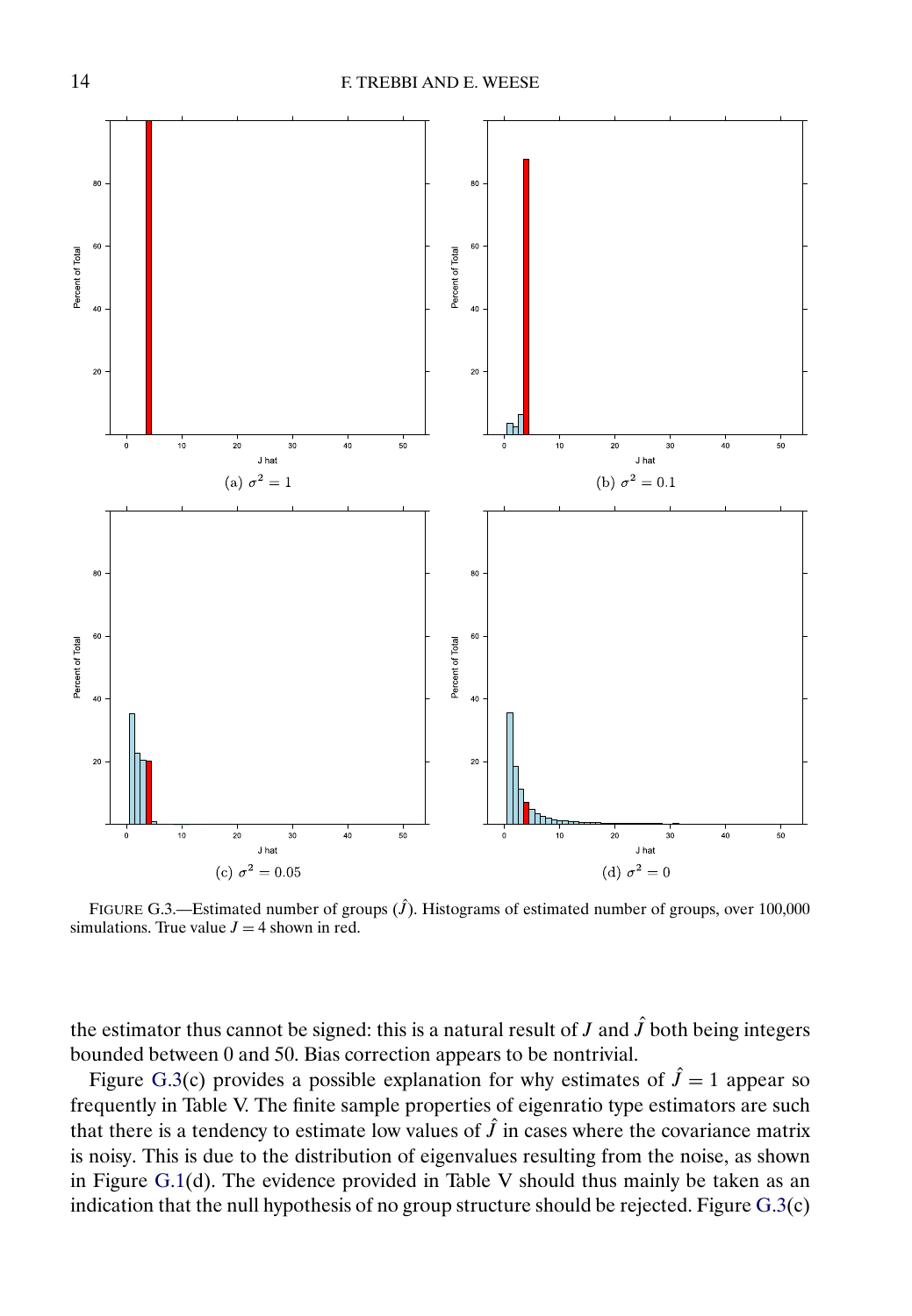<span id="page-14-0"></span>

FIGURE G.4.—Estimated number of groups  $(\hat{J})$ . Histograms of estimated number of groups, over 100 simulations. True value  $J = 2$  shown in red.

shows how estimates  $\hat{J} = 1$  occur frequently when there is actually a group structure with  $J > 1^{17}$ 

## G.1. *Comparison With Hierarchical Splits*

To compare our eigenratio type estimator with the estimator based on hierarchical splits, we need to simulate data with discrete attacks, as the permutation test used requires integer numbers of attacks to permute. Let the number of attacks by group j in district *i* at time *t* be drawn from a Poisson( $\lambda_{ijt}$ ) distribution, where  $\lambda_{ijt} = 0$  with probability 0.9, and  $\lambda_{ijt} = \alpha_{ij}$  with probability 0.1 (this is equivalent to  $\epsilon_{it}$  having a Bernoulli distribution with probabilities 0.9 and 0.1). We consider  $J = 2$  with the nonzero  $\alpha_{ij}$  entries drawn from a Uniform(0, 0.25) distribution, as well as  $J = 4$  with the nonzero  $\alpha_{ii}$  entries drawn from a Uniform $(0, 0.5)$  distribution.

Results are shown in Figures G.4 and [G.5.](#page-15-0) In both cases, the method based on hierarchical splits substantially outperforms that based on eigenratios. A particular advantage of the hierarchical splits is that there are no estimates with very large values of  $\hat{J}$ , whereas with the eigenratio type approach a small number of simulations yield extremely large values for  $\hat{J}$ . The hierarchical split based method is also less likely to stop at  $\hat{J} = 1$ , and thus estimates in both tails appear to be less likely with this method.

## APPENDIX H: NNMF CONSISTENCY

Conditions under which  $\hat{\Gamma}_L$  will converge to  $\Gamma_L$  have been discussed in Appendix [C.1.](#page-4-0) We now consider conditions under which a nonnegative matrix factorization of  $\Gamma_L$  will

 $17$ In the empirical literature, "low" estimates for the number of factors (compared to other methods) were obtained in Choi, Kang, Kim, and Lee [\(2017\)](#page-32-0) and [Wu](#page-33-0) [\(2012,](#page-33-0) Chapter 2). Figures [G.3\(](#page-13-0)b) and [G.3\(](#page-13-0)c) appear in line with results reported (using actual data) in the supplement to [Baurle](#page-32-0) [\(2013\)](#page-32-0).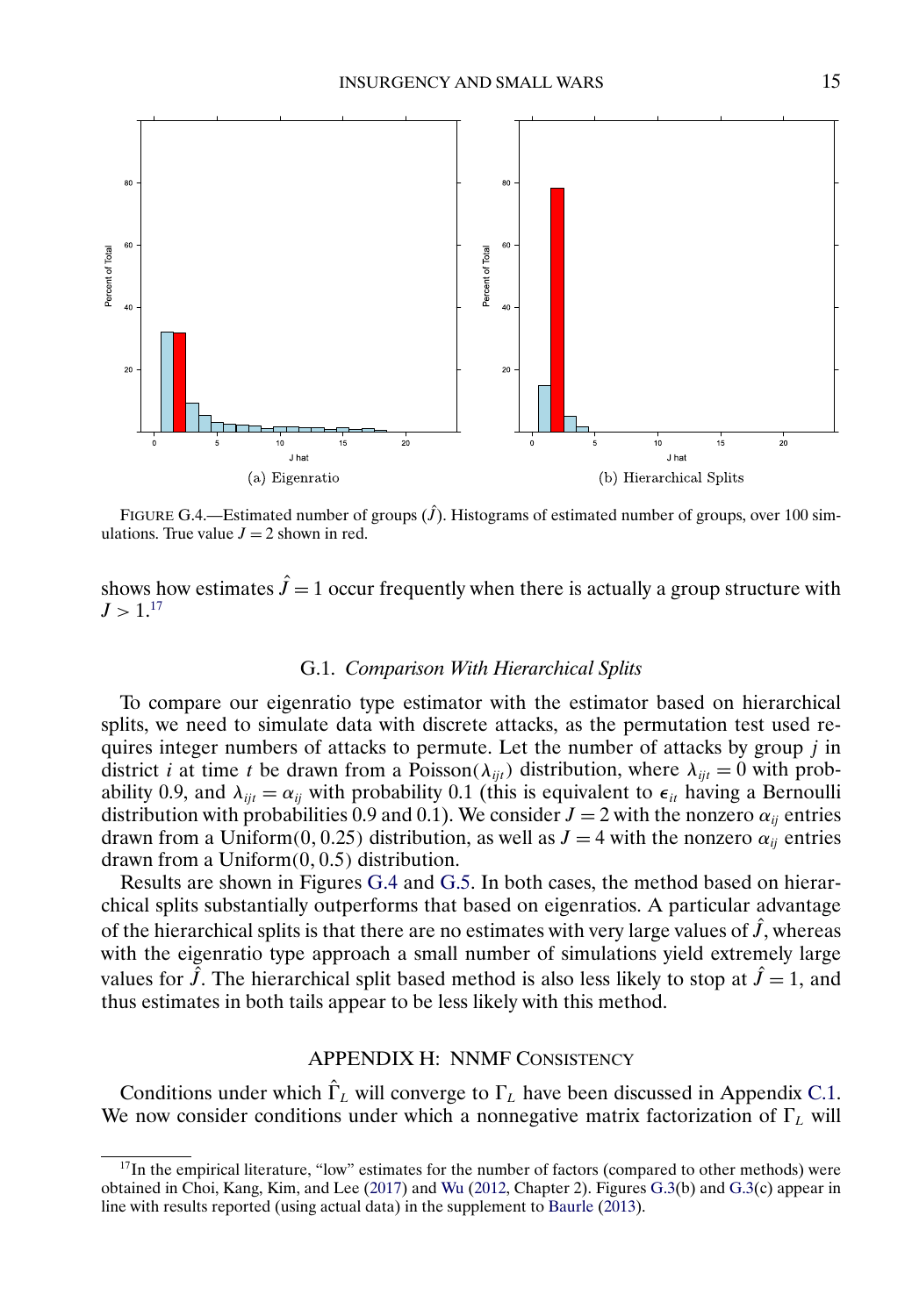<span id="page-15-0"></span>

FIGURE G.5.—Estimated number of groups  $(\hat{J})$ . Histograms of estimated number of groups, over 100 simulations. True value  $J = 4$  shown in red.

recover the  $\{\alpha_{ij}\}$  group structure. It is clear that the index numbering of the groups cannot be recovered, because  $\Gamma_L$  is invariant to relabeling of groups. The index numbering of groups is irrelevant throughout our analysis, however, and thus we are only concerned with whether the group structure can be recovered up to a reindexing.

[Huang, Sidiropoulos, and Swami](#page-32-0) [\(2014\)](#page-32-0) discussed uniqueness of symmetric nonnegative factorizations at some length. They concluded that while there are no obvious necessary conditions to check for uniqueness, simulations reveal that multiplicity of solutions does not appear to be a problem unless the correct factorization is extremely dense: factorizations with 80% nonzero entries are still reconstructed successfully. The  $\Gamma_L$  matrices considered in this paper would generally be expected to have a relatively sparse factorization.

## APPENDIX I: REFERENCE DISTRIBUTIONS

We consider three different "reference distributions." First, suppose that the structural model presented in Section 2 is correct. In this case, the distribution of the number of attacks by disorganized militants in district  $i$  is the same for all periods, with expected value  $\eta \ell_i$ . Thus, under the null hypothesis that there is no group structure, the observed attack data are weakly exchangeable: within a given district, permuting the time indices does not change the joint distribution of the attacks.<sup>18</sup> The total number of such permutations is huge, and thus, rather than perform calculations using the entire set, we consider only a random subset of these permutations. By construction, the permuted data exhibit no group structure: all the off-diagonal entries of the sample covariance matrix will be zero asymptotically. To construct the desired reference distribution, we treat each of these permutations as if it were the observed data.

<sup>&</sup>lt;sup>18</sup>The intuition here can be provided by an example. Suppose there are three periods. If there is no group structure, then the probability of observing  $\{x_1, x_2, x_3\}$  in a given district must be equal to the probability of observing  $\{x_1, x_3, x_2\}$ , because the number of attacks is i.i.d. across time within a given district.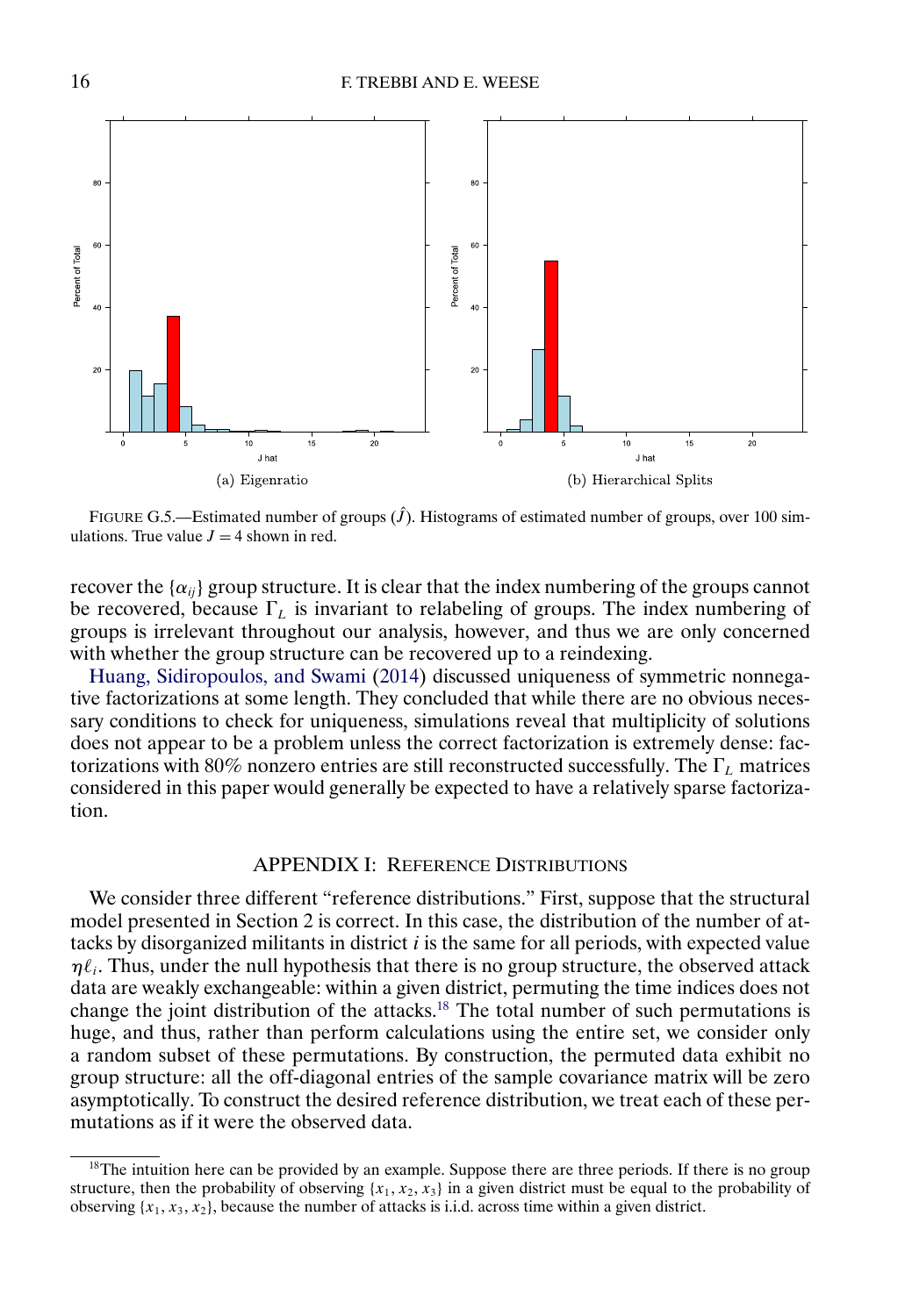<span id="page-16-0"></span>Now, suppose instead that the structural model assumed is not exactly correct, and there is some cross-time variation in the expected number of attacks by disorganized militants within a district. Specifically, suppose that the probability that a disorganized militant launches an attack is not a constant  $\eta$ , but rather varies across months. The expected number of attacks on a given day in month m is then  $\eta_{im}\ell_i$ , and will differ by month. In this case, the observed attack data are still weakly exchangeable, but only within a given district *and* a given month. We can thus still construct a reference distribution, provided that observations are permuted only within each month for each district. In this case, the covariance matrices may not have all off-diagonal entries zero asymptotically: it could be that  $\eta_{im}$  and  $\eta_{i'm}$  are positively correlated, for example.

Finally, suppose that the expected number of attacks by disorganized militants varies at the daily level, rather than the monthly level. The general case, with  $\eta_{it}\ell_i$  attacks expected in district  $i$  at time  $t$ , is so general that it does not appear to allow for any permutations. However, suppose that the number of expected attacks is instead  $\eta_t \ell_i$ , where  $\eta_t$  now does not differ across districts.<sup>19</sup> This might be the case, for example, if there were particular days that, for whatever reason, generated large amounts of random violence. In this case, observations are "approximately" weakly exchangeable via the following sort of permuta-tion, inspired by [Good](#page-32-0) [\(2002\)](#page-32-0). Find a pair of districts  $i$  and  $i'$ , and a pair of times  $t$  and  $t'$ , such that the following two conditions hold: there were the same number of attacks  $x$  in district i at time t and in district i' at time  $t'$ , and there were the same number of attacks  $x'$  in district i at time t' and in district i' at time t. Permute the data by swapping x and  $x'$ in these four entries.<sup>20</sup> These permutations are attractive from an intuitive perspective, as they retain not only the same number of total attacks in each district, but also the same number of total attacks on each day. In the Afghan data, there are relatively few attacks on any given day and thus an enormous number of possible permutations of this sort.

### I.1. *Additional Reference Distribution*

The purpose of generating permutations is to compute distributions of test statistics, and one of the most obvious test statistics is the fraction of covariance explained by the group structure. Covariance matrices are positive semi-definite, and thus have a spatial interpretation as points in Euclidean space that can be used in order to consider the "between sum of squares" and "within sum of squares" produced by any given clustering. With the permutations just proposed, however, the contribution of different districts to

$$
Pr(x|\eta_t\ell_i) Pr(x'|\eta_{t'}\ell_i) Pr(x'|\eta_t\ell_{i'}) Pr(x|\eta_{t'}\ell_{i'})
$$

$$
= \frac{(\eta_t \ell_i)^x}{x!} e^{-\eta_t \ell_i} \frac{(\eta_{t'} \ell_i)^{x'}}{x'!} e^{-\eta_{t'} \ell_i} \frac{(\eta_t \ell_{t'})^{x'}}{x'!} e^{-\eta_t \ell_{t'}} \frac{(\eta_{t'} \ell_{t'})^{x}}{x!} e^{-\eta_{t'} \ell_{t'}} = \Pr(x'|\eta_t \ell_i) \Pr(x|\eta_{t'} \ell_i) \Pr(x|\eta_t \ell_{t'}) \Pr(x'|\eta_{t'} \ell_{t'})
$$

<sup>&</sup>lt;sup>19</sup>This gives the disorganized militants the same structure as an additional organized group. The test against the null hypothesis in this case is thus related to whether there is an organized group present that is active in some districts but not others. Under the null hypothesis, the off-diagonal entries of the sample covariance matrix should be directly proportional to the total number of attacks in the districts in question.

 $20$ To see why this weak exchangeability holds "approximately," note that the distribution of attacks is binomial. Approximate the binomial with a Poisson distribution with expectation  $\eta_i \ell_i$ . Then for observations of the type just described,

by rearranging terms. The canonical reference for multivariate permutations appears to be [Pesarin](#page-32-0) [\(2001\)](#page-32-0), although this specific type of permutation is not described. [Good](#page-32-0) [\(2005\)](#page-32-0) provided an accessible introduction to permutation tests.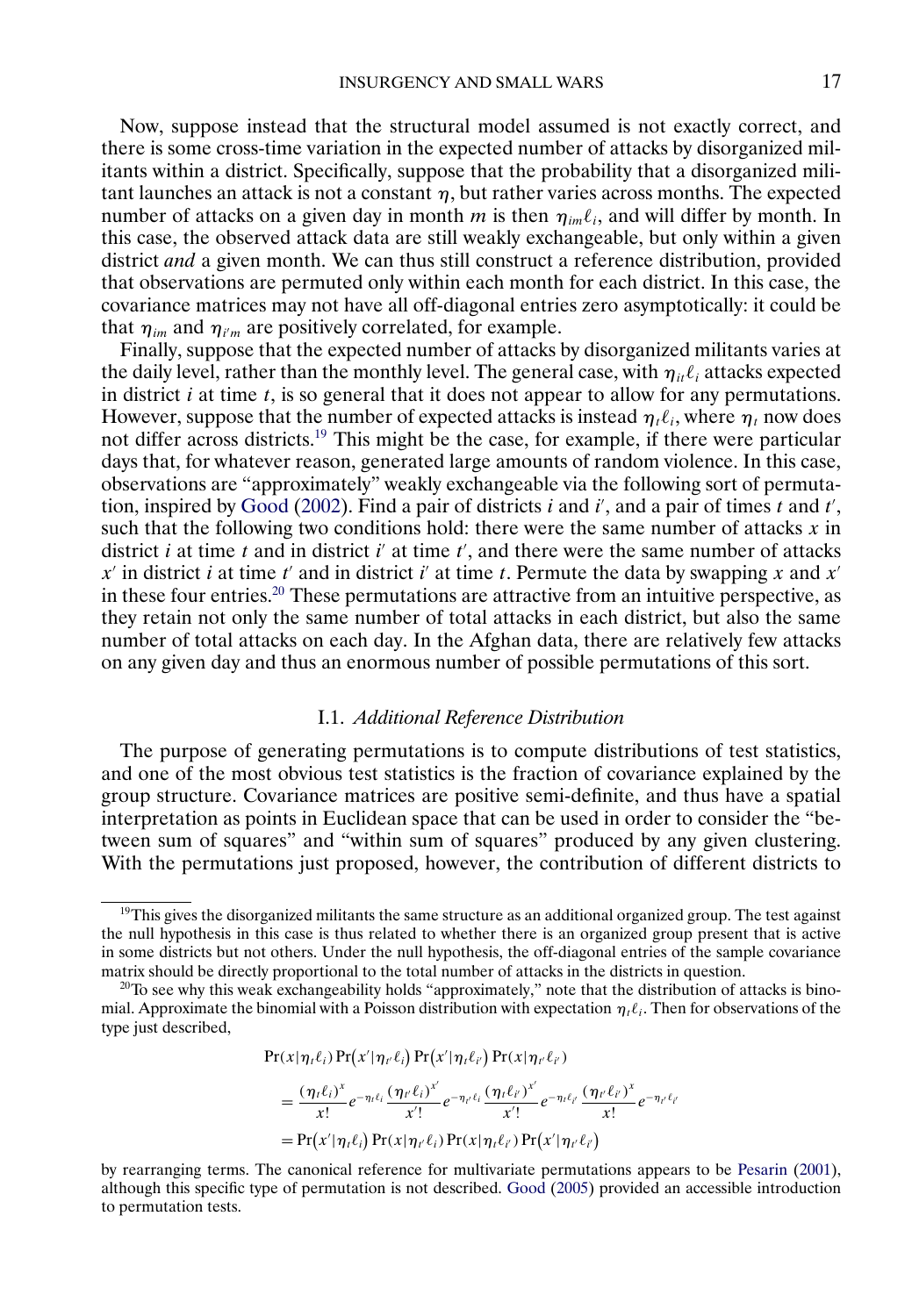the total sum of squares will generally be different between different permutations, and thus some permutations may be more amenable to clustering than others. In addition, the permutations may, in general, be more amenable to clustering than the actually observed data, which complicates the interpretation of the permutation test. A way to avoid this would be to use only those permutations where each district makes the same contribution to the total sum of squares as in the actually observed data. While this would be an improvement, the correlation matrix  $\Gamma^{cor}$  is what is block-diagonal, and thus is the most appropriate object to analyze using a sum of squares decomposition. To keep the contribution of each district to the total sum of squares the same when considering this correlation matrix, we can add an additional requirement that the diagonal entries of the covariance matrix remain the same as those in the actually observed data. This ensures that the transformation to the correlation matrix will involve division by the same quantities as in the actual data, and thus the contribution of each district to the total sum of squares in the correlation matrix will remain the same in the permutation as in the actual data. The permutations that satisfy these additional criteria are a subset of the "swap" permutations discussed above; however, there does not appear to be a way to generate a permutation of the desired type by randomly choosing swaps. It is possible, however, to create valid permutations through the use of an integer program. Let the variables for this program be binary variables  $x_{ti}^r$ , which are equal to 1 if there were r attacks on day t in district  $i$ , and equal to zero otherwise. A valid permutation will satisfy the constraints

$$
\sum_{r} x_{ti}^{r} = 1, \quad \forall t, i,
$$
\n(I.1)

$$
\sum_{t=1}^{T} x_{ti}^{r} = \sum_{t=1}^{T} x_{ti}^{r, \text{actual}}, \quad \forall i, r,
$$
\n(1.2)

$$
\sum_{i=1}^{N} \sum_{r} rx_{ii}^{r} = \sum_{i=1}^{N} \sum_{r} rx_{ii}^{r, \text{actual}}, \quad \forall t,
$$
 (I.3)

$$
\sum_{t=1}^{T} \left( \sum_{r} rx_{ti}^{r} \right) \left( \sum_{r} \sum_{i=1}^{N} rx_{ti}^{r, \text{actual}} \right)
$$
\n
$$
= \sum_{t=1}^{T} \left( \sum_{r} rx_{ti}^{r, \text{actual}} \right) \left( \sum_{r} \sum_{i=1}^{N} rx_{ti}^{r, \text{actual}} \right), \quad \forall i,
$$
\n(I.4)

where  $x_i^{\text{r,actual}}$  is a constant corresponding to the actually observed data. The first constraint simply ensures that there is a number of attacks on each day in each district. The second constraint ensures that distribution of attacks within each district is the same as in the actually observed data; this also ensures that the diagonal entries of the covariance matrix are the same as in the actually observed data. The third constraint ensures that the number of attacks on each day is the same as in the actually observed data.<sup>21</sup> The fourth constraint ensures that the sum of each row (and column) of the covariance matrix is the same as in the actually observed data.

 $21$ This is slightly weaker than the "swap" permutations described above, which preserve the distribution of attacks within each day. There does not appear to be a need for this stronger constraint, and so we relax it here.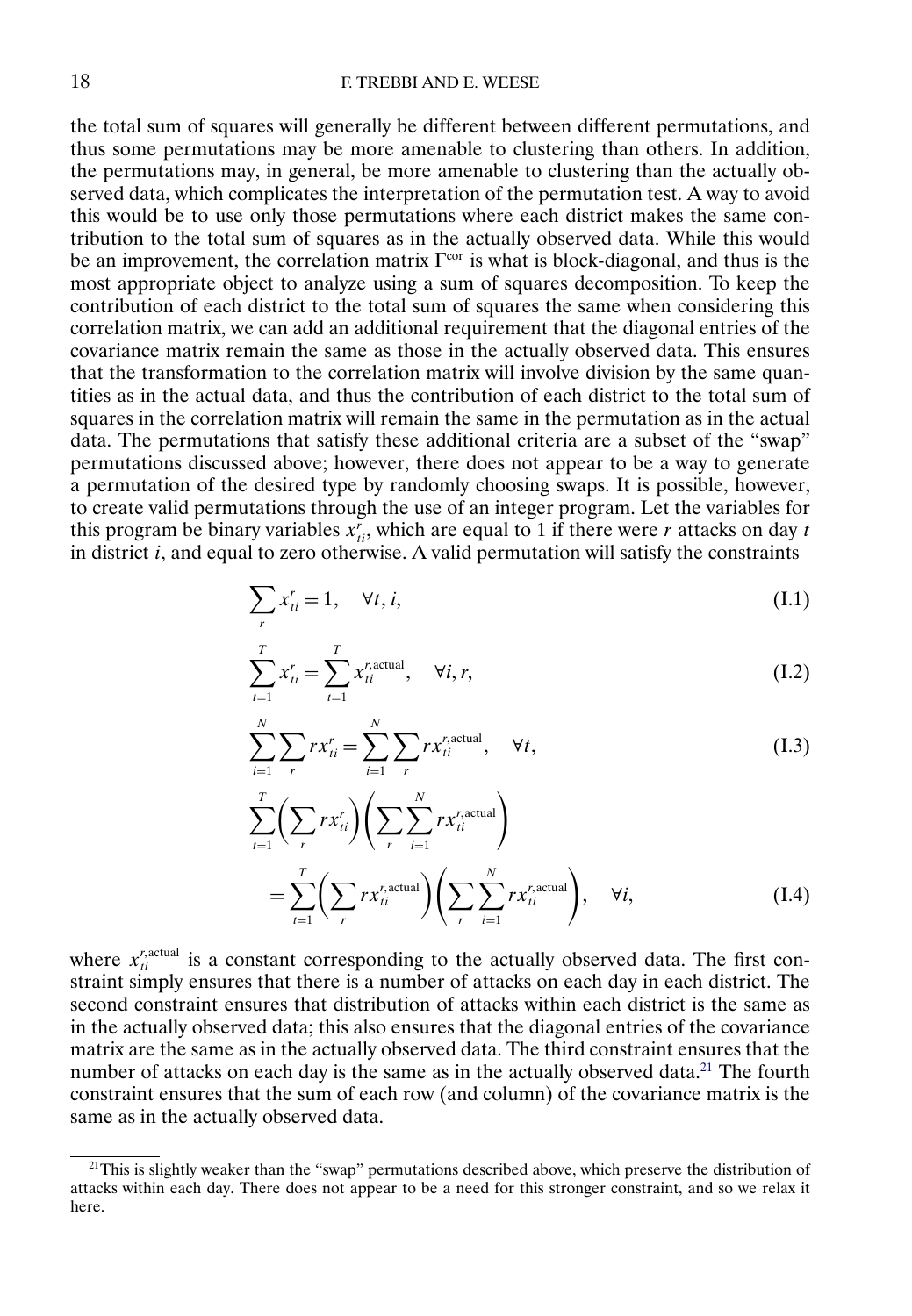#### INSURGENCY AND SMALL WARS 19

|                  |                                                                         | Afghanistan<br>I                 | Pakistan<br>П                    |
|------------------|-------------------------------------------------------------------------|----------------------------------|----------------------------------|
| Split at $(1)$ ? | Randomly shuffled data (mean)<br>Std. dev.<br>Actual data<br>$p$ -value | 234.06<br>0.15<br>234.02<br>0.40 | 101.68<br>0.11<br>101.01<br>0.00 |
| Split at $(2)?$  | Randomly shuffled data (mean)<br>Std. dev.<br>Actual data<br>$p$ -value |                                  | 47.02<br>0.09<br>46.78<br>0.01   |
| Split at $(3)$ ? | Randomly shuffled data (mean)<br>Std. dev.<br>Actual data<br>$p$ -value |                                  | 49.32<br>0.08<br>49.17<br>0.04   |
| Split at $(4)$ ? | Randomly shuffled data (mean)<br>Std. dev.<br>Actual data<br>$p$ -value |                                  | 17.01<br>0.03<br>17.01<br>0.48   |
| Split at $(5)$ ? | Randomly shuffled data (mean)<br>Std. dev.<br>Actual data<br>$p$ -value |                                  | 24.92<br>0.06<br>24.82<br>0.08   |
| Split at $(6)$ ? | Randomly shuffled data (mean)<br>Std. dev.<br>Actual data<br>$p$ -value |                                  | 20.08<br>0.06<br>19.98<br>0.07   |
| Split at $(7)$ ? | Randomly shuffled data (mean)<br>Std. dev.<br>Actual data<br>$p$ -value |                                  | 21.52<br>0.06<br>21.45<br>0.14   |

TABLE I.I HIERARCHICAL MODEL WITHOUT GEOGRAPHIC INFORMATION

A solution to this binary integer program always exists, because the actually observed data will always satisfy the constraints. To randomly generate a solution to the program, we choose a random objective function, and stop at the first integer solution obtained. Running the program repeatedly generates a random sample of permutations with the desired characteristics.

Table I.I performs the same analysis as Table I, except using the above reference distribution instead of using auxiliary geographic information.

# APPENDIX J: ESTIMATION USING MONTHLY COVARIANCE MATRICES

Suppose that attack probabilities are relatively small. Then the number of attacks by unorganized militants can be approximated using a Poisson( $\zeta_{im} \eta \ell_i$ ) distribution instead of using the actual Binomial( $\zeta_{im}\eta$ ,  $\ell_i$ ) distribution. Similarly, the distribution of attacks by members of an organized group can be approximated with Poisson( $\zeta_{im} \epsilon_{ij} \alpha_{ij}$ ) in place of Binomial( $\zeta_{im} \epsilon_{ij}, \alpha_{ij}$ ).

Now, suppose that there are a total of  $x_{im}$  attacks in district *i*. Conditional on there being a total of  $x_{im}$  attacks, the distribution of these attacks across days is given by a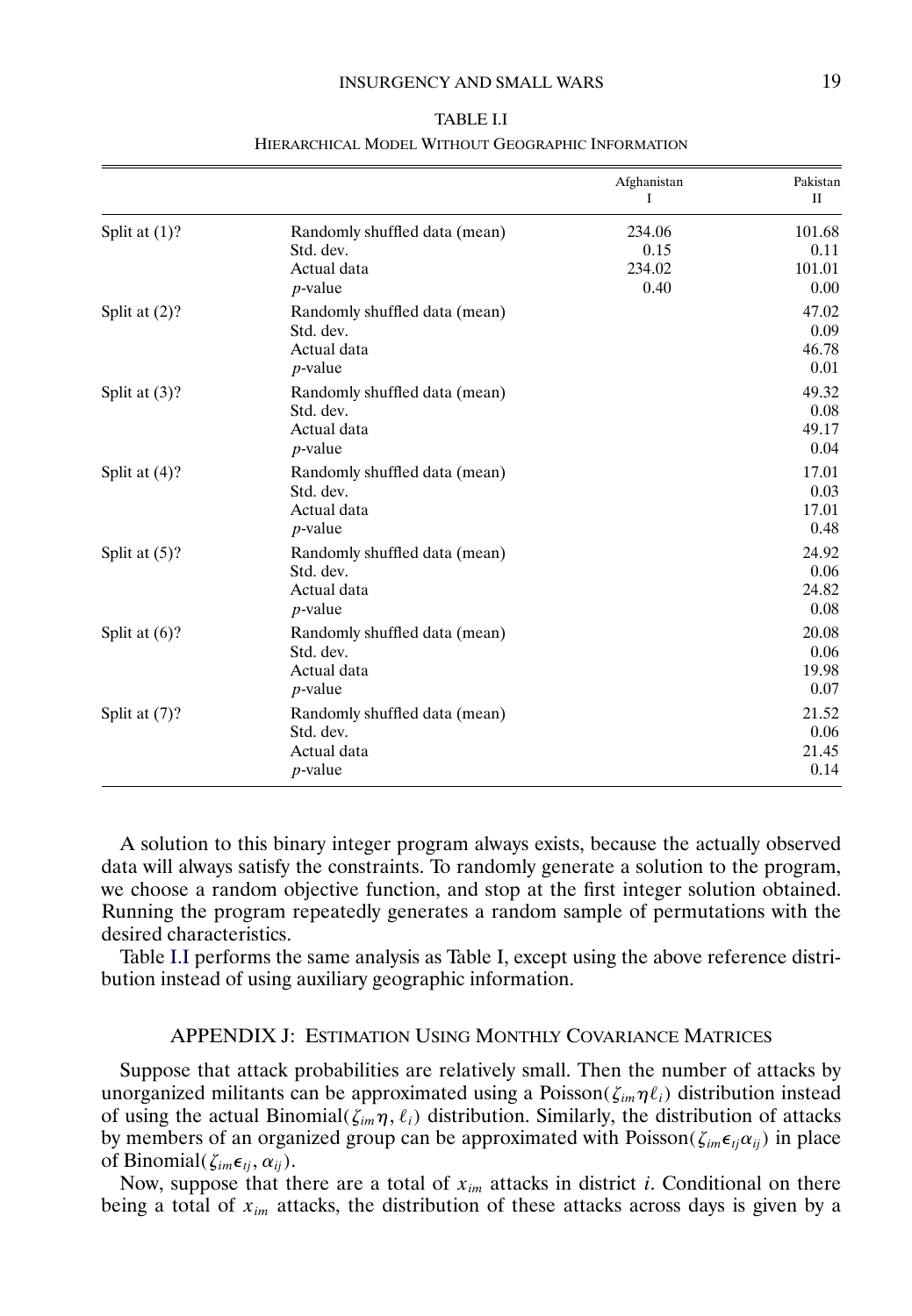Multinomial( $x_{im}$ ,  $p_i$ ) distribution, where  $p_i$  is a probability vector with elements of the form

$$
p_{it} = \frac{\eta \ell_i + \sum_j \epsilon_{ij} \alpha_{ij}}{\sum_{i'} \left(\eta \ell_i + \sum_j \epsilon_{i'j} \alpha_{ij}\right)}.
$$

If in some other district i' there were  $x_{i'm}$  attacks, then the covariance of daily attacks has the useful form

$$
Cov(x_{im.}, x_{i'm.}) = x_{im}x_{i'm} \sum_{t} p_{it}p_{i't} - \frac{x_{im}}{T} \cdot \frac{x_{i'm}}{T}
$$

$$
= x_{im}x_{i'm} \left(\sum_{t} p_{it}p_{i't} - \frac{1}{T} \cdot \frac{1}{T}\right),
$$

$$
\frac{Cov(x_{im.}, x_{i'm.})}{x_{im}x_{i'm}} = SCov(p_{it}, p_{i't}),
$$

where  $SCov(p_{it}, p_{it})$  gives the sample covariance for a given draw of  $\epsilon$ . The first line of the above holds because each attack decision is independent given both the total number of attacks and the realization of  $\epsilon$ . If the  $\epsilon$  are constructed such that  $\sum_{i'} \epsilon_{i'j} = 1$ , then the denominator in the expression above for  $p_{it}$  will simplify such that

$$
SCov(p_{it}, p_{it}) = \frac{\sum_j \alpha_{ij} \alpha_{i'j} \sigma_j^2}{\left(T\eta \ell_i + \sum_j \alpha_{ij}\right)\left(T\eta \ell_{i'} + \sum_j \alpha_{i'j}\right)}.
$$

The  $T \eta \ell_i + \sum_j \alpha_{ij}$  term can be taken to be the "average" number of attacks, which implies that  $\tilde{\alpha}_{ij} = \frac{\dot{\alpha}_{ij}}{T\eta \ell_i + \sum_j \alpha_{ij}}$  is the fraction of attacks in district *i* that group *j* will be responsible for. Then

$$
Cov(p_{it}, p_{i't}) = \sum_j \tilde{\alpha}_{ij} \tilde{\alpha}_{i'j} \sigma_j^2.
$$

Here  $\tilde{\alpha}$  and  $\sigma^2$  are not separately identified. If the normalization  $\sigma_j^2 = 1$  is used, then the estimated  $\tilde{\alpha}$  describe relative degrees to which groups are more or less responsible for attacks, across districts.

## APPENDIX K: CODING OF ATTACK VERSUS DEFENSE

A possible concern with the attack data we use is that, while classified as insurgent attacks, these incidents are actually in response to government actions. Thus, any correlation we discover between districts would not be indicative of the structure of insurgent groups, but rather the organization of the counterinsurgency.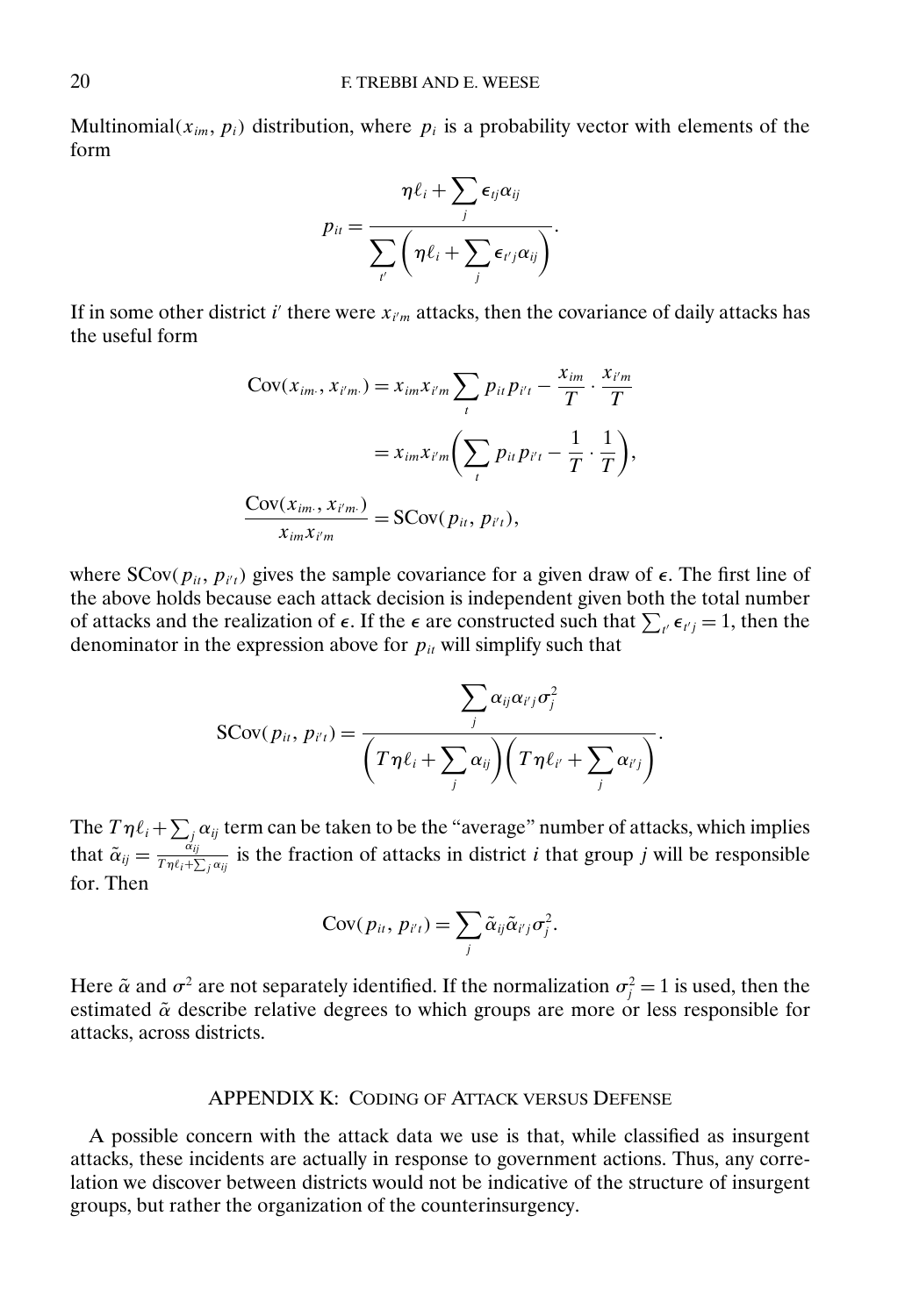There are two situations that are of particular concern. First, there is the danger that a police attack on an insurgent stronghold might be included in our data as an attack simply because the insurgents shoot back. Second, even if our data only include incidents initiated by the insurgents in a tactical sense, these incidents may be initiated by the government in a strategic sense. For example, suppose that a mountainous area is known to be insurgent controlled, and the government wants to change this. It might send several patrols deep into the mountains. Insurgents that happen to be present in the area might then attack these patrols as targets of opportunity. These attacks could then show up in our data set as simultaneous attacks, but this would be evidence of coordination by the government, rather than by the insurgents.

The easiest data set to use to consider these issues is the Global Terrorism Database (GTD), which has much more detailed coding of events than either WITS or BFRS. The GTD has a smaller number of incidents overall, which is why we do not use it as our main data source, but as shown in Section 5, this data set gives effectively the same results, albeit with a smaller number of districts. Thus, if we can show that the above problems do not occur with the GTD, this suggests that they are not responsible for the results we report in the paper.

The GTD only includes incidents where non-state actors are the attackers. Thus, it specifically excludes incidents such as police raids. This can be seen in the data set because a small number of incidents (about 0.1%) are coded as doubtful because the attack could have been by a state actor. In a few of these, the additional notes explicitly give as the reason that the police may have fired first. The other 99.9% of attacks are not believed to be initiated by government forces, and thus simultaneous government attacks are not contaminating the data.

The second possibility, that a strategic decision by the government leads naturally to simultaneous attacks by the insurgents without any insurgent planning, can also be checked using notes that accompany the GTD entries. Attacks on government forces could occur when these forces are on patrol, or they could occur when the government forces are stationary. If the forces are on patrol, it could be that they have entered an insurgent held area, and it is obvious that, if many patrols simultaneously enter, then they will be simultaneously attacked. On the other hand, if the forces are stationary, then there is no particular reason for the insurgents to naturally attack these forces simultaneously, unless there is coordination on the part of the insurgents. A police checkpoint, for example, could be attacked today, but could equally well be attacked tomorrow, and thus, beyond random chance, the simultaneous attacks that do occur would be due to insurgent coordination.

The question thus becomes whether insurgents strike mainly when government forces are on patrol, or when they appear to be stationary. In the GTD data, there are a total of 124 sets of simultaneous attacks listed for Afghanistan. In the summary description of these attacks, "patrol" occurs in descriptions in 4 sets of attacks, "checkpoint" appears in descriptions in 25 sets of attacks, and "post" or "checkpost" appears in descriptions in 31 sets of attacks. A qualitative examination of the descriptions suggests that many of the remaining attacks are aimed at targets that would best be described as "stationary" (e.g., police chiefs, embassies, towns). It thus appears that insurgents mainly attack government forces when they are stationary. This strongly suggests that government strategic decisions do not determine the precise day when the insurgents will attack, and thus the observed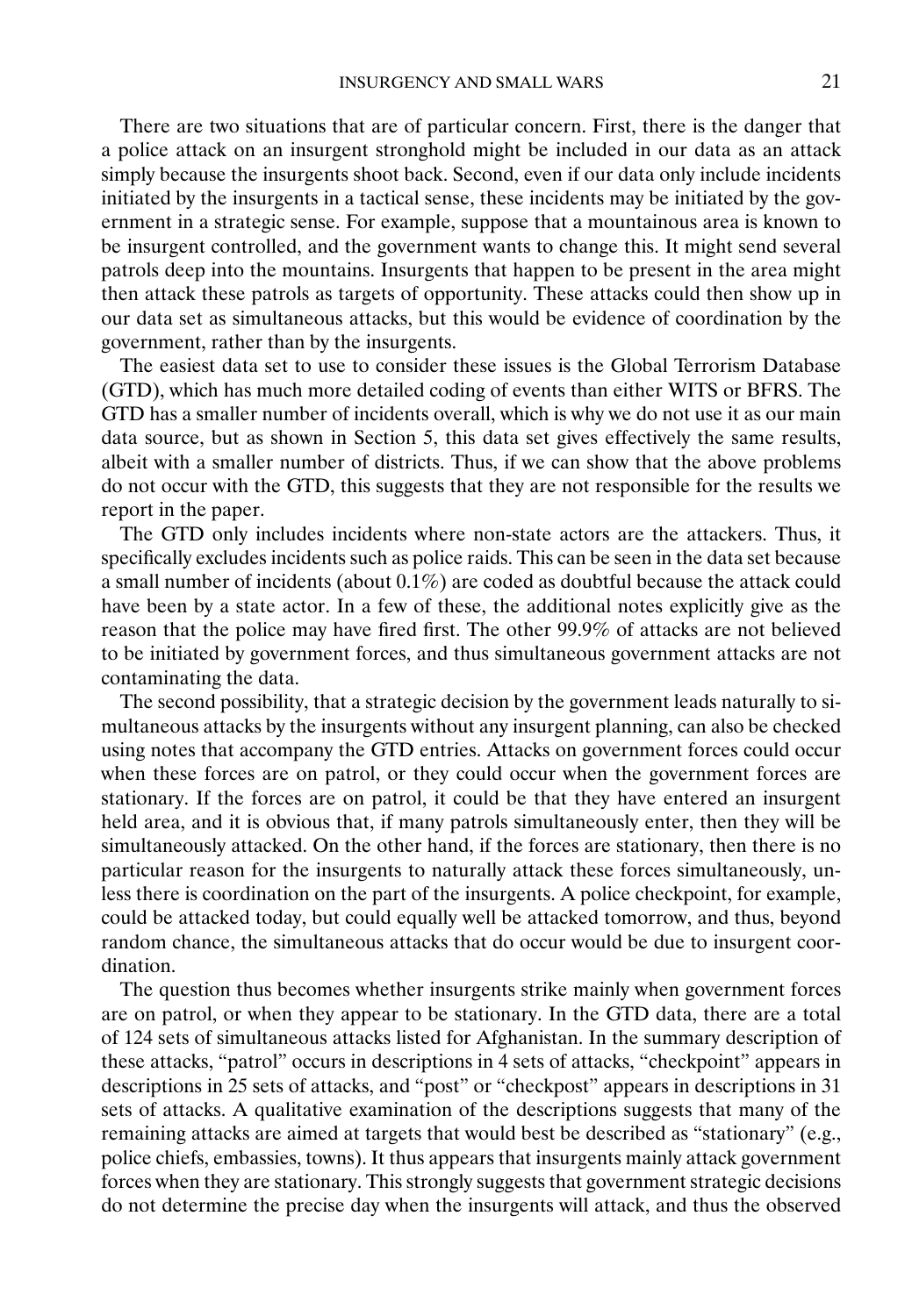simultaneity really is due to insurgent coordination, rather than being a mechanical product of the strategy of government forces.

# APPENDIX L: SINDHUDESH LIBERATION ARMY

The first recorded attack in the GTD under the SDLA banner is recorded on November 2nd, 2010 when incident (ID number 201011020003) states:

On Tuesday, in Hyderabad, Sindh, Pakistan, a portion of rail track was damaged when unidentified militants detonated an improvised explosive device, wounding four people. Another bomb was found and defused be security forces at the scene. A two-page pamphlet issued by Sindhu Desh Liberation Army (SDLA) 'chief commander' Darya Khan was found on the spot. The pamphlet enlisted 19 points, mentioning issues of Sindh and targeting what it called Punjabi imperialism.<sup>22</sup>

When reading the entries for the GTD simultaneous incidents of Karachi (20110211 0009) and Hyderabad (201102110005) on February 11th, 2011, which are explicitly listed as *not being part of multiple incidents*, the GTD appears uninformed by these events. Consider 201102110005 notwithstanding explicit claiming by the SDLA (possibly discarded as not credible):

On Friday morning, in Bengali Colony of Hussainabad in Hyderabad, Sindh, Pakistan, unidentified militants blew up railway tracks, causing no casualties but damaging the tracks. A few pamphlets were found at the blast sites carrying the name of an unknown group, Sindhu Desh Liberation Army (SDLA).

Subsequently, the GTD identifies two attacks in Sindh in the month of November 2011. None of these attacks is again classified as part of a multiple incidents event (i.e., coordinated attacks). It is only on February 25th, 2012, about a year after our methodology singles out SDLA activity in Sindh, that coordination of SDLA is finally detected in the GTD, with multiple entries  $(12 \text{ entries}, \text{listed explicitly as being part of multiple incidents})^{23}$ 

The BFRS data mention in their comment section the SDLA only on 4 of the 41 attacks taking place on the month of November 2011 in Sindh. Of these 41 attacks, we can observe that only 10 are isolated incidents, while 31 attacks occur in bundles of 2 in a day (5 multiple incidents) or 3 attacks in a day (7 multiple incidents). By this time, our methodology is picking up SDLA coordinated activity since early 2011, information clearly missed both in the GTD and in the BFRS.

<sup>&</sup>lt;sup>22</sup>The next day the GTD records incident 201011030021:

On Wednesday, near Nawabshah, Sindh, Pakistan, unknown assailants detonated an improvised explosive device on the Karachi–Lahore railroad. The blast damaged an eight-inch long portion of up-track and caused rail traffic to be suspended for over three hours. A bomb disposal squad later discovered a second bomb and successfully defused it. No casualties were reported. Sindhu Desh Liberation Army (SDLA), has claimed the responsibility for the blasts. The organization's purported chief commander, Darya Khan, has threatened that it would continue to carry out such attacks in future in order to get their "right to liberation" recognized by the United Nations.

<sup>&</sup>lt;sup>23</sup>Incident 201202250003, on February 25th, 2012, states that

Explosives planted along railway tracks detonated in Jamshoro district, Sindh province, Pakistan. The tracks were damaged, but there were no human casualties. This was one of 12 explosive devices planted on railroad tracks in Sindh province on February 25, 2012. Sindhu Desh Liberation Army (SDLA) claimed responsibility, stating that people were fighting nationally and internationally for Baloch independence.

In addition to the one above, incident GTD ID's are all those listed 201202250012–201202250022. On May 2nd 2012, the SDLA followed suit with 21 coordinated bomb attacks on the same day on banks around Sindh province. In the month of May 2012, SLDA activity caused 9 deceased and 30 wounded victims.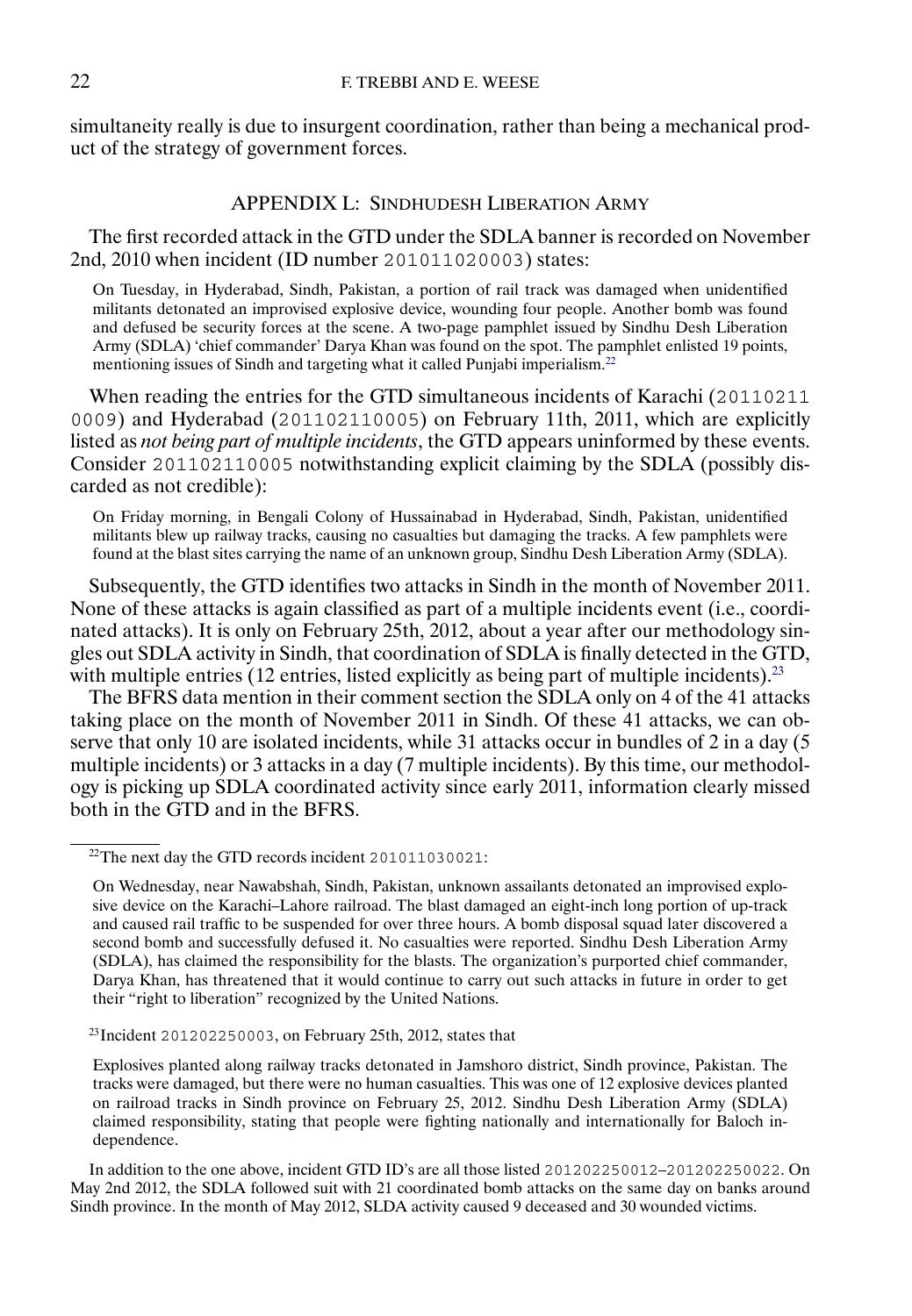# kistan Taliban Hizb-i-Islami Gulbuddin al-Qaida (and other foreign fighters) Jalaluddin Haqqani network

<span id="page-22-0"></span>APPENDIX M: ADDITIONAL FIGURES AND TABLES FOR SECTIONS 5 AND 6

FIGURE M.1.—From [Jones](#page-32-0) [\(2008\)](#page-32-0). Figure used with permission. Seth G. Jones, 'The Rise of Afghanistan's Insurgency: State Failure and Jihad', International Security, 32:4 (Spring, 2008), pp. 7–40. ©2008 by the President and Fellows of Harvard College and the Massachusetts Institute of Technology. Figure 1.



FIGURE M.2.—Overdispersion and "related" attacks.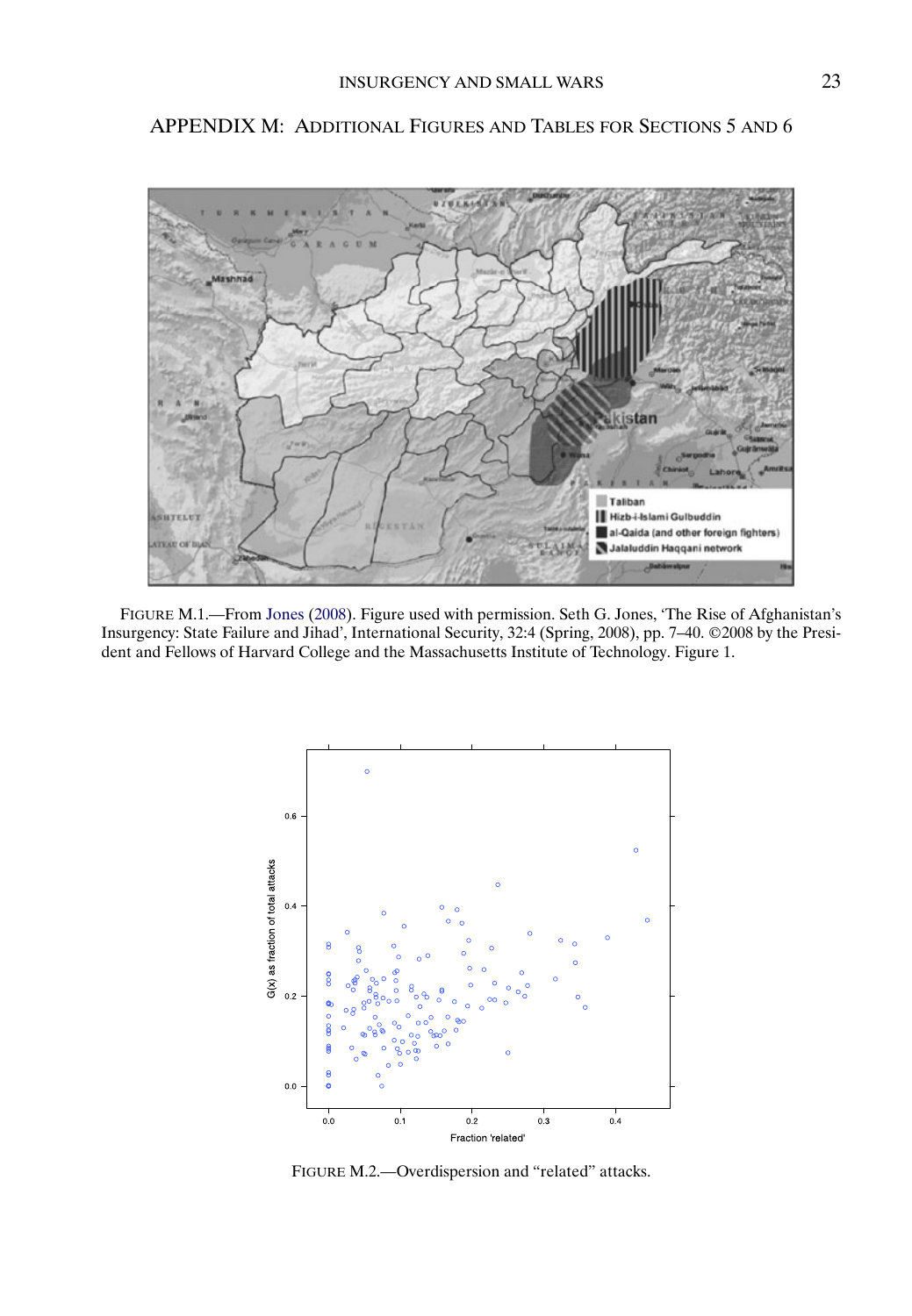# <span id="page-23-0"></span>24 **F. TREBBI AND E. WEESE**

| <b>TABLE M.I</b>                                          |  |
|-----------------------------------------------------------|--|
| ESTIMATION OF J BASED ON HIERARCHICAL SPLITS <sup>a</sup> |  |

|                  |                                                                         | Pakistan (to Apr '11)            |
|------------------|-------------------------------------------------------------------------|----------------------------------|
| Split at $(1)$ ? | Randomly shuffled data (mean)<br>Std. dev.<br>Actual data<br>$p$ -value | 138.49<br>7.82<br>159.00<br>0.01 |
| Split at $(2)$ ? | Randomly shuffled data (mean)<br>Std. dev.<br>Actual data<br>$p$ -value | 45.82<br>4.69<br>58.00<br>0.01   |
| Split at $(3)$ ? | Randomly shuffled data (mean)<br>Std. dev.<br>Actual data<br>$p$ -value | 32.36<br>4.09<br>50.00<br>0.00   |
| Split at $(4)$ ? | Randomly shuffled data (mean)<br>Std. dev.<br>Actual data<br>$p$ -value | 11.00<br>2.24<br>13.00<br>0.24   |
| Split at $(5)$ ? | Randomly shuffled data (mean)<br>Std. dev.<br>Actual data<br>$p$ -value | 16.69<br>2.76<br>21.00<br>0.08   |
| Split at $(6)$ ? | Randomly shuffled data (mean)<br>Std. dev.<br>Actual data<br>$p$ -value | 13.12<br>2.45<br>15.00<br>0.27   |
| Split at $(7)$ ? | Randomly shuffled data (mean)<br>Std. dev.<br>Actual data<br>$p$ -value | 11.60<br>2.42<br>13.00<br>0.34   |

 $a_A$  test statistic Q is computed as described in Section 2.3, based on a within-month covariance matrix as described in Section 2.5. Figure 5 shows the order of the potential splits. Data used are the Pakistan BFRS data set for May 2008–April 2011. This is 6 months less data than is used in Table I, which uses data through to October 2011.

#### TABLE M.II

"RELATED" ATTACKS AND OVERDISPERSION<sup>a</sup>

|                      |        | П      | Ш      | IV         |
|----------------------|--------|--------|--------|------------|
| (Intercept)          | 0.01   | 0.02   |        |            |
|                      | (0.00) | (0.02) |        |            |
| Overdispersion       | 0.35   | 0.35   | 0.35   | 0.36       |
|                      | (0.03) | (0.03) | (0.03) | (0.03)     |
| <b>FKMS</b> Controls |        | Yes    | Yes    | <b>Yes</b> |
| Country FE           |        |        | Yes    | Yes        |
| Year FE              |        |        |        | Yes        |
| N                    | 2006   | 2005   | 2005   | 2005       |

aRobust standard errors in parentheses. Observations are an unbalanced panel in country and year. Dependent variable is the fraction of terrorist attacks in a given country-year that had "related" attacks. "Overdispersion" is  $G(x)$ , as defined in the text. "FKMS Controls" are the covariates used in Table 1 of [Freytag et al.](#page-32-0) [\(2011\)](#page-32-0).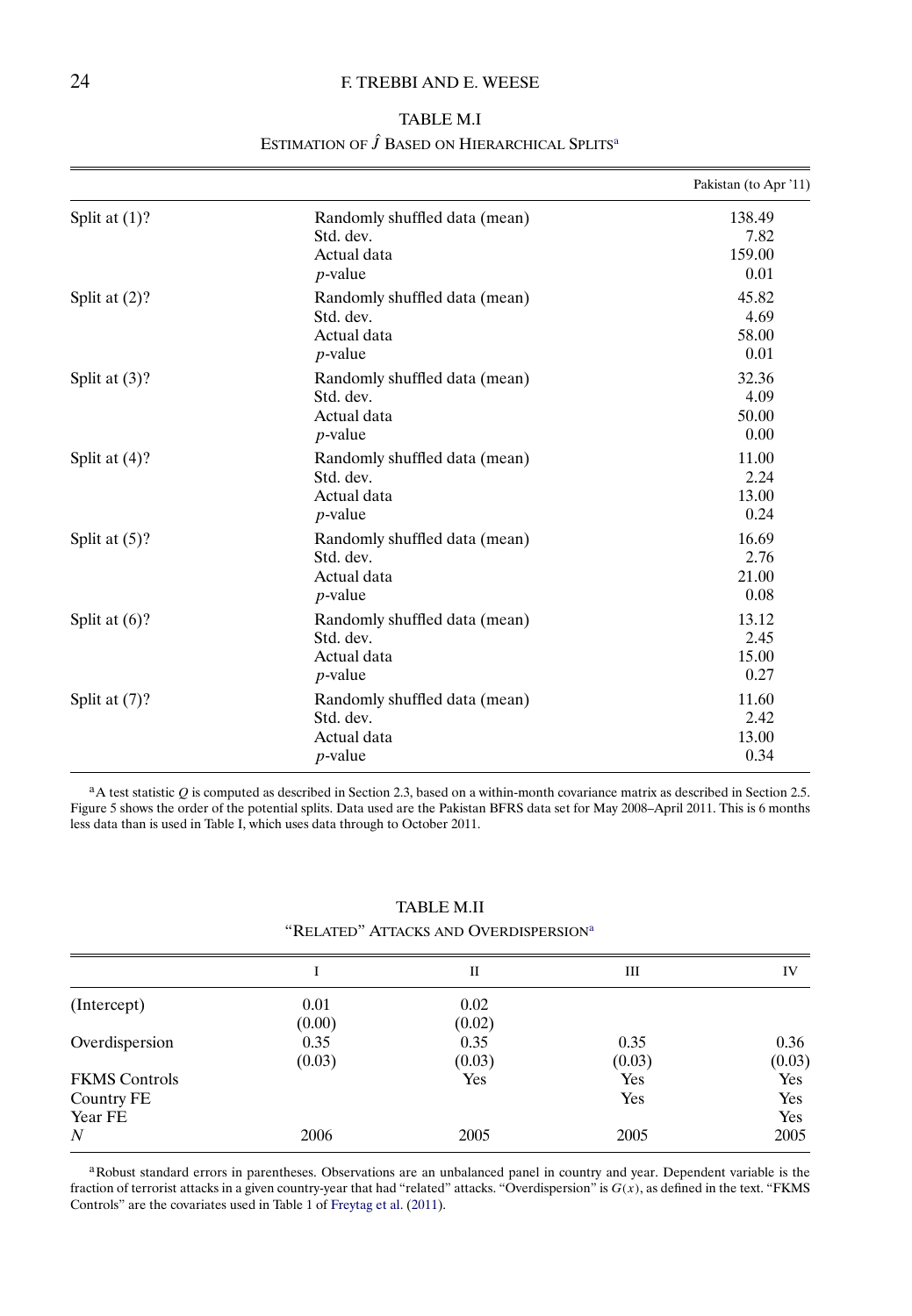<span id="page-24-0"></span>

|                             | I       | П       | Ш       | IV      |
|-----------------------------|---------|---------|---------|---------|
| (Intercept)                 | 0.52    | 0.06    |         |         |
|                             | (0.01)  | (0.08)  |         |         |
| Overdispersion              | $-0.27$ | $-0.32$ | $-0.27$ | $-0.27$ |
|                             | (0.04)  | (0.03)  | (0.03)  | (0.03)  |
| Max Possible Overdispersion |         | 0.51    | 0.51    | 0.46    |
|                             |         | (0.05)  | (0.06)  | (0.06)  |
| <b>FKMS</b> Controls        |         | Yes     | Yes     | Yes     |
| Country FE                  |         |         | Yes     | Yes     |
| Year FE                     |         |         |         | Yes     |
| $\overline{N}$              | 1144    | 1143    | 1143    | 1143    |
|                             |         |         |         |         |

| <b>TABLE M.III</b>                                                              |
|---------------------------------------------------------------------------------|
| Dependent Variable Is Herfindahl Fragmentation of Terrorist Groups <sup>a</sup> |

aRobust standard errors in parentheses. Observations are an unbalanced panel in country and year. Dependent variable is the Herfindahl fragmentation of terrorist attacks by terrorist group within a given country-year. The range of the dependent variable depends on the number of terrorist attacks that occurred: for example, with only one terrorist attack, the only possible fragmentation is 0, while with two terrorist attacks, the possible levels are 0 and 0.5. The control variable "Max Possible Overdispersion" is the maximum possible fragmentation given the number of attacks that occurred. A more sophisticated adjustment appears not to exist: see [Gotelli and Chao](#page-32-0) [\(2013\)](#page-32-0) for discussion. "FKMS Controls" are the covariates used in Table 1 of Freytag, Kruer, Meierrieks, and Schneider [\(2011\)](#page-32-0). (We thank Daniel Meierrieks for providing the [Freytag et al.](#page-32-0) [\(2011\)](#page-32-0) data set.)

#### APPENDIX N: ADDITIONAL ANALYSIS: GLOBAL TERRORISM DATABASE

*Check 1.* Our results indicate that the group structure we estimate for Pakistan corresponds to ethnic homelands. We might thus be concerned that in fact our method is not picking up individual insurgent groups, but rather some broader aspect of coordination within the same ethnic group. The GTD includes some information on the identities of attackers, and we can use this to cross-check our estimated group structure.<sup>24</sup> We examine these data for simultaneous attacks in Pakistan during the period that we study. In Balochistan, the GTD lists 38 attacks. Of these, 32% are ascribed to the Baloch Republican Army, and the remainder are listed as unknown. In the Federally Administered Tribal Areas and North-West Frontier Province, there were 167 attacks. Of these, 31% were ascribed to the (Pakistani) Taliban, 4% to Lashkar-e-Islam (which later joined the Taliban), and the remainder were unknown. Thus, in these cases, our results match what evidence is available: our method finds one group in Balochistan and one more in the area near the Afghan border. The GTD records very few attacks in Punjab, and most of these are Taliban attacks in the part of Punjab nearest to the Afghan border. A comparison for Punjab is thus unfortunately not available.

In Sindh, the GTD reports 24 attacks, but 20 of these involve an unknown group. In the next year, however, there are 54 attacks reported, with 61% of these ascribed to the Sindhu Desh Liberation Army. As discussed in Section 5.2, our method appears to pick up an organized group operating across Sindh almost a year before this would have been visible by examining the group identification in the best available data sets. Overall, we see that the GTD reports a single group corresponding to our estimated groups for Balochistan, Sindh, and the area near the Afghan border.

*Check 2.* As an additional verification of our model, we can consider whether our estimated group structure in Pakistan can predict the geographic structure of attacks in a later period. BFRS and WITS data are not available for more recent years, so we use

<sup>&</sup>lt;sup>24</sup>Neither the BFRS nor WITS record the group identity of the assailants in a systematic way.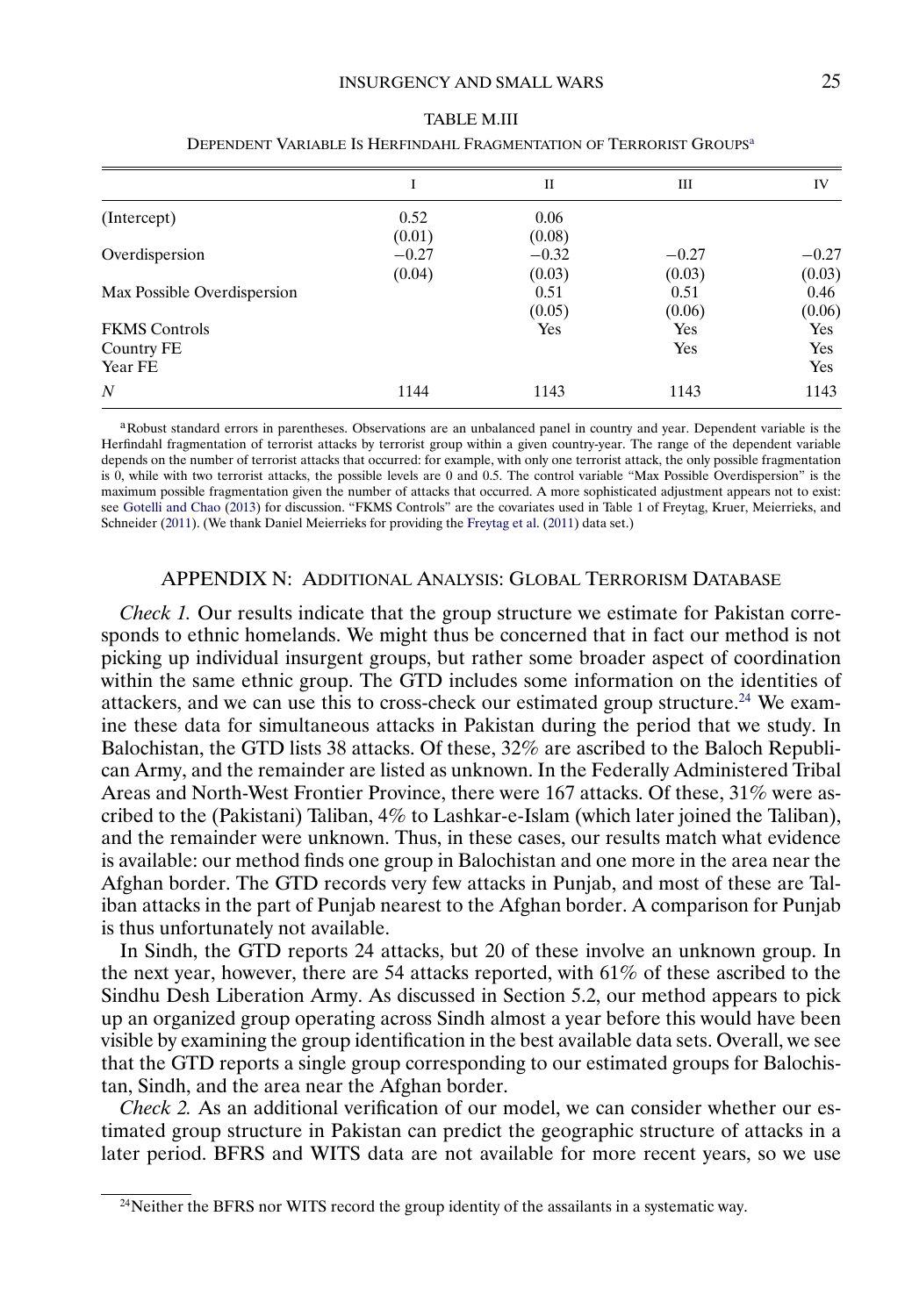<span id="page-25-0"></span>data from the GTD for this analysis. We use data from the Nov. 2011–Dec. 2016 period, and run a clustering of these data into four groups.<sup>25</sup> The resulting group structure is shown in Figure [N.1,](#page-26-0) and the underlying covariance matrix is shown in Figure [N.2.](#page-26-0) There are obvious similarities here to the clustering on the original data shown in Figure 7. To quantify these similarities, we run regressions predicting the new group membership using the original group membership; these are shown in Table [N.I.](#page-27-0) In both figures, we see a group that matches the Sindh ethnic homeland, another in Balochistan, and a third in the area near the Afghan border. The GTD data include fewer attacks than the BFRS data, and have very few incidents in Punjab. We thus do not see any group corresponding to the Punjabi ethnicity, which is the main difference between Figures 7 and [N.1.](#page-26-0) Overall, however, the data show a high degree of persistence in the structure of simultaneous attacks, which suggests that the methods we describe can be used to predict patterns of insurgent coordination in the future.

*Check 3.* In our estimation strategy, we calculate a covariance matrix based on daily attack data. One might be concerned that in fact we are discarding useful information by considering only coordination within a single day. For example, perhaps one of the ways an insurgency coordinates is to arrange sequential attacks over consecutive days. We can use the GTD to verify that this does not appear to be the case.

The GTD allows for the component attacks of a multiple attack to occur on different days. Ninety-six percent of all multiple attacks, however, take place only on one day. In addition, most of the attacks that are spread across multiple days actually take place on two consecutive days, and in some cases the notes for the attacks indicate that the attack took place during a single night, with some components occurring before midnight and others after midnight. We thus see that almost all multiple attacks are indeed same-day simultaneous attacks, rather than spread out across time.<sup>26</sup>

*Check 4.* A concern is that the "groups" that result from our method do not match what a qualitative researcher would consider a group to be. For example, they might be too narrow, classifying as different groups what are in reality simply different branches of the same organization. Alternatively, the groups we estimate might be too broad, lumping together different insurgent organizations that merely cooperate occasionally on campaigns. As our definition of a group is based on same-day simultaneous attacks, we can address this concern by examining how these attacks are attributed to insurgent groups by qualitative analysts.

The GTD is again useful here, because it reports group identities where available. Groups in the GTD are defined based on perpetrator information, where "the perpe-

 $^{26}$ One of the major advantages that counterinsurgency forces have is that they are generally more numerous and better equipped than the insurgency that they are fighting. The insurgents, on the other hand, have the advantage of surprise, in terms of both timing and location of attacks. If an insurgent group were to advertise that they would attack a week later, the government would be able to place their forces on high alert, change their deployment strategy, cancel leave, and so forth. The insurgents thus face a higher cost in terms of casualties if they attack with advance warning. [Horn](#page-32-0) [\(2013\)](#page-32-0) cited a Taliban commander describing how simultaneous attacks prevent a concentration of security forces.

<sup>25</sup>Another possibility would have been to examine data from a point *earlier* than our main period. One of the data requirements for our method to be effective, however, is that there must be simultaneous attacks in the districts that we wish to cluster. Although Pakistan has a long history of terrorism, much of this violence is concentrated in major cities. For example, in 1995, the Global Terrorism Database lists 666 attacks in Pakistan: of those, 614 of them occur in Karachi. The BFRS data similarly have 79% of all attacks occurring in Karachi. It is thus unsurprising that attempting to cluster other districts does not yield meaningful results. For comparison, only 9% of attacks occur in Karachi in 2009, and this is the most attacks in any district during that year. Because of this feature of the earlier data, it is unfortunately not possible to track changes in the group structure in Pakistan across time.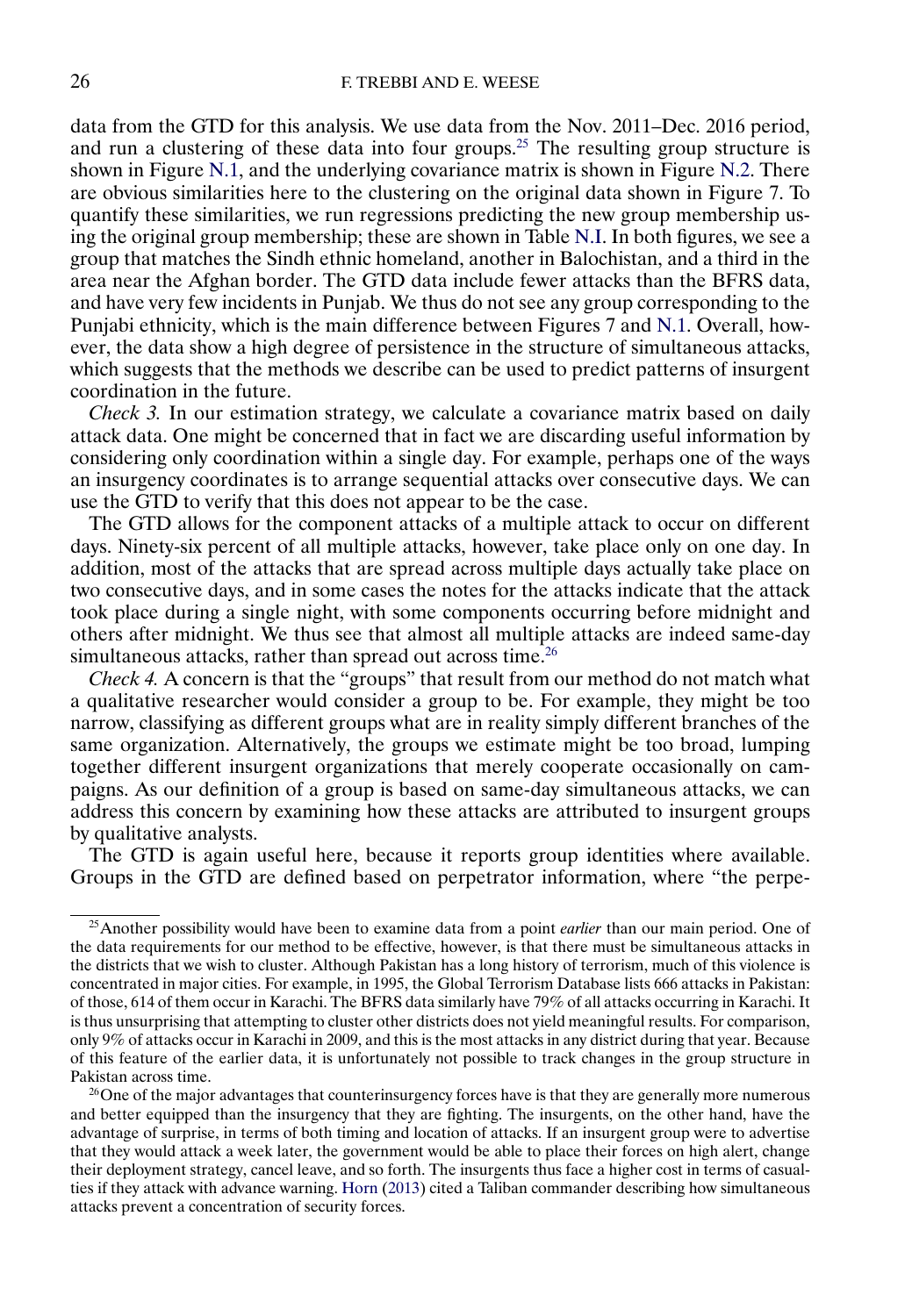<span id="page-26-0"></span>

FIGURE N.1.—Pakistan groups with post-Nov 2011 GTDB data.



FIGURE N.2.—Covariance matrix for post-Nov 2011 GTDB data. Cells of cross-district covariance matrix, colored from low covariance (red) to high covariance (white). Ordering of rows and columns is the default order for GIS maps of Pakistan, which places districts in the same province together. Three groups are clearly visible. The GTDB data contain very few attacks in Punjab: no group corresponding to Punjab is visible. These data are clustered to produce Figure N.1.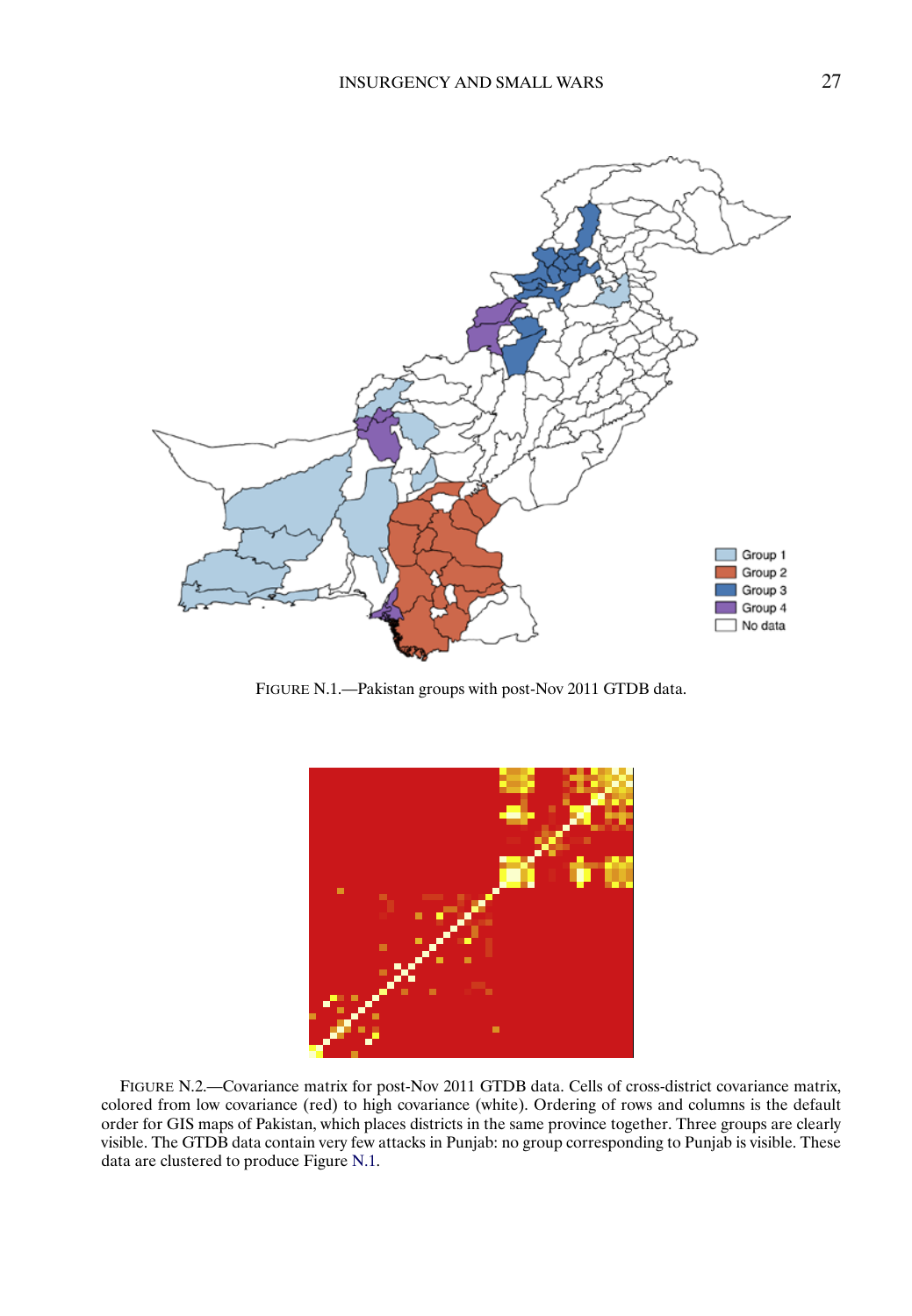#### <span id="page-27-0"></span>28 **F. TREBBI AND E. WEESE**

|                           | Group 1 | Group 2 | Group 3 | Group 4 |
|---------------------------|---------|---------|---------|---------|
| Group 1 (mostly Baloch)   | 0.63    | 0.00    | 0.13    | 0.25    |
|                           | (0.13)  | (0.12)  | (0.13)  | (0.12)  |
| Group 2 (mostly Sindhs)   | 0.07    | 0.80    | 0.07    | 0.07    |
|                           | (0.09)  | (0.08)  | (0.10)  | (0.09)  |
| Group 3 (mostly Afghans)  | 0.08    | 0.08    | 0.77    | 0.08    |
|                           | (0.10)  | (0.09)  | (0.11)  | (0.09)  |
| Group 4 (mostly Panjabis) | 0.33    | 0.17    | 0.33    | 0.17    |
|                           | (0.15)  | (0.14)  | (0.15)  | (0.14)  |
| N                         | 42      | 42      | 42      | 42      |

| TABLE N.I                                                      |
|----------------------------------------------------------------|
| PAKISTAN COMPARISON USING POST-NOV 2011 GTDB DATA <sup>a</sup> |

<sup>a</sup>Each column corresponds to a single regression without intercept. The dependent variable is a dummy variable indicating whether a given district was clustered into the specified group number in the clustering shown in Figure [N.1.](#page-26-0) The independent variables are a set of dummy variables, indicating whether a given district was clustered into the specified group number in the clustering shown in Figure 7(c). Districts shown as white ("no data") in either Figure 7(c) or [N.1](#page-26-0) are dropped; the remaining 42 districts are used in the regression. Each row should sum to 1 because each coefficient in the table is a conditional mean giving the fraction of districts of the specified ethnicity that were clustered into the specified group, and the clustering in Figure [N.1](#page-26-0) assigns each district to one group. Rows may not sum exactly to 1 because of rounding. Standard errors in parentheses.

trator attributions recorded for each attack reflect what is reported in open-source media accounts, which does not necessarily indicate a legal finding of culpability" and teams of researchers at START [\(http://www.start.umd.edu/gtd/using-gtd/\)](http://www.start.umd.edu/gtd/using-gtd/) are responsible for the verification and consistency of the entries.

There are 6718 sets of multiple attacks in this database, with an average of 34 attacks in each set. Identities of the groups responsible are recorded for at least one attack in 67% of these sets. Only 170 sets of attacks (25% of the total) have multiple different groups recorded as being responsible for component attacks within the same set of attacks. Of these, the majority are cases where it is unclear whether the attacks were actually coordinated, and one of the groups is listed as unknown (the notes for these attacks often report this uncertainty). There are only 50 cases  $(0.7\%$  of the total) where there are actually two distinct group names listed, and about half of these are cases where an identified group is clearly responsible for one of the attacks, but it is unclear whether it also committed the other one, and thus the second attack is listed with a more general group description (e.g., Revolutionary United Front vs. Rebels). There are only a few dozen cases where two different identified groups engage in a simultaneous attack. This happens, for example, in Colombia (ELN and FARC) and Chile (FPMR and MIR). It is thus true that sometimes multiple different groups will engage in simultaneous attacks, but these incidents comprise only a fraction of a percent of all simultaneous attacks.

We thus see that our simultaneous-attack based definition of a group is not too wide compared to the definition used by qualitative sources, because the GTD shows very little coordination of attacks between groups as they define them. A remaining danger is that our definition is too narrow, in that different cells in a group that has a cohesive objective may choose not to coordinate for some reason, and thus we detect too many groups using our method. However, we only detect one group in Afghanistan, and four in Pakistan. In Pakistan, separatists in Sindh and Balochistan have their own independent objectives, which are clearly not in alignment with Punjabi interests and also differ from those of the Taliban. It thus seems unlikely that we have detected too many groups in Pakistan, although there does not appear to be a more formal way of testing this using the data sources that we currently have available.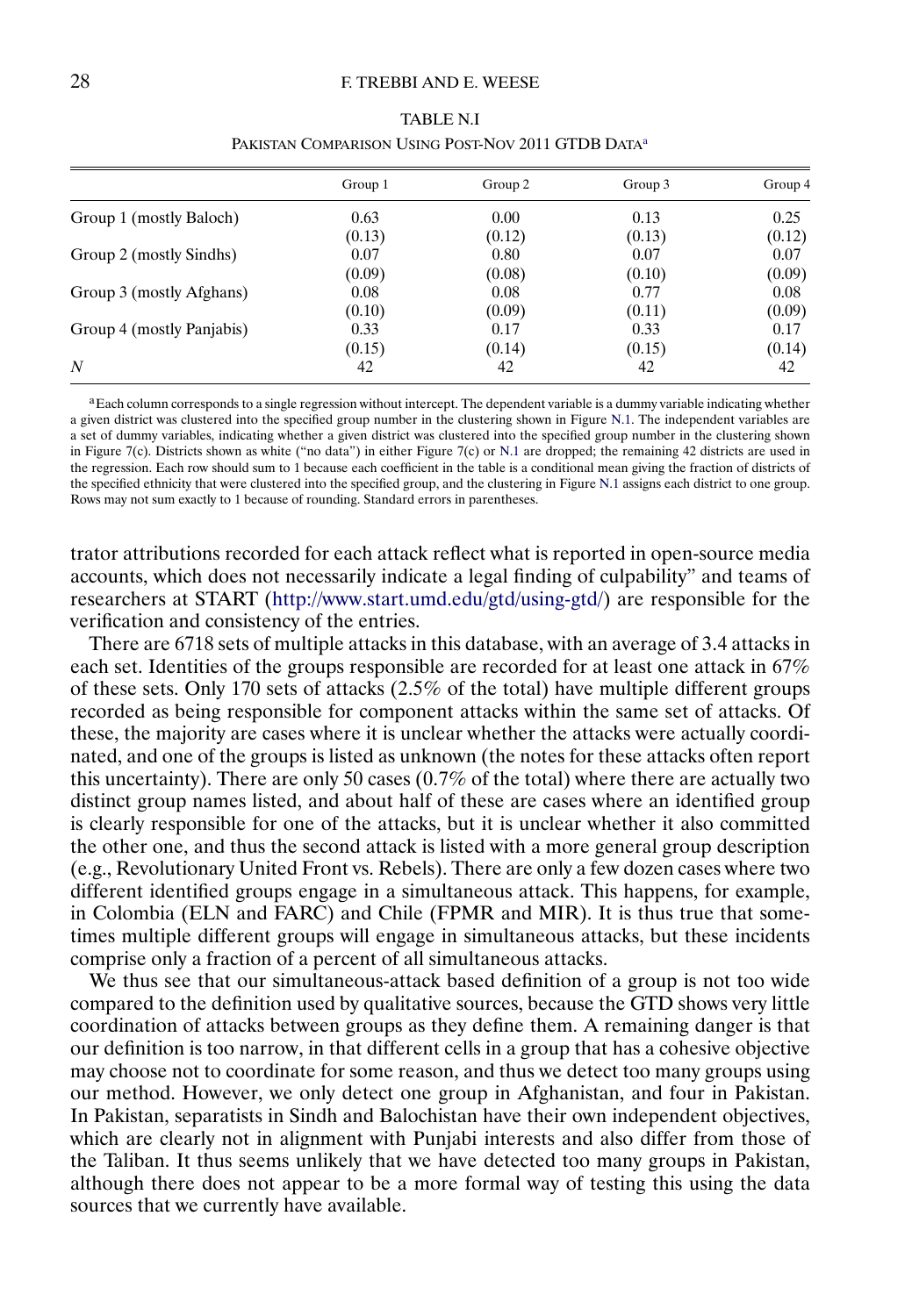|                                       | <b>OLS</b><br>I  | <b>OLS</b><br>П  | <b>OLS</b><br>Ш      | Logit<br>IV         | Logit<br>V          | Logit<br>VI         |
|---------------------------------------|------------------|------------------|----------------------|---------------------|---------------------|---------------------|
| (Intercept)                           | 0.131<br>(0.001) | 0.109<br>(0.006) |                      | $-1.892$<br>(0.011) | $-1.940$<br>(0.038) |                     |
| Multiple Attack                       | 0.105<br>(0.003) | 0.112<br>(0.013) | 0.068<br>(0.012)     | 0.720<br>(0.023)    | 0.555<br>(0.076)    | 0.531<br>(0.102)    |
| log(Total Num Perpetrators)           |                  | 0.004<br>(0.003) | $-0.012$<br>(0.003)  |                     | 0.020<br>(0.017)    | $-0.111$<br>(0.025) |
| $log(Total Num$ Killed $+1)$          |                  | 0.054<br>(0.005) | 0.023<br>(0.004)     |                     | 0.298<br>(0.029)    | 0.169<br>(0.043)    |
| $log(Total Num Wounded + 1)$          |                  | 0.033<br>(0.004) | 0.022<br>(0.003)     |                     | 0.174<br>(0.023)    | 0.184<br>(0.032)    |
| Country FE<br>Terrorist Group FE<br>N | 87,901           | 13,441           | Yes<br>Yes<br>13,441 | 87,901              | 13,441              | Yes<br>13,441       |

TABLE N.II WAS THE ATTACK CLAIMED BY A TERRORIST GROUP?<sup>a</sup>

aObservations are individual terrorist attacks in all countries. Dependent variable is binary: whether or not a terrorist group claimed responsibility for the attack. In the case of multiple attacks, "Total Num" refers to the total number of perpetrators (etc.) in all of the attacks combined. Column VI omits country fixed effects due to convergence issues (very few terrorist groups span multiple countries).

*Check 5.* Our model suggests that part of the value of the simultaneous attack relies on citizens knowing which group launched the attack, because the attack serves as a signal of this group's strength. It is thus more important that a simultaneous attack actually be attributed to a group, relative to a non-simultaneous attack. In particular, we should expect that groups will claim credit for these attacks at rates that are higher than for nonsimultaneous attacks. Table N.II shows that this appears to indeed be the case, even after controlling for variables that describe the total size and damage that the attacks cause.

*Check 6.* Another implication of our model is that types of attacks where decentralization is particularly important should be less likely to be simultaneous. For example, consider the difference between bomb attacks against a railroad, versus the assassination of senior government officials. The railroad is close to equally vulnerable every day, although there may be slight variations in the effect of a bombing due to differences in traffic. On the other hand, a given senior government official may be vulnerable to assassination only on certain days, and the probability of an attempt succeeding could vary greatly depending on when the attempt is made. Thus, there would be substantial costs to attempting to coordinate two assassinations: even if the coordinator had perfect information regarding when the targets were vulnerable, the time selected for the attack would still be a compromise that would not have either target at its most vulnerable. We should thus expect that assassinations are much less likely to be part of a simultaneous attack than bombings. Table [N.III](#page-29-0) shows that this appears to indeed be the case.

*Check 7.* Our theory of simultaneous attacks sketched in Appendix [B](#page-2-0) is based on a costbenefit trade-off of launching a simultaneous attack. In the case where a terrorist group is very weak and disorganized, it may be too difficult to attempt a simultaneous attack. Is there evidence that weaker groups are less likely to launch simultaneous attacks? The use of country-year data to answer this question is potentially problematic but provides a valuable starting point.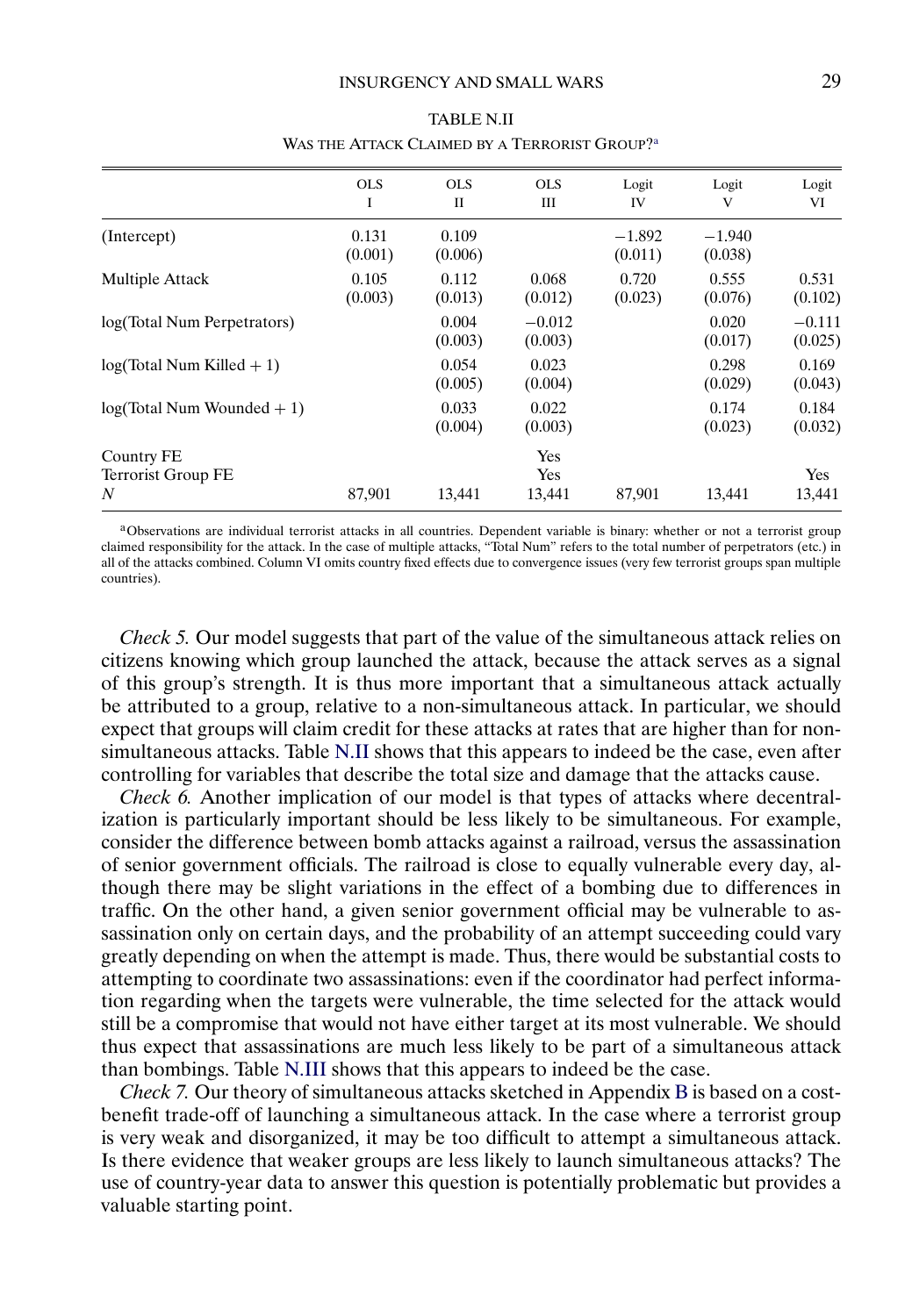#### <span id="page-29-0"></span>30 F. TREBBI AND E. WEESE

| <b>TABLE N.III</b>                       |
|------------------------------------------|
| Is the Attack Part of Multiple Attacks?ª |

|                         | <b>OLS</b> | <b>OLS</b>          | Logit    | Logit               |
|-------------------------|------------|---------------------|----------|---------------------|
|                         | (1)        | (2)                 | (3)      | (4)                 |
| <b>Armed Assault</b>    | 0.118      | $-0.016$            | $-2.011$ | $-3.514$            |
|                         | (0.002)    | (0.010)             | (0.021)  | (0.120)             |
| Assassination           | 0.032      | $-0.036$            | $-3.397$ | $-4.352$            |
|                         | (0.005)    | (0.012)             | (0.077)  | (0.201)             |
| Bombing/Explosion       | 0.172      | 0.070               | $-1.568$ | $-2.584$            |
|                         | (0.002)    | (0.009)             | (0.012)  | (0.101)             |
| Facility/Infrastructure | 0.288      | 0.042               | $-0.903$ | $-2.904$            |
|                         | (0.005)    | (0.015)             | (0.034)  | (0.145)             |
| Hijacking               | 0.109      | 0.027               | $-2.100$ | $-3.035$            |
|                         | (0.024)    | (0.039)             | (0.216)  | (0.418)             |
| Hostage-Barricade       | 0.141      | $-0.043$            | $-1.808$ | $-3.609$            |
|                         | (0.024)    | (0.034)             | (0.197)  | (0.372)             |
| Hostage-Kidnapping      | 0.100      | $-0.048$            | $-2.200$ | $-3.692$            |
|                         | (0.005)    | (0.015)             | (0.043)  | (0.171)             |
| <b>Unarmed Assault</b>  | 0.173      | 0.005               | $-1.562$ | $-3.211$            |
|                         | (0.016)    | (0.027)             | (0.121)  | (0.295)             |
| Unknown                 | 0.183      | 0.032               | $-1.498$ | $-2.995$            |
|                         | (0.007)    | (0.022)             | (0.048)  | (0.212)             |
| log(Num Perpetrators)   |            | 0.050<br>(0.002)    |          | 0.435<br>(0.023)    |
| $log(Num$ Killed $+1)$  |            | $-0.001$<br>(0.004) |          | $-0.006$<br>(0.041) |
| $log(Num Wounded + 1)$  |            | 0.015<br>(0.003)    |          | 0.141<br>(0.031)    |
| Country FE              |            | Yes                 |          | Yes                 |
| $\boldsymbol{N}$        | 89,338     | 14,156              | 89,338   | 14,156              |

aObservations are individual terrorist attacks in all countries. Dependent variable is binary: whether or not the attack is part of a set of simultaneous (same-day) attacks. Attack types are an exhaustive set of dummy variables.

Table [N.IV](#page-30-0) shows that a greater fraction of simultaneous attacks of interest is associated with a higher number of total attacks, even after controlling for country and year fixed effects. However, there is an obvious confounding effect here, because a group that is so weak that it can set off only a single bomb will not be able to launch any simultaneous attacks. One way to attempt to deal with this is by using lagged simultaneous attacks as an instrument for the fraction of simultaneous attacks this year: Columns III and IV of Table [N.IV](#page-30-0) show that results do not change when this approach is used. So, at the very least, evidence from these conditional correlations seems not to counter our intuition.

We further address this point by considering districts of Afghanistan. The advantage here is that even if there is only one attack in a district, it can still be a simultaneous attack because it is coordinated with an attack in another district. Our hypothesis is that districts where the Taliban are weak are districts where it would be very costly for them to coordinate, and thus are districts where they will not engage in simultaneous attacks. Figure [N.3](#page-30-0) and Table [N.V](#page-31-0) show that this indeed appears to be the case. Furthermore, Figure [N.4](#page-31-0) shows that the months in which the Taliban are most active are those months that have the greatest fraction of simultaneous attacks.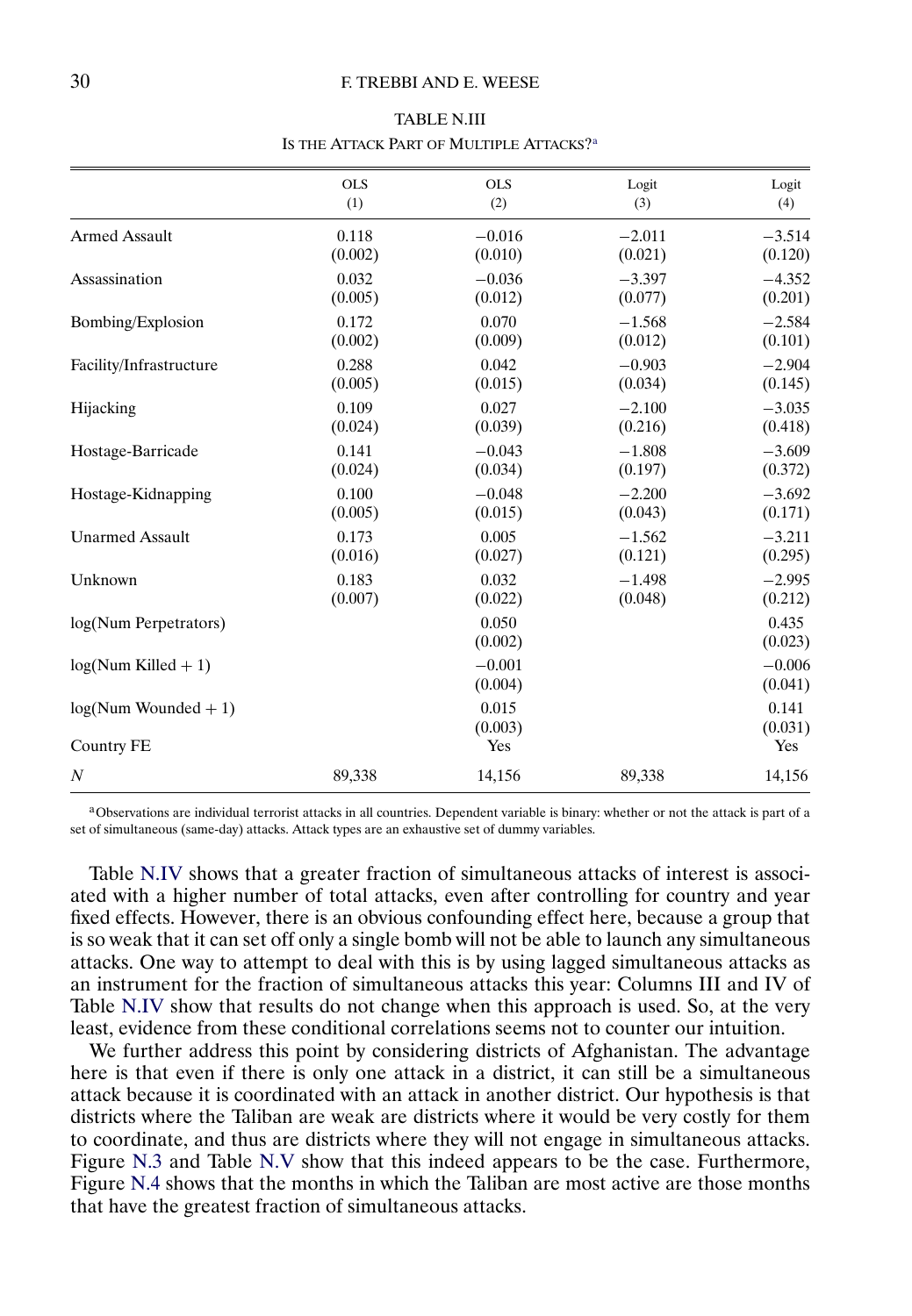# INSURGENCY AND SMALL WARS 31

<span id="page-30-0"></span>

|                      | <b>OLS</b> | <b>OLS</b> | IV      | IV      |
|----------------------|------------|------------|---------|---------|
|                      |            | 2          | 3       | 4       |
| (Intercept)          | 1.503      |            | 0.258   |         |
|                      | (0.040)    |            | (0.319) |         |
| Overdispersion       | 2.870      | 1.709      | 11.066  | 11.869  |
|                      | (0.207)    | (0.121)    | (1.679) | (4.658) |
| <b>FKMS</b> Controls |            | Yes        |         | Yes     |
| Country FE           |            | Yes        |         | Yes     |
| Year FE              |            | Yes        |         | Yes     |
| $\boldsymbol{N}$     | 1940       | 1939       | 1466    | 1466    |

# TABLE N.IV RELATIONSHIP BETWEEN NUMBER OF ATTACKS AND OVERDISPERSION<sup>a</sup>

a Observations are an unbalanced panel in country and year. Dependent variable is the log number of terrorist attacks in a given country-year. "Overdispersion" is  $G(x)$ , as defined in the text. "FKMS Controls" are the covariates used in Table 1 of [Freytag et al.](#page-32-0) [\(2011\)](#page-32-0). Columns 3 and 4 use the previous year's overdispersion as an instrument for current overdispersion.



FIGURE N.3.—Fraction of Taliban multiple attacks.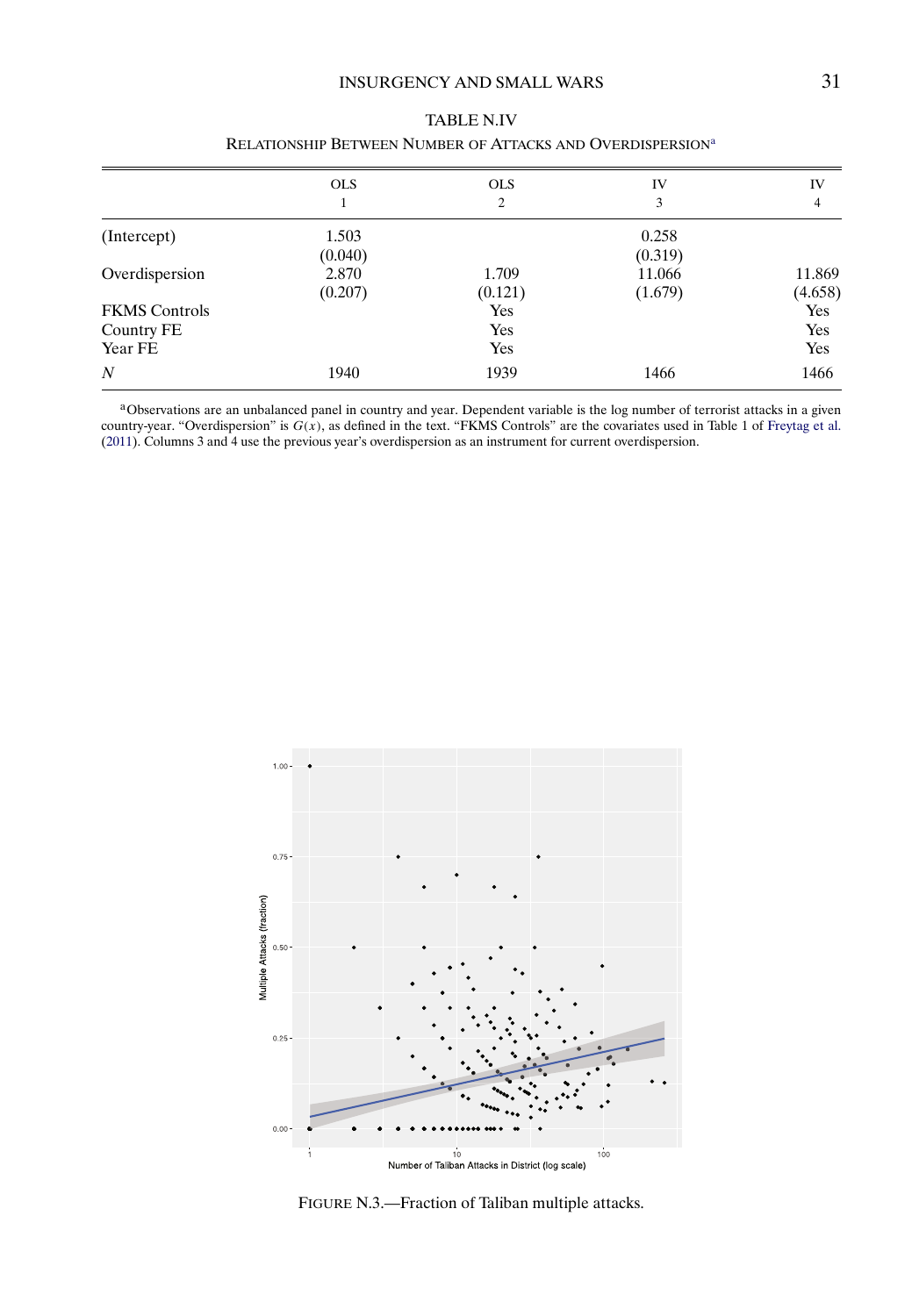# <span id="page-31-0"></span>32 F. TREBBI AND E. WEESE

|                                        | <b>OLS</b> | <b>OLS</b> | Logistic | Logistic   |
|----------------------------------------|------------|------------|----------|------------|
|                                        | Ι          | П          | Ш        | IV         |
| (Intercept)                            | 0.235      | 0.254      | $-1.016$ | $-4.630$   |
|                                        | (0.169)    | (0.242)    | (0.586)  | (1.420)    |
| log(Num Attacks)                       | 0.037      | 0.039      | 0.312    | 0.477      |
|                                        | (0.009)    | (0.010)    | (0.051)  | (0.077)    |
| log(Population)                        | $-0.022$   | $-0.022$   | $-0.264$ | $-0.073$   |
|                                        | (0.013)    | (0.016)    | (0.049)  | (0.102)    |
| log(Area)                              | $-0.002$   | $-0.002$   | $-0.082$ | $-0.217$   |
|                                        | (0.008)    | (0.012)    | (0.035)  | (0.063)    |
| Night Lights 92, 00, 12<br>Province FE |            | Yes<br>Yes |          | Yes<br>Yes |
| $\overline{N}$                         | 341        | 341        | 341      | 341        |

TABLE N.V FRACTION OF TALIBAN MULTIPLE ATTACKS<sup>a</sup>

aObservations are districts in Afghanistan. Dependent variable is the fraction of Taliban attacks that are multiple attacks. Attacks by unidentified attackers and non-Taliban attackers are omitted. Data source: Global Terrorism Database, 1998–2016



FIGURE N.4.—Seasonality in multiple attacks in Afghanistan. Blue bars show number of attacks. Red line shows fraction of attacks coded as simultaneous.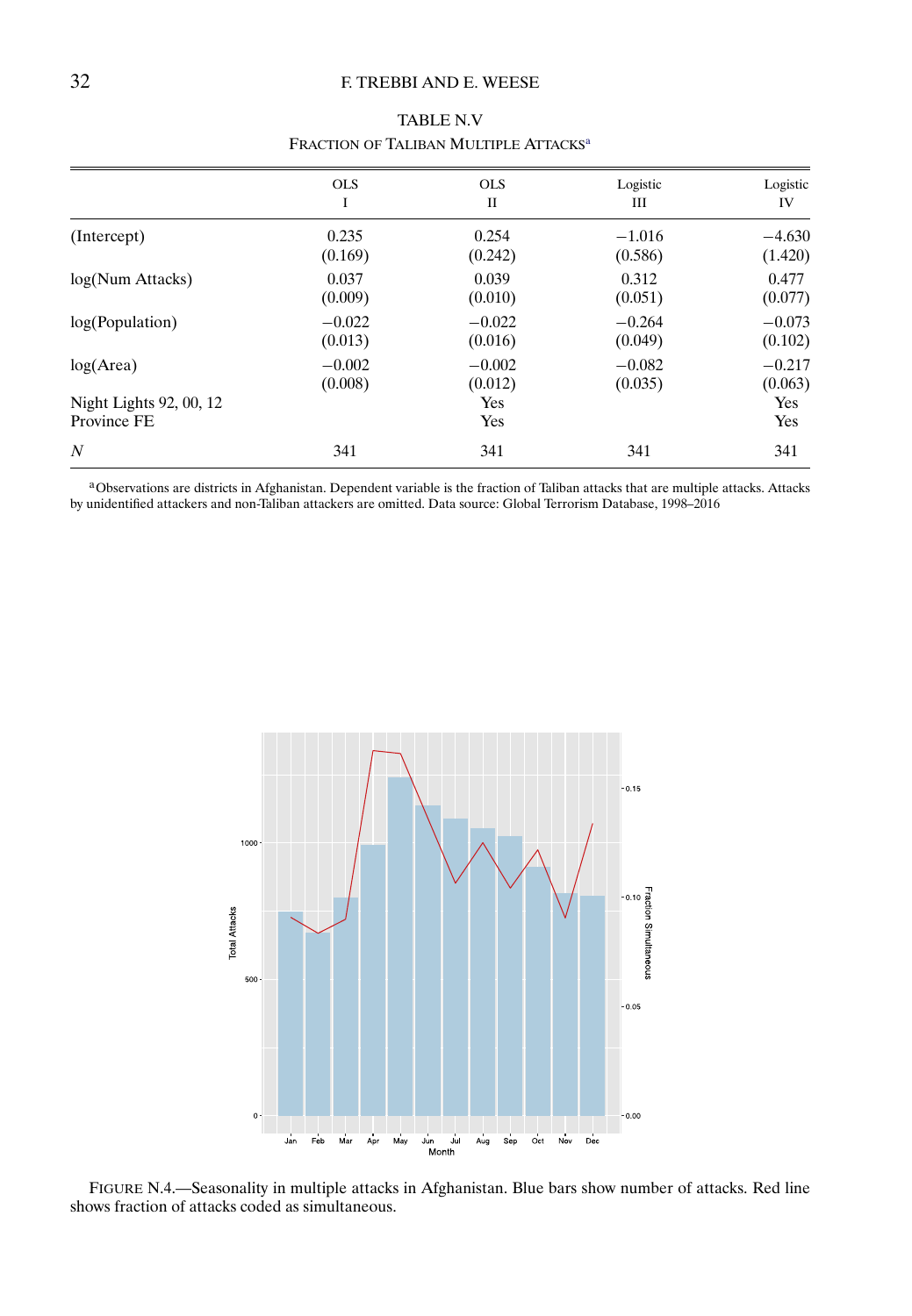#### **[REFERENCES](http://www.e-publications.org/srv/ecta/linkserver/setprefs?rfe_id=urn:sici%2F0012-9682%28201903%2987%3A2%2B%3C1%3ASTIASW%3E2.0.CO%3B2-A)**

- <span id="page-32-0"></span>AHN, S., AND A. HORENSTEIN [\(2013\): "Eigenvalue Ratio Test for the Number of Factors,"](http://www.e-publications.org/srv/ecta/linkserver/openurl?rft_dat=bib:1/ahn2013&rfe_id=urn:sici%2F0012-9682%28201903%2987%3A2%2B%3C1%3ASTIASW%3E2.0.CO%3B2-A) *Econometrica*, 81 [\(3\), 1203–1227.](http://www.e-publications.org/srv/ecta/linkserver/openurl?rft_dat=bib:1/ahn2013&rfe_id=urn:sici%2F0012-9682%28201903%2987%3A2%2B%3C1%3ASTIASW%3E2.0.CO%3B2-A) [\[13\]](#page-12-0)
- [ANDERSON, C. A. \(1974\): "Portuguese Africa: A Brief History of United Nations Involvement,"](http://www.e-publications.org/srv/ecta/linkserver/openurl?rft_dat=bib:2/anderson1974&rfe_id=urn:sici%2F0012-9682%28201903%2987%3A2%2B%3C1%3ASTIASW%3E2.0.CO%3B2-A) *Denver Journal [of International Law & Policy](http://www.e-publications.org/srv/ecta/linkserver/openurl?rft_dat=bib:2/anderson1974&rfe_id=urn:sici%2F0012-9682%28201903%2987%3A2%2B%3C1%3ASTIASW%3E2.0.CO%3B2-A)*, 133. [\[4\]](#page-3-0)
- [ANDERSON, T. W. \(1963\): "Asymptotic Theory for Principal Component Analysis,"](http://www.e-publications.org/srv/ecta/linkserver/openurl?rft_dat=bib:3/anderson1963&rfe_id=urn:sici%2F0012-9682%28201903%2987%3A2%2B%3C1%3ASTIASW%3E2.0.CO%3B2-A) *Annals of Mathematical Statistics*[, 122–148.](http://www.e-publications.org/srv/ecta/linkserver/openurl?rft_dat=bib:3/anderson1963&rfe_id=urn:sici%2F0012-9682%28201903%2987%3A2%2B%3C1%3ASTIASW%3E2.0.CO%3B2-A) [\[8\]](#page-7-0)
- ARCE, D. G., AND T. SANDLER [\(2007\): "Terrorist Signalling and the Value of Intelligence,"](http://www.e-publications.org/srv/ecta/linkserver/openurl?rft_dat=bib:4/arce2007&rfe_id=urn:sici%2F0012-9682%28201903%2987%3A2%2B%3C1%3ASTIASW%3E2.0.CO%3B2-A) *British Journal of [Political Science](http://www.e-publications.org/srv/ecta/linkserver/openurl?rft_dat=bib:4/arce2007&rfe_id=urn:sici%2F0012-9682%28201903%2987%3A2%2B%3C1%3ASTIASW%3E2.0.CO%3B2-A)*, 37, 573–586. [\[3\]](#page-2-0)
- BANSAL, N., A. BLUM, AND S. CHAWLA [\(2004\): "Correlation Clustering,"](http://www.e-publications.org/srv/ecta/linkserver/openurl?rft_dat=bib:5/bansal2004&rfe_id=urn:sici%2F0012-9682%28201903%2987%3A2%2B%3C1%3ASTIASW%3E2.0.CO%3B2-A) *Machine Learning*, 56 (1–3), 89–113. [\[10\]](#page-9-0)
- [BARNO, D. \(2006\): "Challenges in Fighting a Global Insurgency,"](http://www.e-publications.org/srv/ecta/linkserver/openurl?rft_dat=bib:6/barno2006&rfe_id=urn:sici%2F0012-9682%28201903%2987%3A2%2B%3C1%3ASTIASW%3E2.0.CO%3B2-A) *Parameters*, 2006, 15–29. [\[3\]](#page-2-0)
- [BAURLE, G. \(2013\): "Structural Dynamic Factor Analysis Using Prior Information From Macroeconomic The](http://www.e-publications.org/srv/ecta/linkserver/openurl?rft_dat=bib:7/baurle2013&rfe_id=urn:sici%2F0012-9682%28201903%2987%3A2%2B%3C1%3ASTIASW%3E2.0.CO%3B2-A)ory," *[Journal of Business & Economic Statistics](http://www.e-publications.org/srv/ecta/linkserver/openurl?rft_dat=bib:7/baurle2013&rfe_id=urn:sici%2F0012-9682%28201903%2987%3A2%2B%3C1%3ASTIASW%3E2.0.CO%3B2-A)*, 31 (2), 136–150. [\[15\]](#page-14-0)
- CHOI, W. G., T. KANG, G. Y. KIM, AND B. LEE [\(2017\): "Global Liquidity Transmission to Emerging Market](http://www.e-publications.org/srv/ecta/linkserver/openurl?rft_dat=bib:8/choi2017&rfe_id=urn:sici%2F0012-9682%28201903%2987%3A2%2B%3C1%3ASTIASW%3E2.0.CO%3B2-A) [Economies, and Their Policy Responses,"](http://www.e-publications.org/srv/ecta/linkserver/openurl?rft_dat=bib:8/choi2017&rfe_id=urn:sici%2F0012-9682%28201903%2987%3A2%2B%3C1%3ASTIASW%3E2.0.CO%3B2-A) *Journal of International Economics*, 109 (C), 153–166. [\[15\]](#page-14-0)
- [DELOUGHERY, K. \(2013\): "Simultaneous Attacks by Terrorist Organisations,"](http://www.e-publications.org/srv/ecta/linkserver/openurl?rft_dat=bib:9/deloughery2013&rfe_id=urn:sici%2F0012-9682%28201903%2987%3A2%2B%3C1%3ASTIASW%3E2.0.CO%3B2-A) *Perspectives on Terrorism*, 7 (6), [79–90.](http://www.e-publications.org/srv/ecta/linkserver/openurl?rft_dat=bib:9/deloughery2013&rfe_id=urn:sici%2F0012-9682%28201903%2987%3A2%2B%3C1%3ASTIASW%3E2.0.CO%3B2-A) [\[3\]](#page-2-0)
- EISENSTADT, M., AND J. WHITE (2005): "Assessing Iraq's Sunni Arab Insurgency," The Washington Institute for Near East Policy, *Policy Focus* No. 50. [\[1\]](#page-0-0)
- FERNANDES, C. (2008): "Hot Spot: Asia and Oceania," ABC-CLIO. [\[4\]](#page-3-0)
- [FREYTAG, A., J. J. KRUER, D. MEIERRIEKS,](http://www.e-publications.org/srv/ecta/linkserver/openurl?rft_dat=bib:12/freytag2011&rfe_id=urn:sici%2F0012-9682%28201903%2987%3A2%2B%3C1%3ASTIASW%3E2.0.CO%3B2-A) AND F. SCHNEIDER (2011): "The Origins of Terrorism: Cross-[Country Estimates of Socio-Economic Determinants of Terrorism,"](http://www.e-publications.org/srv/ecta/linkserver/openurl?rft_dat=bib:12/freytag2011&rfe_id=urn:sici%2F0012-9682%28201903%2987%3A2%2B%3C1%3ASTIASW%3E2.0.CO%3B2-A) *European Journal of Political Economy*, [27, S5–S16.](http://www.e-publications.org/srv/ecta/linkserver/openurl?rft_dat=bib:12/freytag2011&rfe_id=urn:sici%2F0012-9682%28201903%2987%3A2%2B%3C1%3ASTIASW%3E2.0.CO%3B2-A) [\[24](#page-23-0)[,25,](#page-24-0)[31\]](#page-30-0)
- [GOOD, P. \(2002\): "Extensions of the Concept of Exchangeability and Their Applications,"](http://www.e-publications.org/srv/ecta/linkserver/openurl?rft_dat=bib:13/good2002&rfe_id=urn:sici%2F0012-9682%28201903%2987%3A2%2B%3C1%3ASTIASW%3E2.0.CO%3B2-A) *Journal of Modern [Applied Statistical Methods](http://www.e-publications.org/srv/ecta/linkserver/openurl?rft_dat=bib:13/good2002&rfe_id=urn:sici%2F0012-9682%28201903%2987%3A2%2B%3C1%3ASTIASW%3E2.0.CO%3B2-A)*, 1 (2), 243–247. [\[17\]](#page-16-0)
- (2005): *[Permutation, Parametric, and Bootstrap Tests of Hypotheses](http://www.e-publications.org/srv/ecta/linkserver/openurl?rft_dat=bib:14/good2005&rfe_id=urn:sici%2F0012-9682%28201903%2987%3A2%2B%3C1%3ASTIASW%3E2.0.CO%3B2-A)*. New York: Springer. [\[17\]](#page-16-0)
- GOTELLI, N. J., AND A. CHAO (2013): "Measuring and Estimating Species Richness, Species Diversity, and Biotic Similarity From Sampling Data," in *Encyclopedia of Biodiversity* (Second Ed.), Vol. 5, ed. by S. A. Levin. Waltham, MA: Academic Press, 195–211. [\[25\]](#page-24-0)
- HENDERSON, A. (2005): "The Coalition Provisional Authority's Experience With Economic Reconstruction in Iraq: Lessons Identified," United States Institute of Peace, *Special Report* No. 138. [\[1\]](#page-0-0)
- [HORN, B. \(2013\): "Chaos in Kandahar: The Battle for Building 4,"](http://www.e-publications.org/srv/ecta/linkserver/openurl?rft_dat=bib:17/horn2013&rfe_id=urn:sici%2F0012-9682%28201903%2987%3A2%2B%3C1%3ASTIASW%3E2.0.CO%3B2-A) *Canadian Military Journal*, 13 (3), 25–33. [\[26\]](#page-25-0)
- HORNIK, K., I. FEINERER, M. KOBER, AND C. BUCHTA [\(2012\): "Spherical k-Means Clustering,"](http://www.e-publications.org/srv/ecta/linkserver/openurl?rft_dat=bib:18/hornik2012&rfe_id=urn:sici%2F0012-9682%28201903%2987%3A2%2B%3C1%3ASTIASW%3E2.0.CO%3B2-A) *Journal of [Statistical Software](http://www.e-publications.org/srv/ecta/linkserver/openurl?rft_dat=bib:18/hornik2012&rfe_id=urn:sici%2F0012-9682%28201903%2987%3A2%2B%3C1%3ASTIASW%3E2.0.CO%3B2-A)*, 50 (10). [\[10\]](#page-9-0)
- HUANG, K., N. SIDIROPOULOS, AND A. SWAMI [\(2014\): "Non-Negative Matrix Factorization Revisited: Unique](http://www.e-publications.org/srv/ecta/linkserver/openurl?rft_dat=bib:19/hss&rfe_id=urn:sici%2F0012-9682%28201903%2987%3A2%2B%3C1%3ASTIASW%3E2.0.CO%3B2-A)[ness and Algorithm for Symmetric Decomposition,"](http://www.e-publications.org/srv/ecta/linkserver/openurl?rft_dat=bib:19/hss&rfe_id=urn:sici%2F0012-9682%28201903%2987%3A2%2B%3C1%3ASTIASW%3E2.0.CO%3B2-A) *IEEE Transactions on Signal Processing*, 62 (1), 211–224. [\[16\]](#page-15-0)
- JENKINS, AND B. MICHAEL [\(2014\): "The Dynamics of Syria's Civil War,"](http://www.e-publications.org/srv/ecta/linkserver/openurl?rft_dat=bib:20/jenkins2014&rfe_id=urn:sici%2F0012-9682%28201903%2987%3A2%2B%3C1%3ASTIASW%3E2.0.CO%3B2-A) *RAND Perspectives*, 115. [\[2\]](#page-1-0)
- [JONES, S. G. \(2008\): "The Rise of Afghanistan's Insurgency,"](http://www.e-publications.org/srv/ecta/linkserver/openurl?rft_dat=bib:21/jones2008&rfe_id=urn:sici%2F0012-9682%28201903%2987%3A2%2B%3C1%3ASTIASW%3E2.0.CO%3B2-A) *International Security*, 32 (4), 7–40. [\[23\]](#page-22-0)
- KILCULLEN, D. (2009): *The Accidental Guerrilla: Fighting Small Wars in the Midst of a Big One*. Oxford University Press. [\[3\]](#page-2-0)
- KRISHNA, K., AND M. NARASIMHA [\(1999\): "Clustering High Dimensional Data: A Survey on Subspace Clus](http://www.e-publications.org/srv/ecta/linkserver/openurl?rft_dat=bib:23/krishna1999&rfe_id=urn:sici%2F0012-9682%28201903%2987%3A2%2B%3C1%3ASTIASW%3E2.0.CO%3B2-A)[tering, Pattern-Based Clustering, and Correlation Clustering,"](http://www.e-publications.org/srv/ecta/linkserver/openurl?rft_dat=bib:23/krishna1999&rfe_id=urn:sici%2F0012-9682%28201903%2987%3A2%2B%3C1%3ASTIASW%3E2.0.CO%3B2-A) *IEEE Transactions on Systems, Man and Cybernetics, Part B*[, 29 \(3\), 433–439.](http://www.e-publications.org/srv/ecta/linkserver/openurl?rft_dat=bib:23/krishna1999&rfe_id=urn:sici%2F0012-9682%28201903%2987%3A2%2B%3C1%3ASTIASW%3E2.0.CO%3B2-A) [\[10\]](#page-9-0)
- [LEDERMANN, W. \(1940\): "On a Problem Concerning Matrices With Variable Diagonal Elements,"](http://www.e-publications.org/srv/ecta/linkserver/openurl?rft_dat=bib:24/ledermann1940&rfe_id=urn:sici%2F0012-9682%28201903%2987%3A2%2B%3C1%3ASTIASW%3E2.0.CO%3B2-A) *Proceedings [of the Royal Society of Edinburgh](http://www.e-publications.org/srv/ecta/linkserver/openurl?rft_dat=bib:24/ledermann1940&rfe_id=urn:sici%2F0012-9682%28201903%2987%3A2%2B%3C1%3ASTIASW%3E2.0.CO%3B2-A)*, 60 (1), 1–17. [\[4\]](#page-3-0)
- MILLER, G., AND J. WARRICK ((2012), July 23): "In Syria Conflict, U.S. Struggles to Fill Intelligence Gaps," *Washington Post*. [\[2\]](#page-1-0)
- NG, A. Y., M. JORDAN, AND Y. WEISS (2002): "On Spectral Clustering: Analysis and an Algorithm," in *Advances in Neural Information Processing Systems, 14*, ed. by T. K. Leen, T. G. Dietterich, and V. Tresp. Cambridge, MA: MIT Press. [\[7\]](#page-6-0)
- PESARIN, F. (2001): *[Multivariate Permutation Tests](http://www.e-publications.org/srv/ecta/linkserver/openurl?rft_dat=bib:27/pesarin2001&rfe_id=urn:sici%2F0012-9682%28201903%2987%3A2%2B%3C1%3ASTIASW%3E2.0.CO%3B2-A)*. New York: Wiley. [\[17\]](#page-16-0)
- [SAUNDERSON, J., V. CHANDRASEKARAN, P. PARRILO,](http://www.e-publications.org/srv/ecta/linkserver/openurl?rft_dat=bib:28/saunderson2012&rfe_id=urn:sici%2F0012-9682%28201903%2987%3A2%2B%3C1%3ASTIASW%3E2.0.CO%3B2-A) AND A. WILLSKY (2012): "Diagonal and Low-Rank Ma[trix Decompositions, Correlation Matrices, and Ellipsoid Fitting,"](http://www.e-publications.org/srv/ecta/linkserver/openurl?rft_dat=bib:28/saunderson2012&rfe_id=urn:sici%2F0012-9682%28201903%2987%3A2%2B%3C1%3ASTIASW%3E2.0.CO%3B2-A) *SIAM Journal on Matrix Analysis and Applications*[, 33 \(4\), 1395–1416.](http://www.e-publications.org/srv/ecta/linkserver/openurl?rft_dat=bib:28/saunderson2012&rfe_id=urn:sici%2F0012-9682%28201903%2987%3A2%2B%3C1%3ASTIASW%3E2.0.CO%3B2-A) [\[5,](#page-4-0)[6\]](#page-5-0)
- SCHMITT, E., AND T. SHANKER ((2004), October 22): "Estimates by U.S. See More Rebels With More Funds," *New York Times*. [\[2\]](#page-1-0)